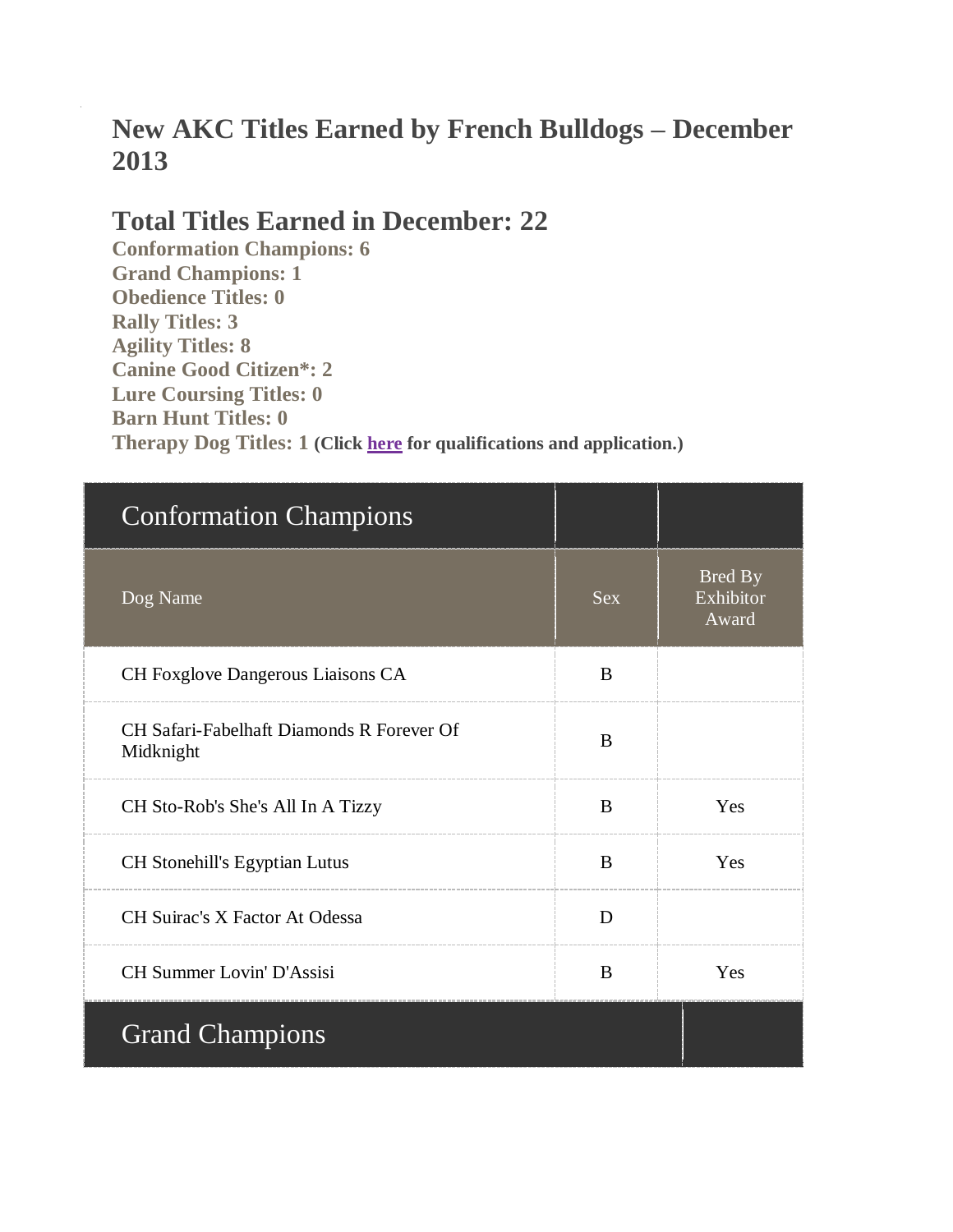| Dog Name                           |                                                                              | <b>Sex</b> |
|------------------------------------|------------------------------------------------------------------------------|------------|
| GCH CH Floresta's Luckdragon CGC   |                                                                              | D          |
| Rally<br><b>Titles</b>             |                                                                              |            |
| Dog Title                          | Dog Name                                                                     | <b>Sex</b> |
| <b>Rally Novice</b>                | Dub'L-J Crosstrack Solow Brighter Than The<br><b>Sun RN CGC</b>              | D          |
| <b>Rally Novice</b>                | Rampant Outlaw Stick-Em-Up Bonnie Boodles<br><b>RN CGC</b>                   | B          |
| Rally<br>Advanced                  | GCH CH Dub'L-J-Solow Stuck On You CD<br><b>BN RATHD CGC</b>                  | B          |
| Agility<br><b>Titles</b>           |                                                                              |            |
| Dog Title                          | Dog Name                                                                     | <b>Sex</b> |
| Novice Agility<br>Preferred        | Baohuao's Here's Lookin' At You Kid BN<br><b>RAE NAP NJP</b>                 | D          |
| Novice Agility<br>Preferred        | Dreamland Maybes, Come What May RN<br><b>NAP</b>                             | B          |
| <b>Agility Excellent</b>           | Charmant It's Showtime AX AXJ                                                | B          |
| Master Gold<br><b>Agility</b>      | CH Justus Uptown Girl RN MX MXG<br>MXJ MJB NAP NJP NFP                       | B          |
| <b>Master Agility</b><br>Excellent | <b>MACH2 PACH4 Daulokke's Une Valliant</b><br>Grosse CD RAE2 MXB2 MJS2 MXP16 | D          |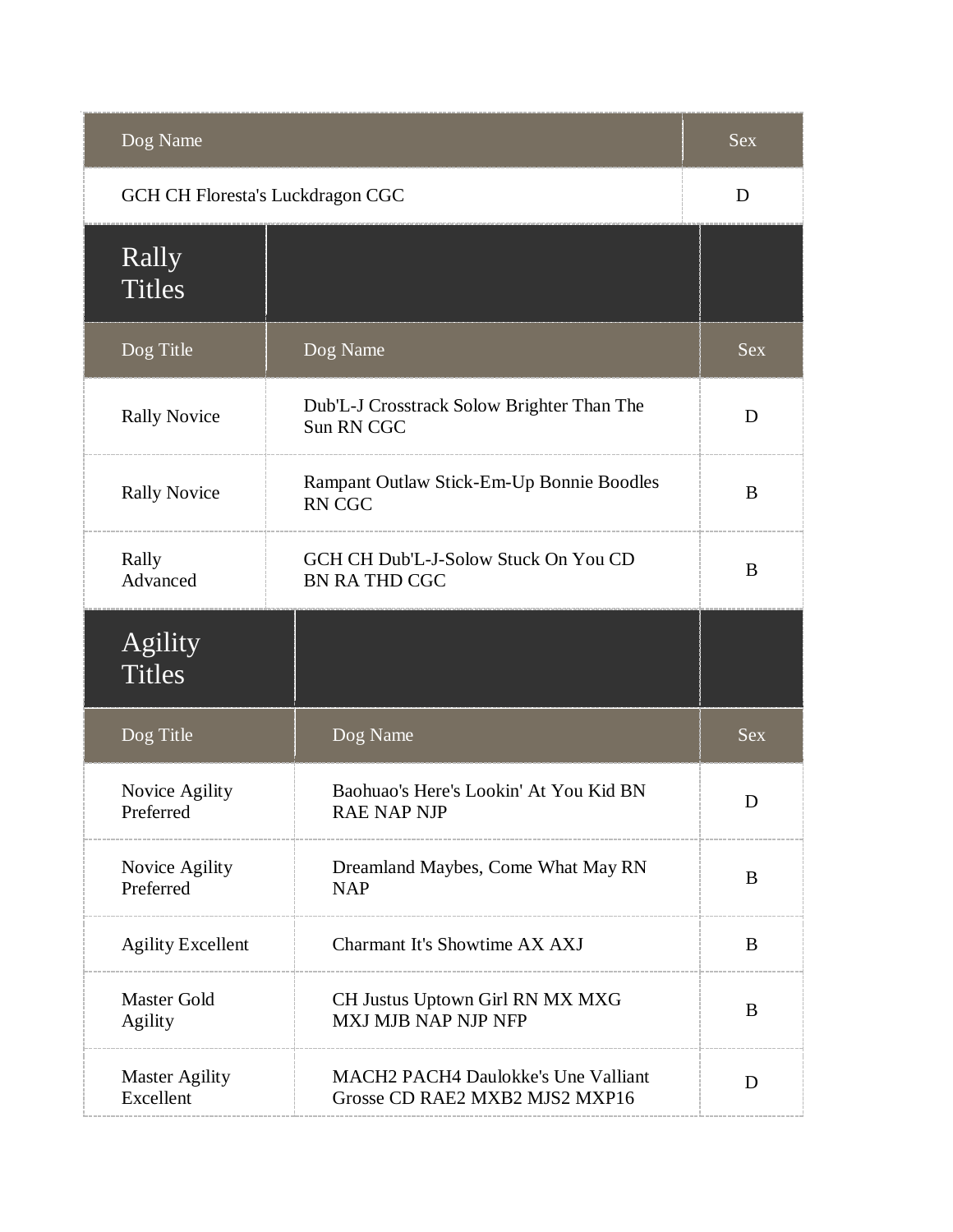| Preferred 16                                        | MXPS2 MJP11 MJPC PAX4 XF OFP<br>T <sub>2</sub> BP            |            |            |
|-----------------------------------------------------|--------------------------------------------------------------|------------|------------|
| Novice Agility<br>Jumper Preferred                  | Baohuao's Here's Lookin' At You Kid BN<br><b>RAE NAP NJP</b> |            | D          |
| <b>Excellent Agility</b><br>Jumper                  | Charmant It's Showtime OA AXJ                                |            | B          |
| <b>Excellent Agility</b><br>Jumper                  | CH Justus Movin' Out CD BN RAE AX<br><b>AXJ NF</b>           |            | D          |
| Canine Good Citizen – CGC                           |                                                              |            |            |
| Dog Name                                            |                                                              |            | <b>Sex</b> |
| CH Color Splash D'Assisi CGC                        |                                                              | $\bf{B}$   |            |
| Kody Henri' Murphy CGC                              |                                                              | D          |            |
| Therapy $Dog - THD$                                 |                                                              |            |            |
| Dog Name                                            |                                                              | <b>Sex</b> |            |
| CH Justjackpot Margaux Of Lejardin CD BN RN THD CGC |                                                              | B          |            |

\* As of January 1, 2013, Canine Good Citizen® became an official AKC title and CGC will appear after a dog's name on AKC records. Dogs that earned a CGC after 2001 may be grandfathered in by completing an AKC form and submitting a \$20 processing fee. Get full details here: [AKC's Canine Good Citizen.](http://www.akc.org/events/cgc/title.cfm)

\*\* Titles issued by the [Barn Hunt Association](http://barnhunt.com/) are recognized and recorded by the AKC. Read more about Barn Hunt and AKC titles here: [Barn Hunt and AKC.](http://barnhunt.com/about/akc-bha-faqs/)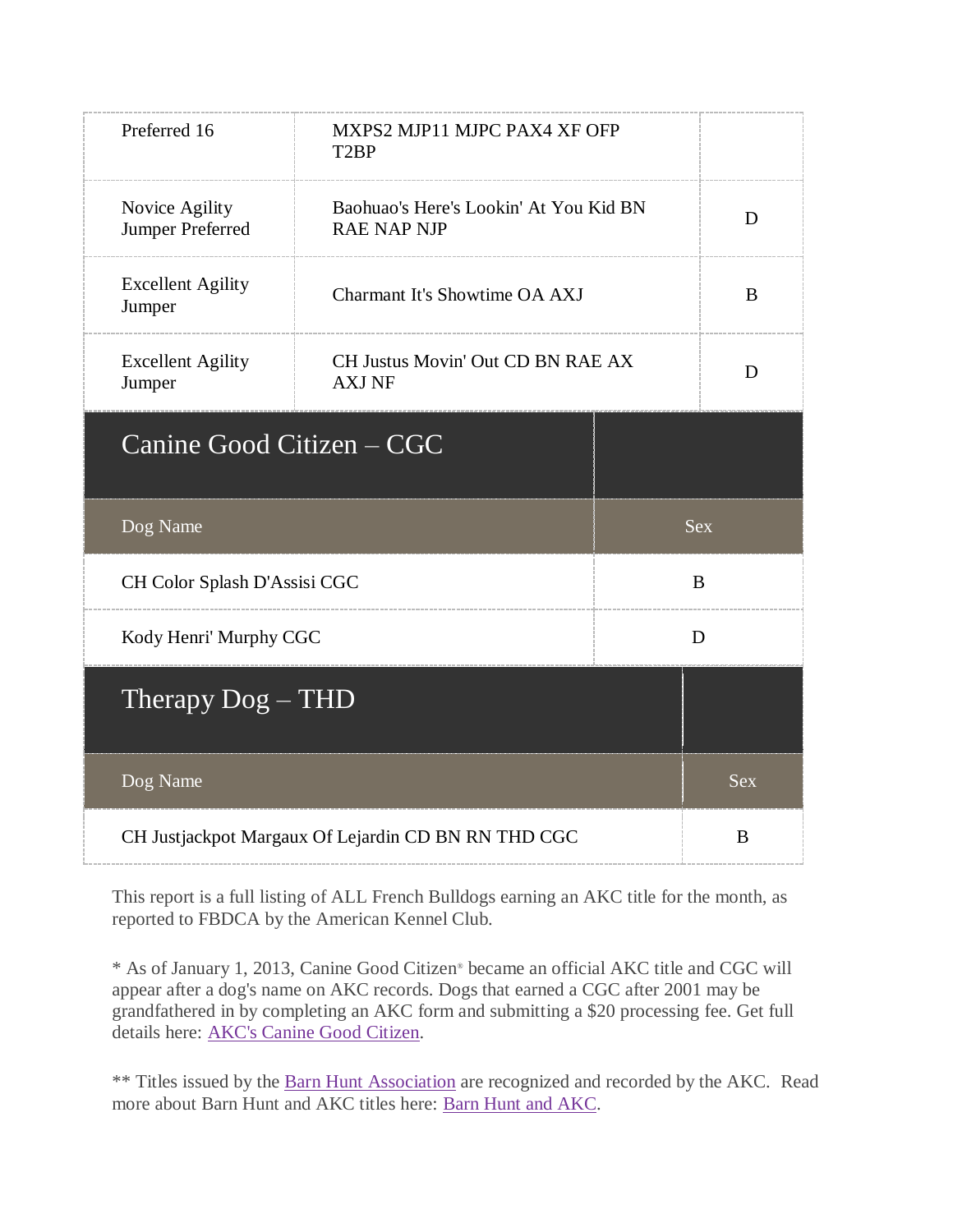#### $D = Dog B = Bitch$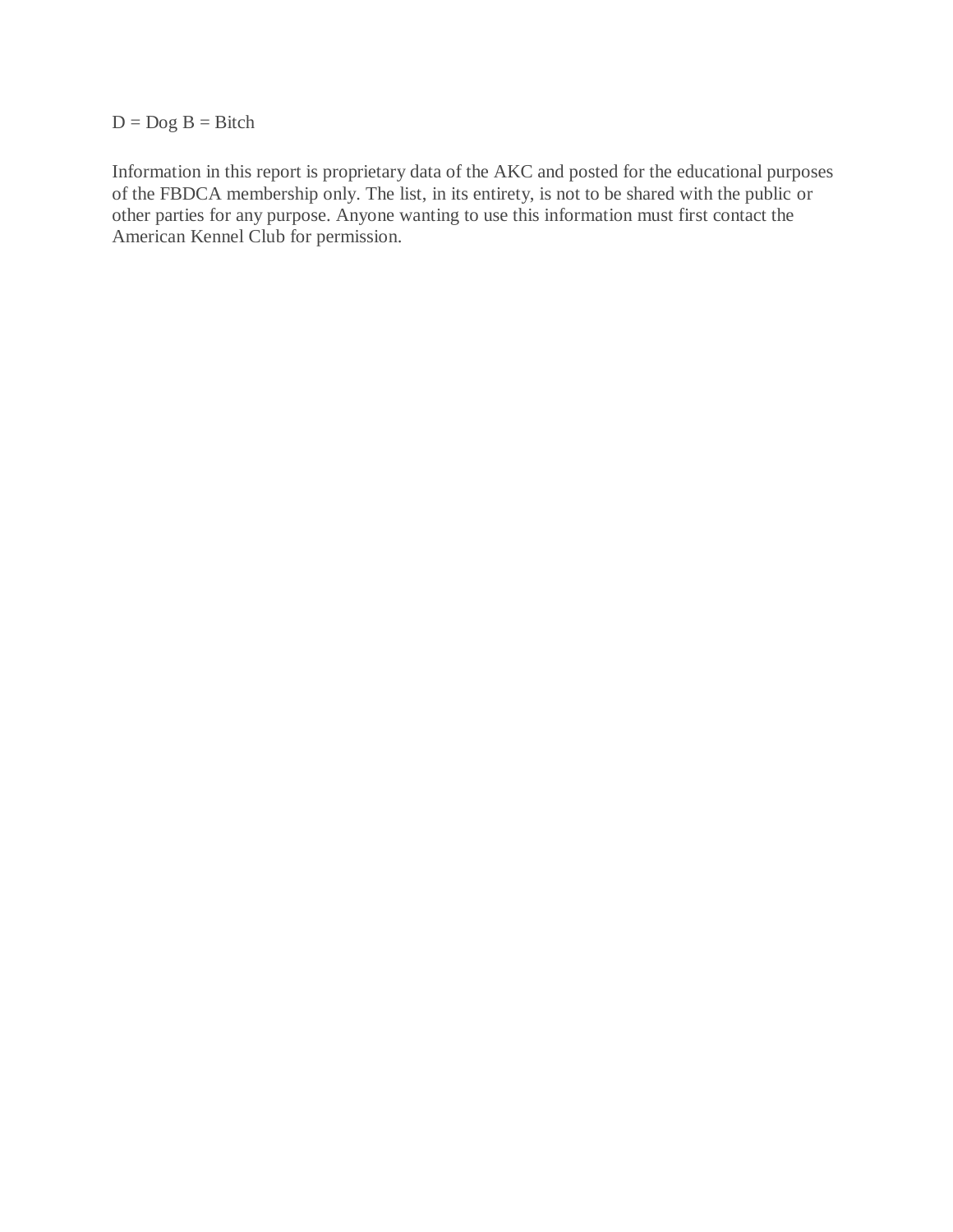# **New AKC Titles Earned by French Bulldogs – November 2013**

### **Total Titles Earned in November: 58**

**Conformation Champions: 33 Grand Champions: 4 Obedience Titles: 3 Rally Titles: 5 Agility Titles: 11 Canine Good Citizen\*: 1 Lure Coursing Titles: 1 Barn Hunt Titles: 0 Therapy Dog Titles: 0 (Click [here](http://www.akc.org/akctherapydog/) for qualifications and application.)**

| <b>Conformation Champions</b>                |            |                                      |
|----------------------------------------------|------------|--------------------------------------|
| Dog Name                                     | <b>Sex</b> | <b>Bred By</b><br>Exhibitor<br>Award |
| CH 2 Stars One Tough Hombre CA               | D          | Yes                                  |
| CH Back Of The Moon's Jump Start My Heart RN | D          | Yes                                  |
| <b>CH Bellerose's Bacchus</b>                | D          |                                      |
| CH Bigstar-Gotham Archers Paradox            | D          | Yes                                  |
| CH Calvin For Janoel N.O. Chaos              | D          |                                      |
| CH Chitawee's Starlette Jes Hafta            | D          |                                      |
| CH Classybull Amie                           | B          |                                      |
| <b>CH Crusader's Moment Of Truth</b>         | B          |                                      |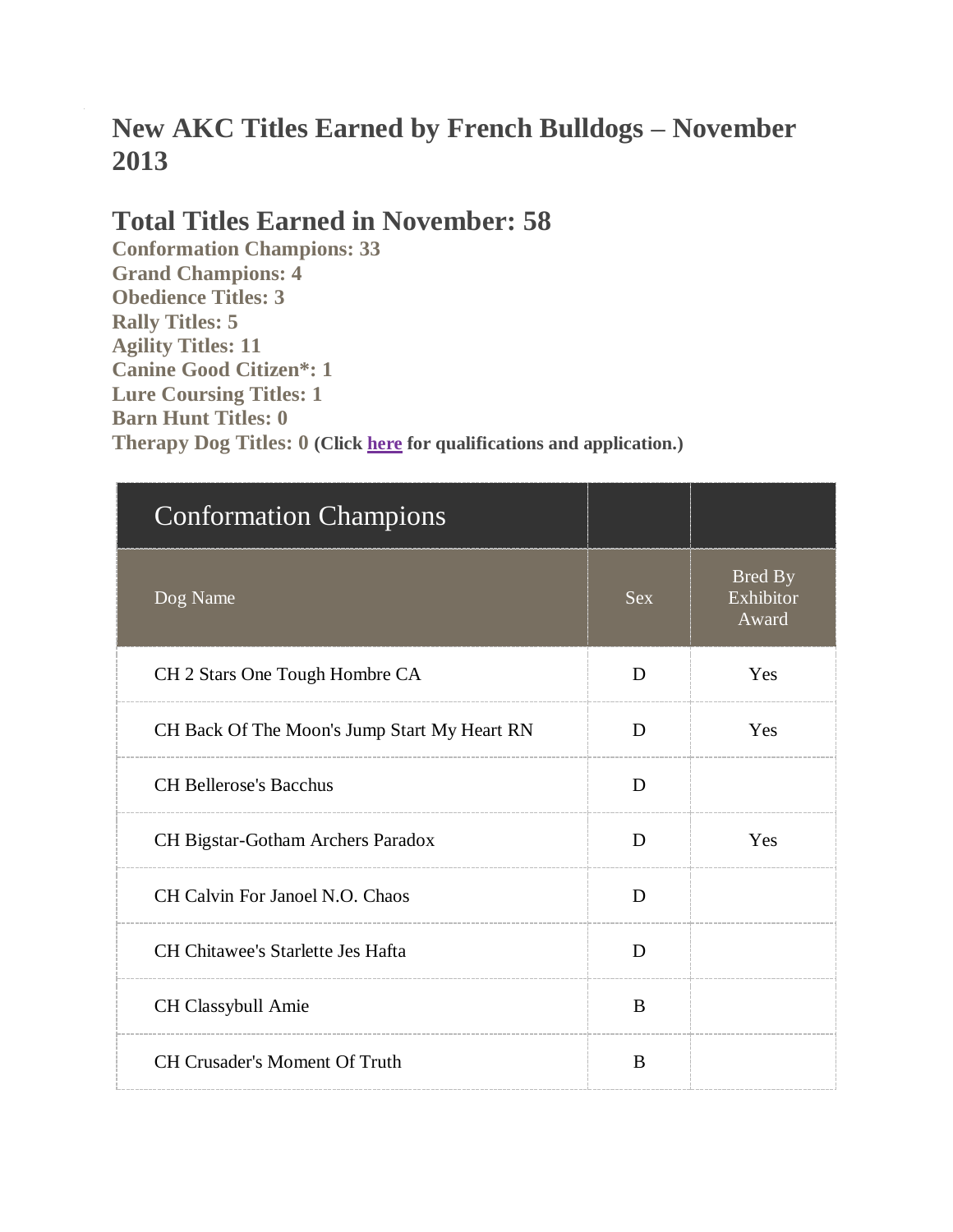| CH Daystar's Midsummer Night's Dream                            | D |     |
|-----------------------------------------------------------------|---|-----|
| CH Divine K9's Butterscotch Kiss                                | B |     |
| CH Double Trouble's It's Party Time                             | D |     |
| <b>CH Dreamabuls Most Wanted Of Harlie'S</b>                    | B |     |
| CH Fabelhaft Peche Mignon Ladykiller                            | D |     |
| CH Fancibul Impeccable Ingenue                                  | B |     |
| CH Floresta Ramnes And Justice For All                          | D |     |
| CH Frenchkisses Robobull Firefly                                | B |     |
| <b>CH Gotham Celestial Followin Fantabulus 2</b><br>ShadyHarbor | D | Yes |
| CH Grandslam Queen Of Grass                                     | B |     |
| CH Hilsman's Lwolfranch Homer At Homewood                       | D |     |
| CH Kicking Bears She's A Sissy La-La                            | B | Yes |
| CH Kotur's Mad About The Boy                                    | D | Yes |
| CH Lawson Don'T Color In The Lines                              | D |     |
| <b>CH Marno Aston Martin</b>                                    | D |     |
| CH Messiahs Av Honey Lulu                                       | B |     |
| CH Newcomb N Haloridge Here Comes Trouble                       | B |     |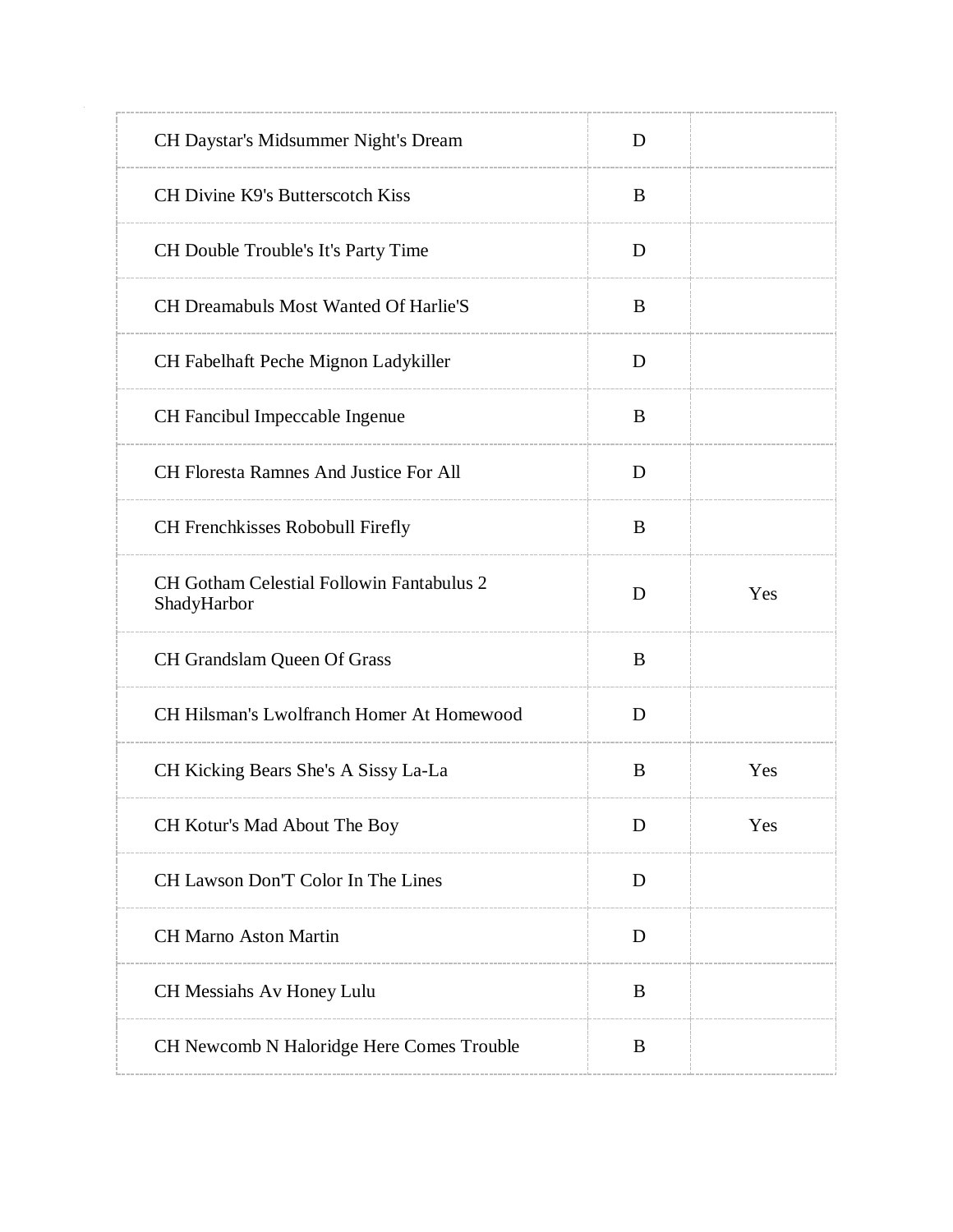| CH Nosurrender Monitaps Rainbown Thedark                      |                                            | D   |  |  |
|---------------------------------------------------------------|--------------------------------------------|-----|--|--|
| <b>CH Padlock's Tastes Like Chicken</b>                       |                                            | D   |  |  |
|                                                               | CH Prefere Bella Ridge Imperiale Enchante  | B   |  |  |
| CH Royl Marchwind Lily Tomlin                                 |                                            | B   |  |  |
| CH Sanchi Handsome Harrington                                 |                                            | D   |  |  |
|                                                               | CH Sandyhook 'N Japaca Woodland Wildflower | B   |  |  |
| CH Shady Harbor's Imperiale Bella Ridge Piccolo<br>D<br>Tanco |                                            | Yes |  |  |
| CH Starcreeks May I Have This Dance                           |                                            | D   |  |  |
| <b>Grand Champions</b>                                        |                                            |     |  |  |
| Dog Name                                                      | <b>Sex</b>                                 |     |  |  |
|                                                               | GCH CH Flatroad's The One And Only<br>B    |     |  |  |
| GCH CH Gaetacreek's King Of Glory<br>D                        |                                            |     |  |  |
| GCH CH Mt Bliss Hollywood Icon's Legacy                       |                                            | B   |  |  |
| <b>GCH CH Solofuns Samuel Adams At Meridan</b>                |                                            | D   |  |  |
| Obedience<br><b>Titles</b>                                    |                                            |     |  |  |
| Dog Title                                                     | Dog Name<br><b>Sex</b>                     |     |  |  |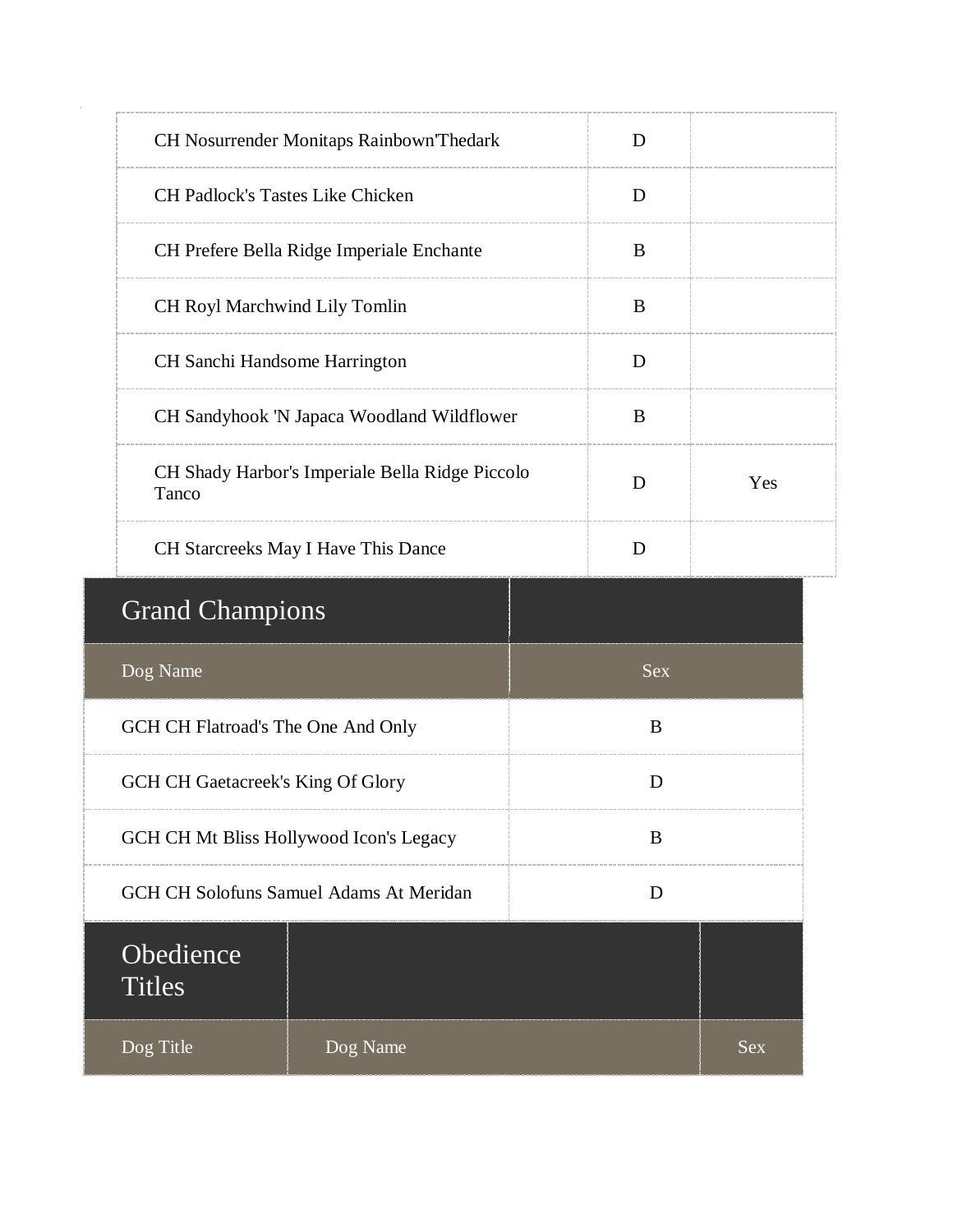| <b>Companion Dog</b><br>Excellent | MACH2 Brutus CDX RE MXC MJB2 NF                                 | D          |
|-----------------------------------|-----------------------------------------------------------------|------------|
| <b>Beginner Novice</b>            | <b>GCH CH Foxglove Strictly Confidential BN</b><br><b>RACGC</b> | B          |
| <b>Beginner Novice</b>            | Justus Mac The Knife BN RN                                      | D          |
| Rally<br><b>Titles</b>            |                                                                 |            |
| Dog Title                         | Dog Name                                                        | <b>Sex</b> |
| <b>Rally Novice</b>               | Dos Martinos N Greenmont Diamond Girl<br><b>BN RN</b>           | B          |
| <b>Rally Novice</b>               | Love Me Do D'Assisi RN                                          | D          |
| <b>Rally Advanced</b>             | Etoile Corks Pop At Sylvain CDX RA                              | B          |
| <b>Rally Advanced</b>             | <b>GCH CH Foxglove Strictly Confidential BN</b><br><b>RACGC</b> | B          |
| <b>Rally Excellent</b>            | Baohuao's Le Roi Du Monde RE CGC                                | D          |
| <b>Agility Titles</b>             |                                                                 |            |
| Dog Title                         | Dog Name                                                        | <b>Sex</b> |
| Novice Agility                    | <b>Charmant It's Showtime NA NAJ</b>                            | B          |
| Novice Agility                    | Greenmont Rock Steady NA                                        | D          |
| Open Agility                      | Charmant It's Showtime OA OAJ                                   | B          |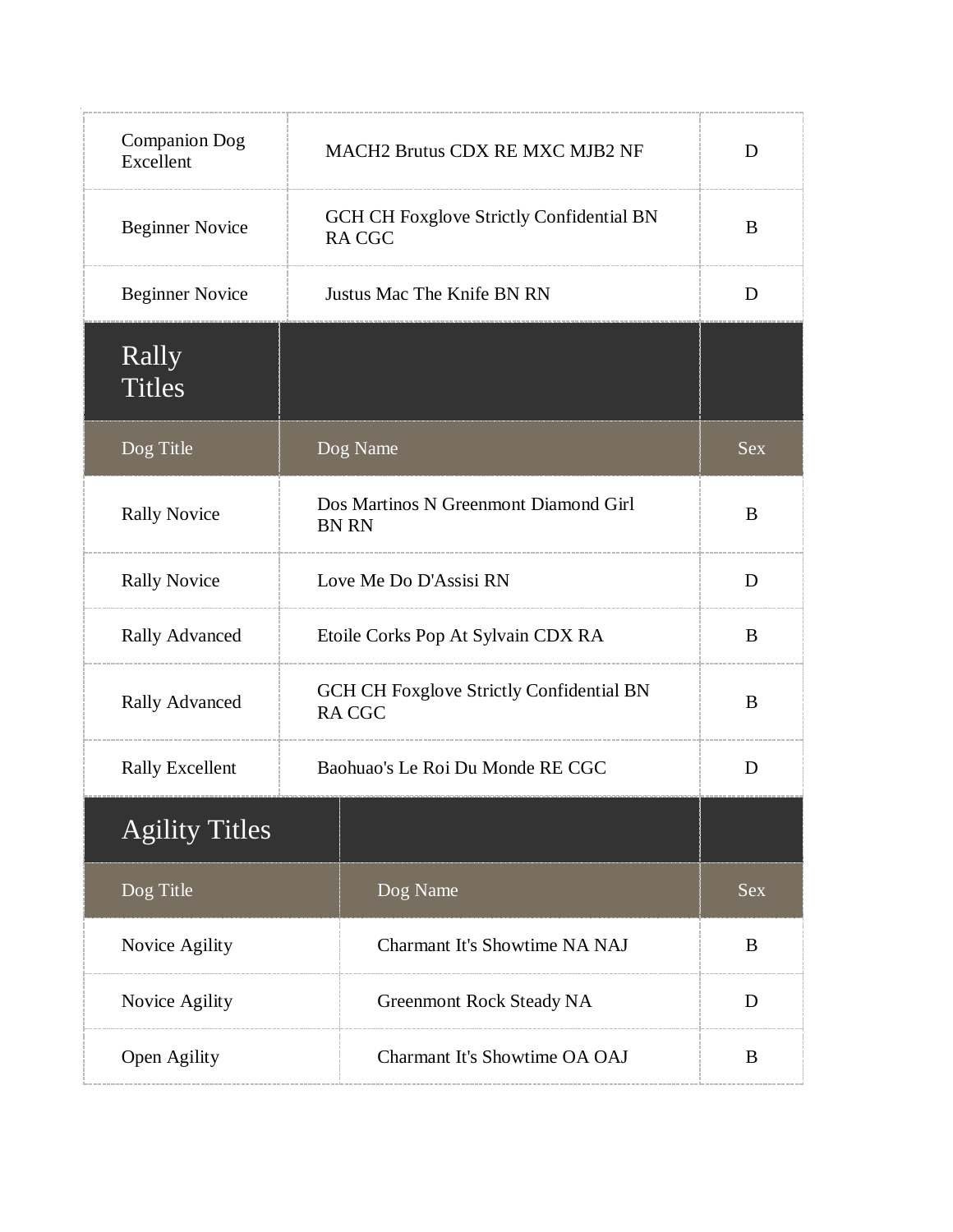| Open Agility                                        | Valleyview's Keagan OA OAJ                              | D          |
|-----------------------------------------------------|---------------------------------------------------------|------------|
| <b>Agility Excellent</b>                            | Jumpin' Jax Flash D'Assisi AX OAJ<br>NF CGC             | D          |
| <b>Master Agility</b><br><b>Excellent Preferred</b> | Frenchescas La Colbert RE MX AXJ<br><b>MXP</b>          | B          |
| Open Agility Jumper                                 | Charmant It's Showtime OA OAJ                           | B          |
| <b>Excellent Agility</b><br>Jumper                  | Valleyview's Keagan OA AXJ                              | D          |
| <b>Master Excellent</b><br>Jumper                   | Henry OA MXJ OF                                         | D          |
| <b>Master Excellent</b><br>Jumper Preferred         | Addison Montgomery AX AXJ MXP<br><b>MJP CGC</b>         | B          |
| Time 2 Beat                                         | Drama Queen D'Assisi RN MX MXB<br><b>MXJ MJB OF T2B</b> | B          |
| Canine Good Citizen – CGC                           |                                                         |            |
| Dog Name                                            |                                                         | Sex        |
| Lexi Ann CGC                                        |                                                         | B          |
| Lure<br>Coursing<br><b>Titles</b>                   |                                                         |            |
| Dog Title                                           | Dog Name                                                | <b>Sex</b> |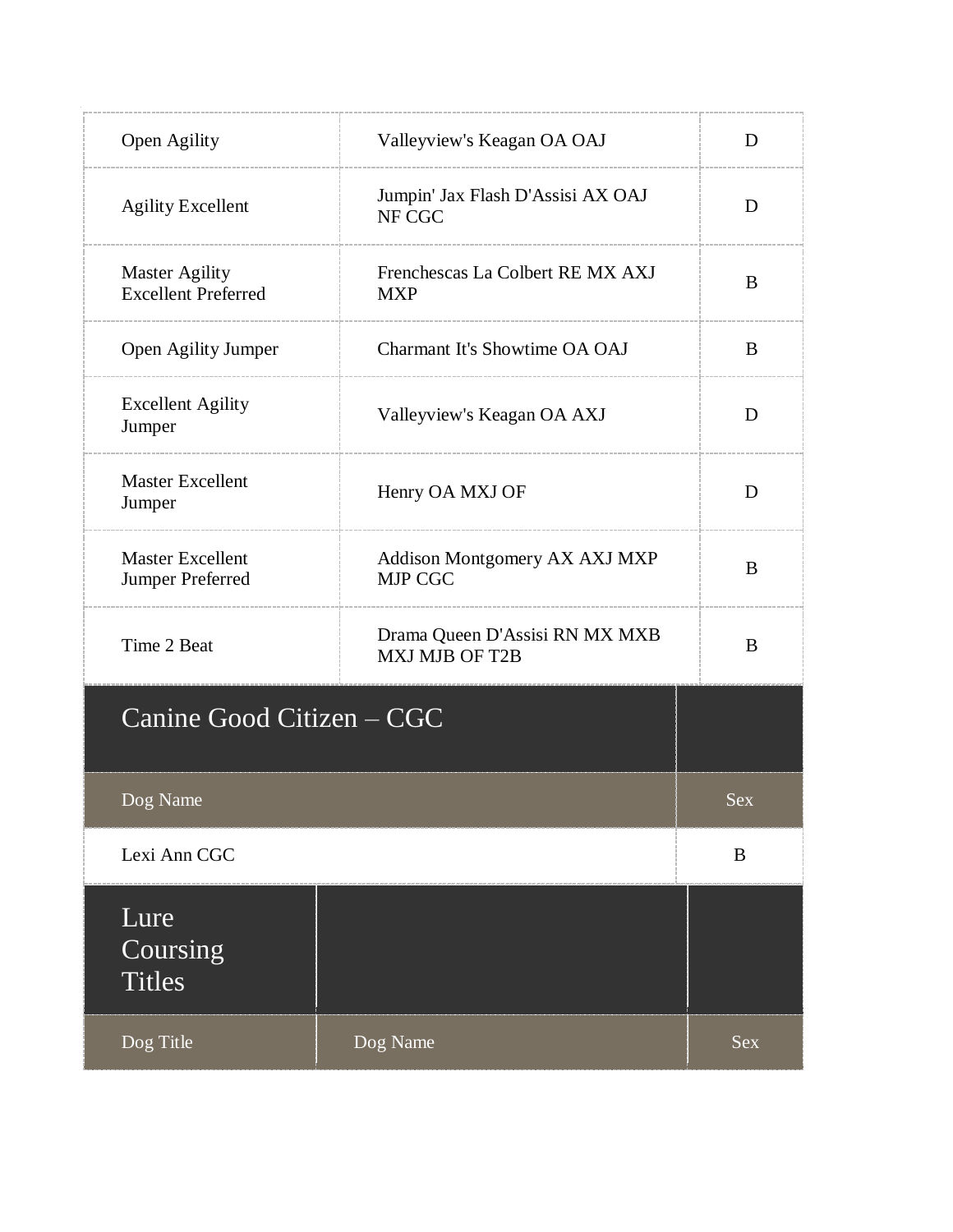| <b>Coursing Ability</b> | Maxime's Phoebe Rat Weebie CA |  |
|-------------------------|-------------------------------|--|
|-------------------------|-------------------------------|--|

\* As of January 1, 2013, Canine Good Citizen® became an official AKC title and CGC will appear after a dog's name on AKC records. Dogs that earned a CGC after 2001 may be grandfathered in by completing an AKC form and submitting a \$20 processing fee. Get full details here: [AKC's Canine Good Citizen.](http://www.akc.org/events/cgc/title.cfm)

\*\* Titles issued by the [Barn Hunt Association](http://barnhunt.com/) are recognized and recorded by the AKC. Read more about Barn Hunt and AKC titles here: [Barn Hunt and AKC.](http://barnhunt.com/about/akc-bha-faqs/)

 $D = Dog B = Bitch$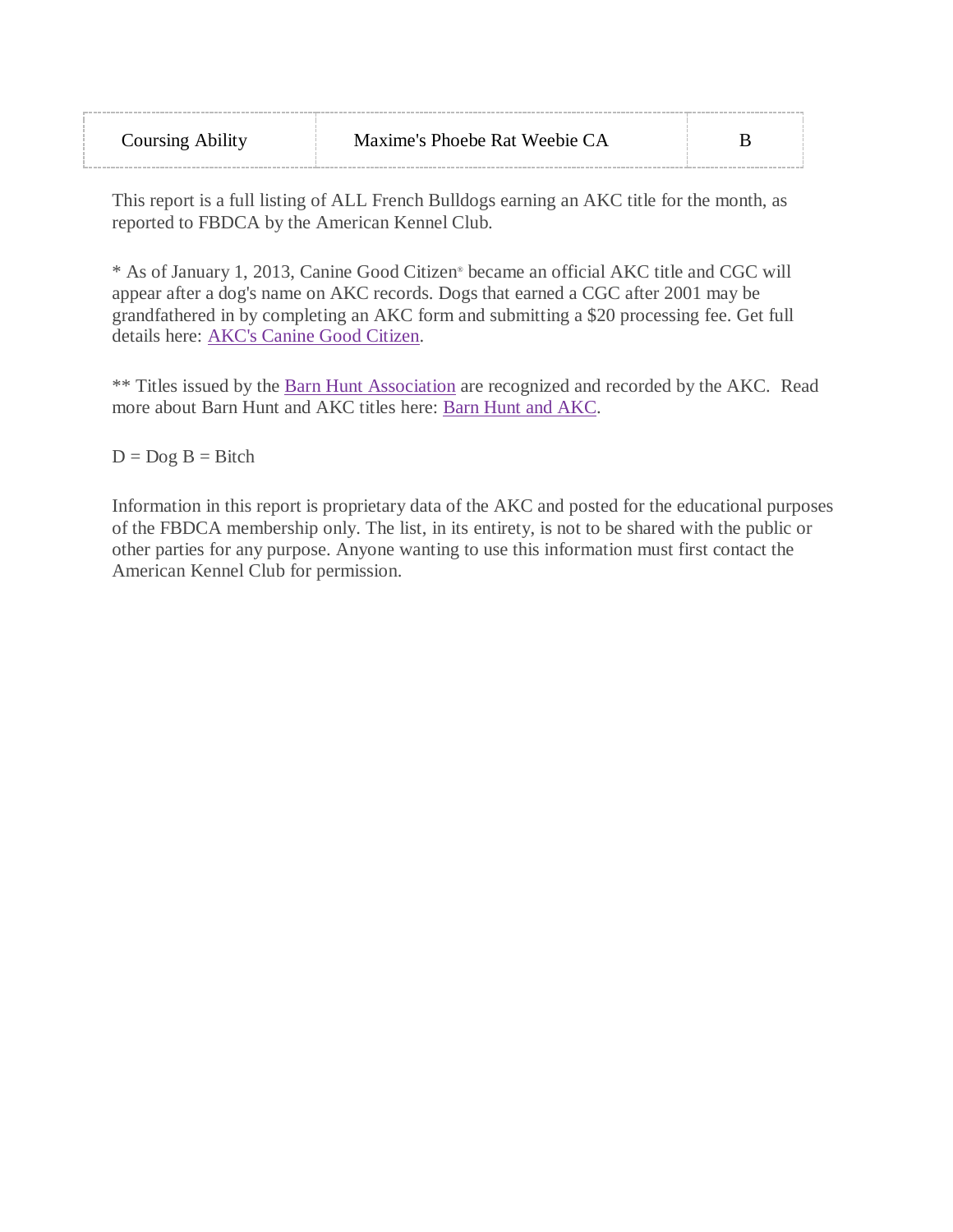## **New AKC Titles Earned by French Bulldogs – October 2013**

#### **Total Titles Earned in October: 38**

**Conformation Champions: 21 Grand Champions: 5 Obedience Titles: 1 Rally Titles: 0 Agility Titles: 9 Canine Good Citizen\*: 1 Lure Coursing Titles: 1 Barn Hunt Titles: 1 Therapy Dog Titles: 0 (Click [here](http://www.akc.org/akctherapydog/) for qualifications and application.)**

| <b>Conformation Champions</b>                     |            |                                      |
|---------------------------------------------------|------------|--------------------------------------|
| Dog Name                                          | <b>Sex</b> | <b>Bred By</b><br>Exhibitor<br>Award |
| CH Banyan Tx Star's Give It All We Got Tonight    | D          |                                      |
| CH Baring Nords Thryggve Viking                   | D          |                                      |
| CH Calees&Tawni's Prince Dream Catcher            | D          |                                      |
| <b>CH Charmant Front Page News</b>                | D          |                                      |
| <b>CH Chitawee's I'M Theodore Of Frontrunners</b> | D          |                                      |
| CH Eltorro Bella Ridge Imperiale Edition De Faon  | D          |                                      |
| <b>CH Fairwood's Folie A Deux</b>                 | B          | Yes                                  |
| CH Flatroad's The One And Only                    | B          |                                      |
| CH Grandslam The Skipper                          | D          |                                      |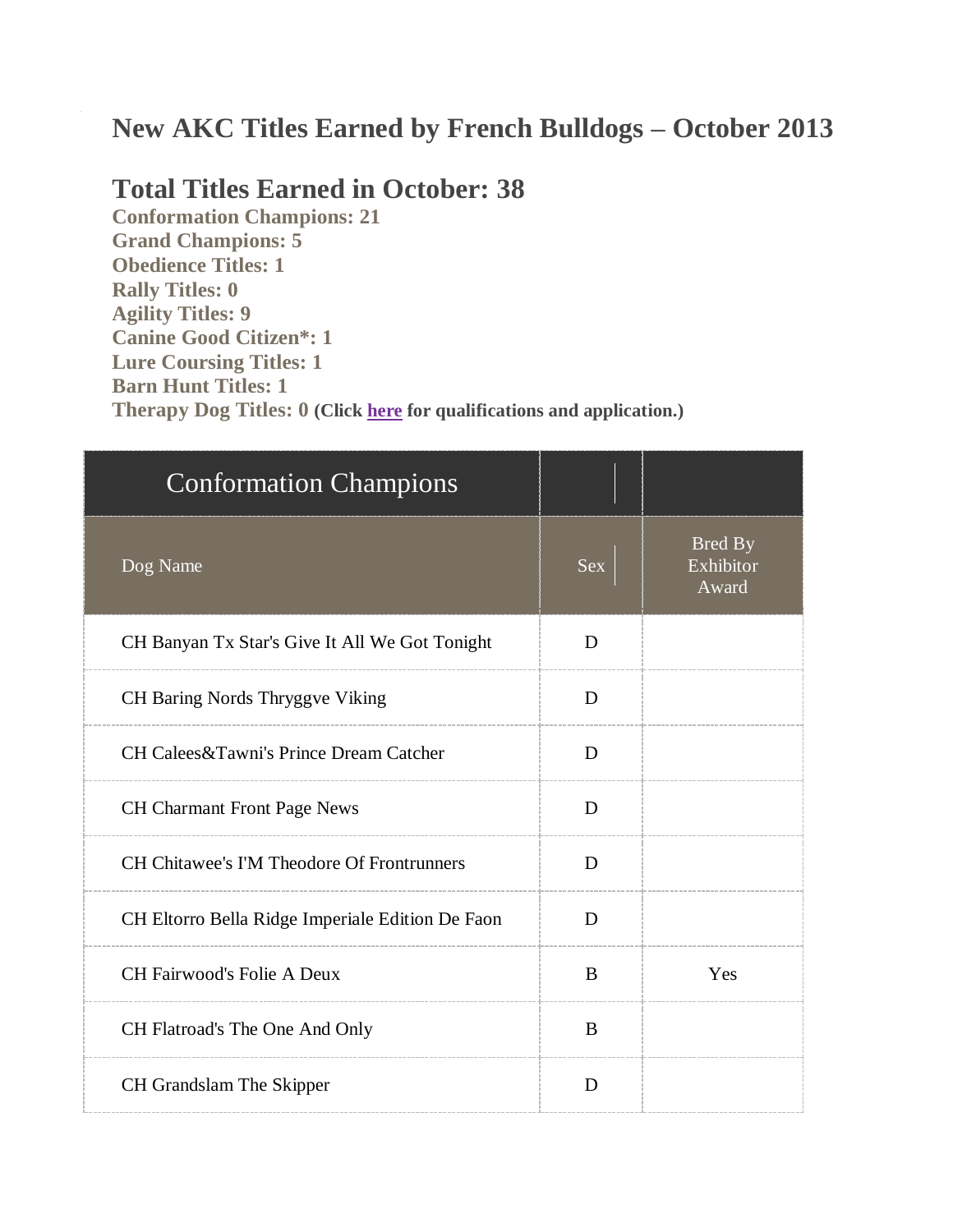| CH Horseman's Get On The Bus Gus                      | D |            |  |
|-------------------------------------------------------|---|------------|--|
| CH Idylls Au Bonheur Des Dames                        | B |            |  |
| <b>CH</b> Ironton Rumor Has It                        | B |            |  |
| <b>CH Kingfriend Miss Serena</b>                      | B |            |  |
| <b>CH Mills' Lone Star Texas Ranger</b>               | D |            |  |
| CH Morningglory In His Name                           | B |            |  |
| CH Orion's Got It All Buttoned Up For Highwood        | D | Yes        |  |
| CH Palazzo Redfern Dream Catcher                      | D |            |  |
| CH Ranchlands Windhimup And Watchimgo                 | D |            |  |
| CH Rockydell Bullseye                                 | D | Yes        |  |
| <b>CH Twinstar Simonne</b>                            | B | Yes        |  |
| CH Wmson's Tuchi La Ruchi                             | B |            |  |
| <b>Grand Champions</b>                                |   |            |  |
| Dog Name                                              |   | <b>Sex</b> |  |
| GCH CH Bayou Ridge Hilsman's Coco Bean at<br>Homewood |   | B          |  |
| GCH CH Chitawee Fastest Girl N Town At Blazenstar     |   | B          |  |
| GCH CH Daystar's Git-R-Done At Desert Breeze          |   | D          |  |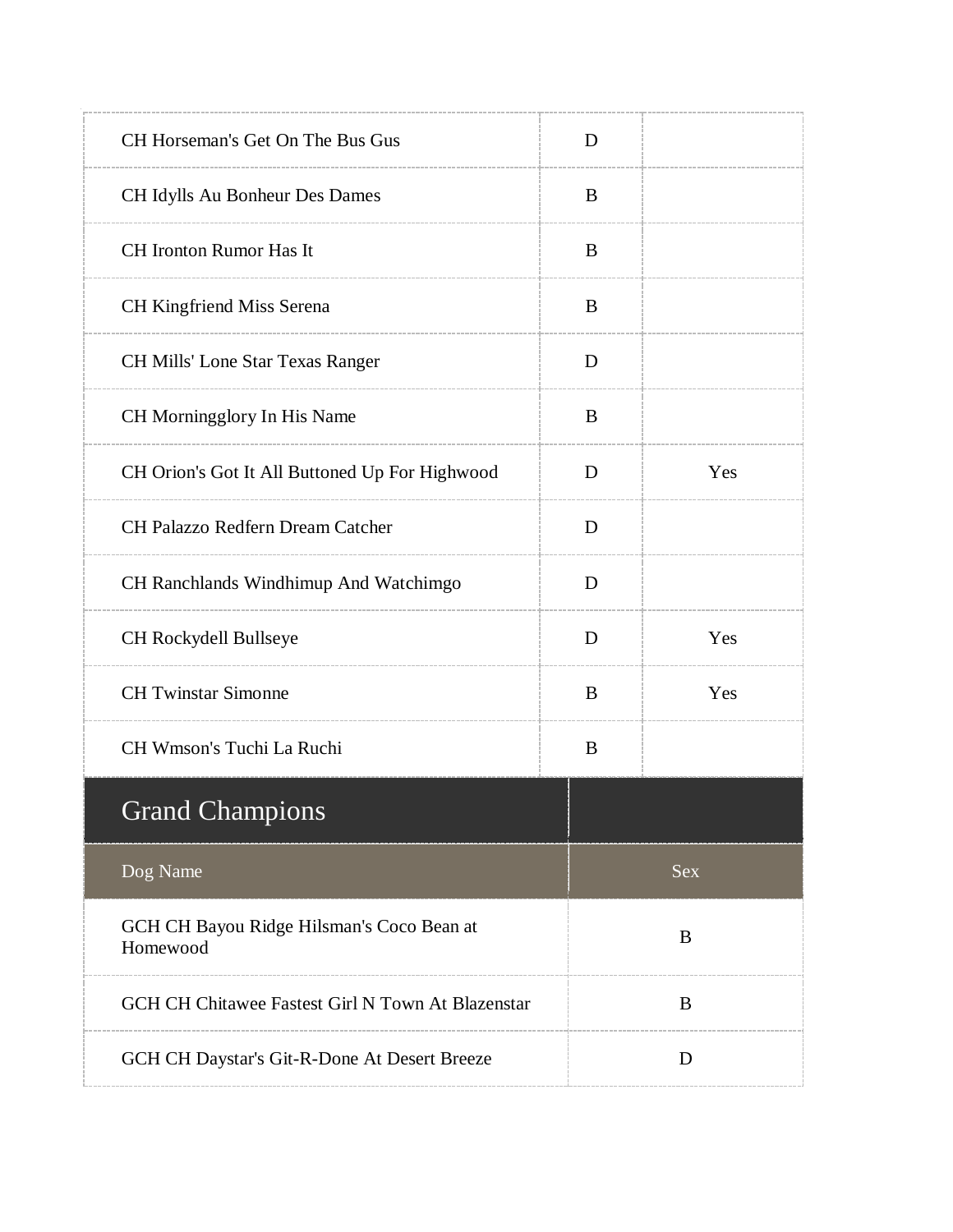| GCH CH Robobull Ohaft Howdoyoulikemenow      |                                                 | D |            |
|----------------------------------------------|-------------------------------------------------|---|------------|
| GCH CH Soiree's Merci Beacuop Parlez Vous    |                                                 | D |            |
| Obedience<br><b>Titles</b>                   |                                                 |   |            |
| Dog Title                                    | Dog Name                                        |   | <b>Sex</b> |
| <b>Companion Dog</b>                         | Kjen Dare To Dream CD RN                        |   | B          |
| <b>Agility Titles</b>                        |                                                 |   |            |
| Dog Title                                    | Dog Name                                        |   | <b>Sex</b> |
| Open Agility                                 | Jumpin' Jax Flash D'Assisi OA OAJ<br>NF CGC     |   | D          |
| <b>Master Bronze Agility</b>                 | Drama Queen D'Assisi RN MX<br>MXB MXJ MJB OF    |   | B          |
| <b>Master Agility Excellent</b><br>Preferred | Addison Montgomery AX AXJ<br><b>MXP OJP CGC</b> |   | B          |
| Novice Agility Jumper                        | <b>Charmant It's Showtime NAJ</b>               |   | B          |
| Open Agility Jumper                          | Jumpin' Jax Flash D'Assisi NA OAJ<br>NF CGC     |   | D          |
| Open Agility Jumper                          | Valleyview's Keagan NA OAJ                      |   | D          |
| Open Agility Jumper<br>Preferred             | Steward Of St. Nick's Sleigh OAP<br>OJP OFP CGC |   | D          |
| <b>Agility FAST Open</b>                     | Steward Of St. Nick's Sleigh OAP                |   | D          |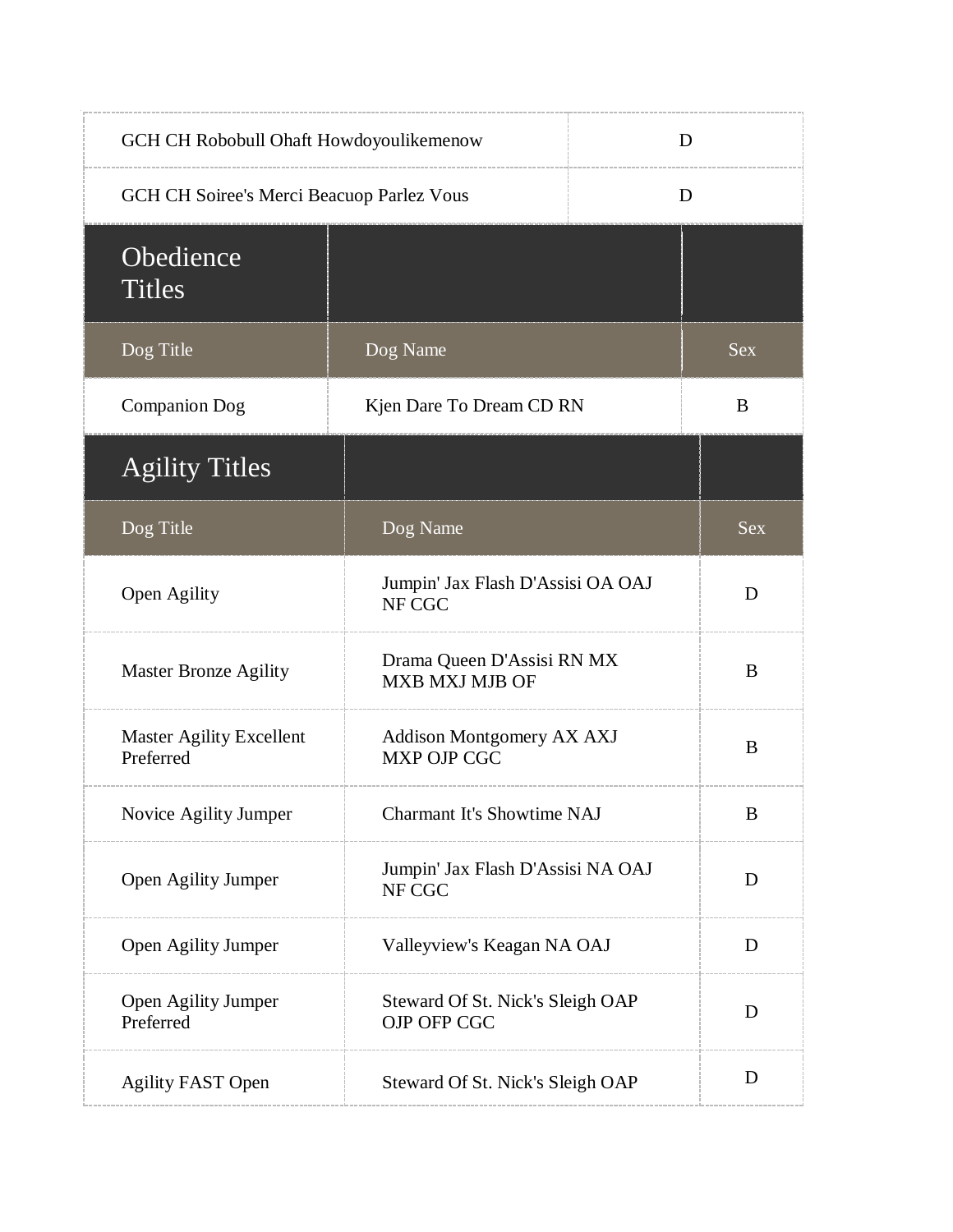| Preferred                              | OJP OFP CGC                                                        |            |
|----------------------------------------|--------------------------------------------------------------------|------------|
|                                        | Canine Good Citizen - CGC                                          |            |
| Dog Name                               |                                                                    | <b>Sex</b> |
|                                        | CH Robobull Fabelhaft Watch Me Bru CGC                             | D          |
| Lure<br>Coursing<br><b>Titles</b>      |                                                                    |            |
| Dog Title                              | Dog Name                                                           | <b>Sex</b> |
| Coursing<br>Ability                    | Tres Beau Poindexter Westwood CA                                   | D          |
| <b>Barn</b><br>Hunt**<br><b>Titles</b> |                                                                    |            |
| Dog Title                              | Dog Name                                                           | <b>Sex</b> |
| Novice Barn<br>Hunt                    | Dub'L-J Crosstrack Solow Hit Me Like A<br>Vision BN RN CA RATN CGC | B          |

\* As of January 1, 2013, Canine Good Citizen ® became an official AKC title and CGC will appear after a dog's name on AKC records. Dogs that earned a CGC after 2001 may be grandfathered in by completing an AKC form and submitting a \$20 processing fee. Get full details here: [AKC's Canine Good Citizen.](http://www.akc.org/events/cgc/title.cfm)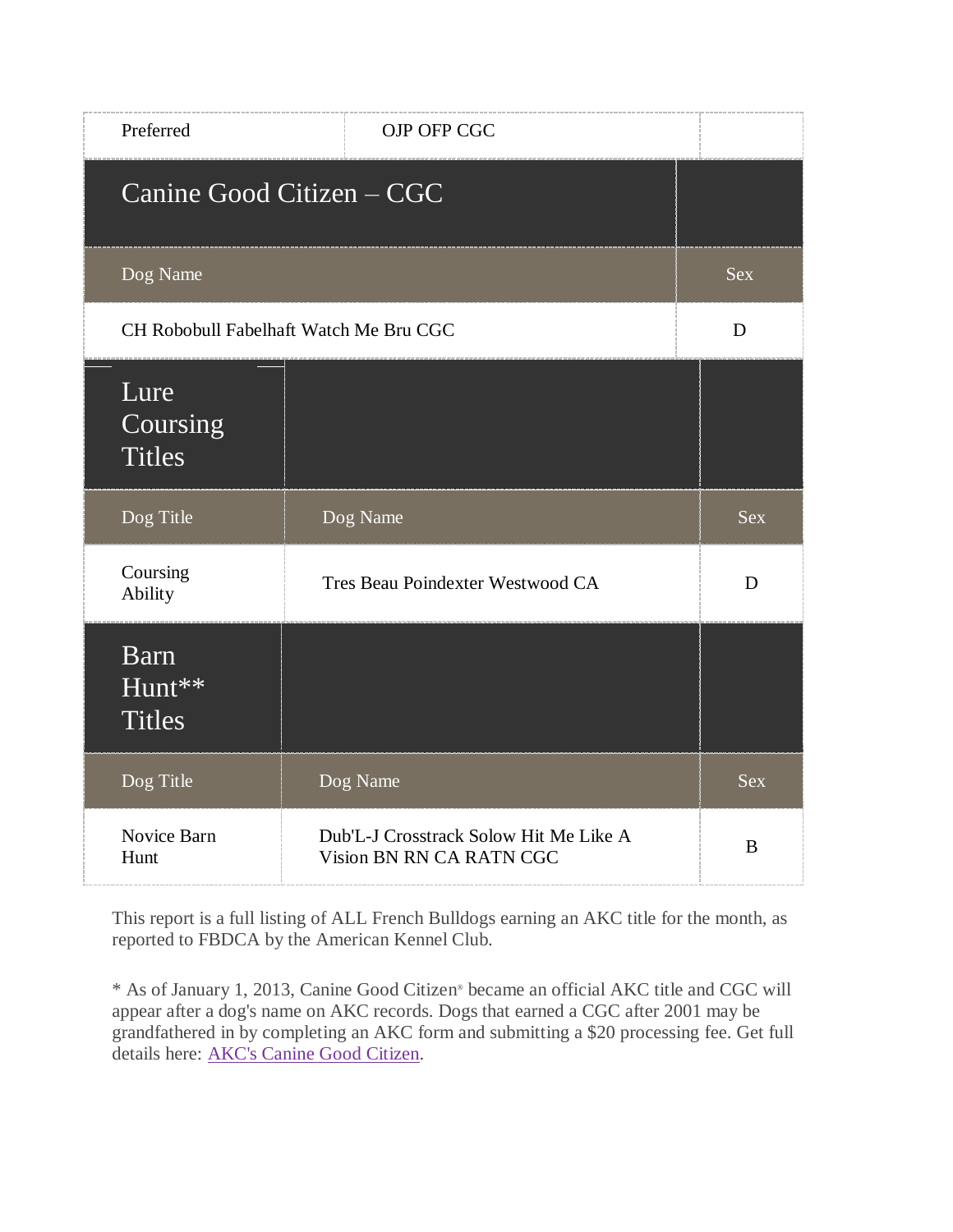\*\* Titles issued by the [Barn Hunt Association](http://barnhunt.com/) are recognized and recorded by the AKC. Read more about Barn Hunt and AKC titles here: [Barn Hunt and AKC.](http://barnhunt.com/about/akc-bha-faqs/)

 $D = Dog B = Bitch$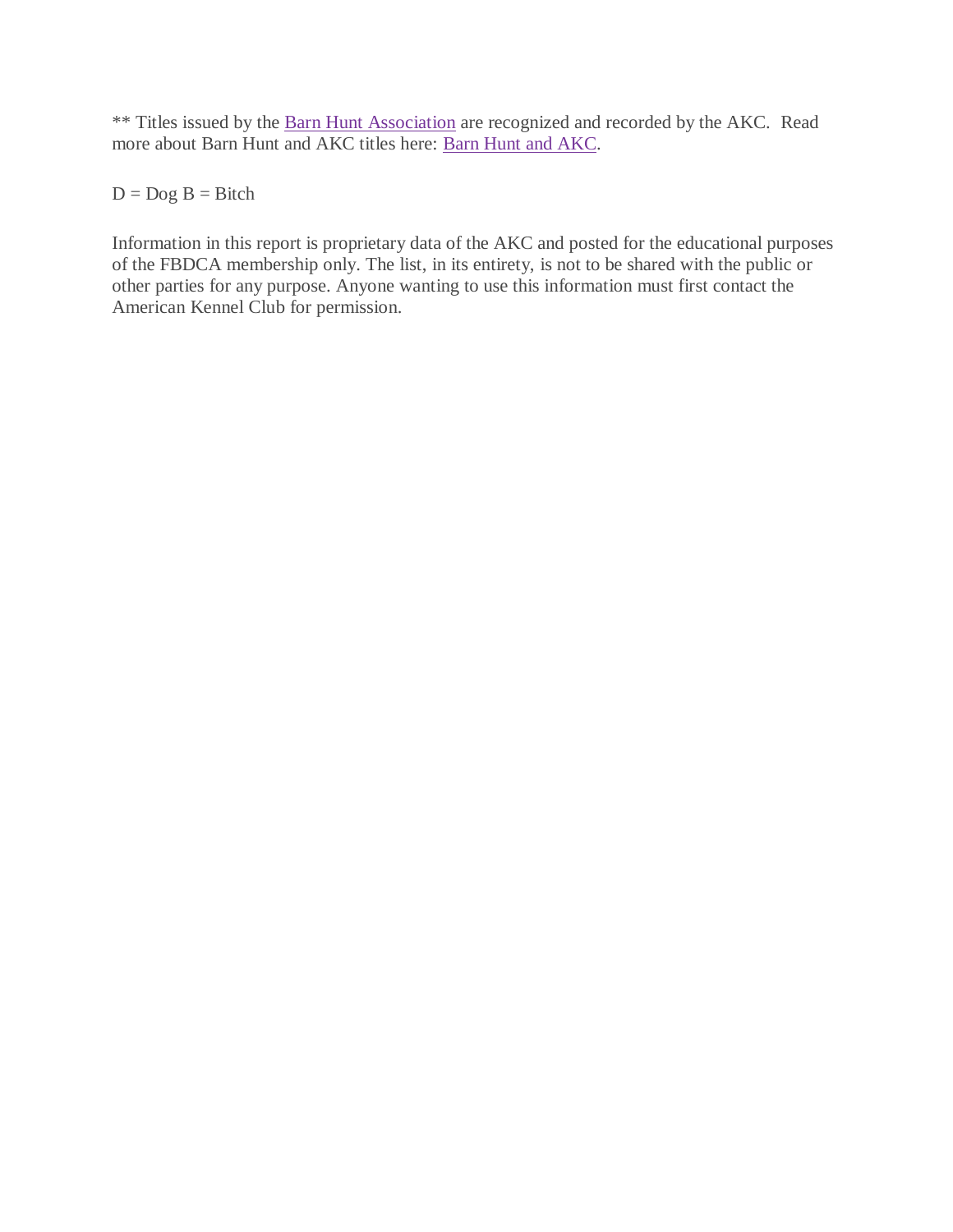# **New AKC Titles Earned by French Bulldogs – September 2013**

## **Total Titles Earned in September: 55**

**Conformation Champions: 26 Grand Champions: 10 Obedience Titles: 3 Rally Titles: 6 Agility Titles: 7 Canine Good Citizen\*: 2 Lure Coursing Titles: 1 Therapy Dog Titles: 0** (Click [here](http://www.akc.org/akctherapydog/) for qualifications and application.)

| <b>Conformation Champions</b>                     |            |                                      |
|---------------------------------------------------|------------|--------------------------------------|
| Dog Name                                          | <b>Sex</b> | <b>Bred By</b><br>Exhibitor<br>Award |
| CH Bayou Ridge Hilsman's Coco Bean at<br>Homewood | B          |                                      |
| CH Bella Ridge Imperiale Prefere's Garcon Doux    | D          |                                      |
| CH Dicar Herdade Cadillac                         | D          |                                      |
| CH Dub'L-J Midnight Runner Of Foxrun              | D          |                                      |
| CH Ebonyhills Fluer Dlis Magical Merlin           | D          |                                      |
| CH Floresta's Luckdragon CGC                      | D          |                                      |
| CH Frenchescas Hope To Wynn                       | D          |                                      |
| CH Frenchescas Kissme Kate At Tres Beau           | B          |                                      |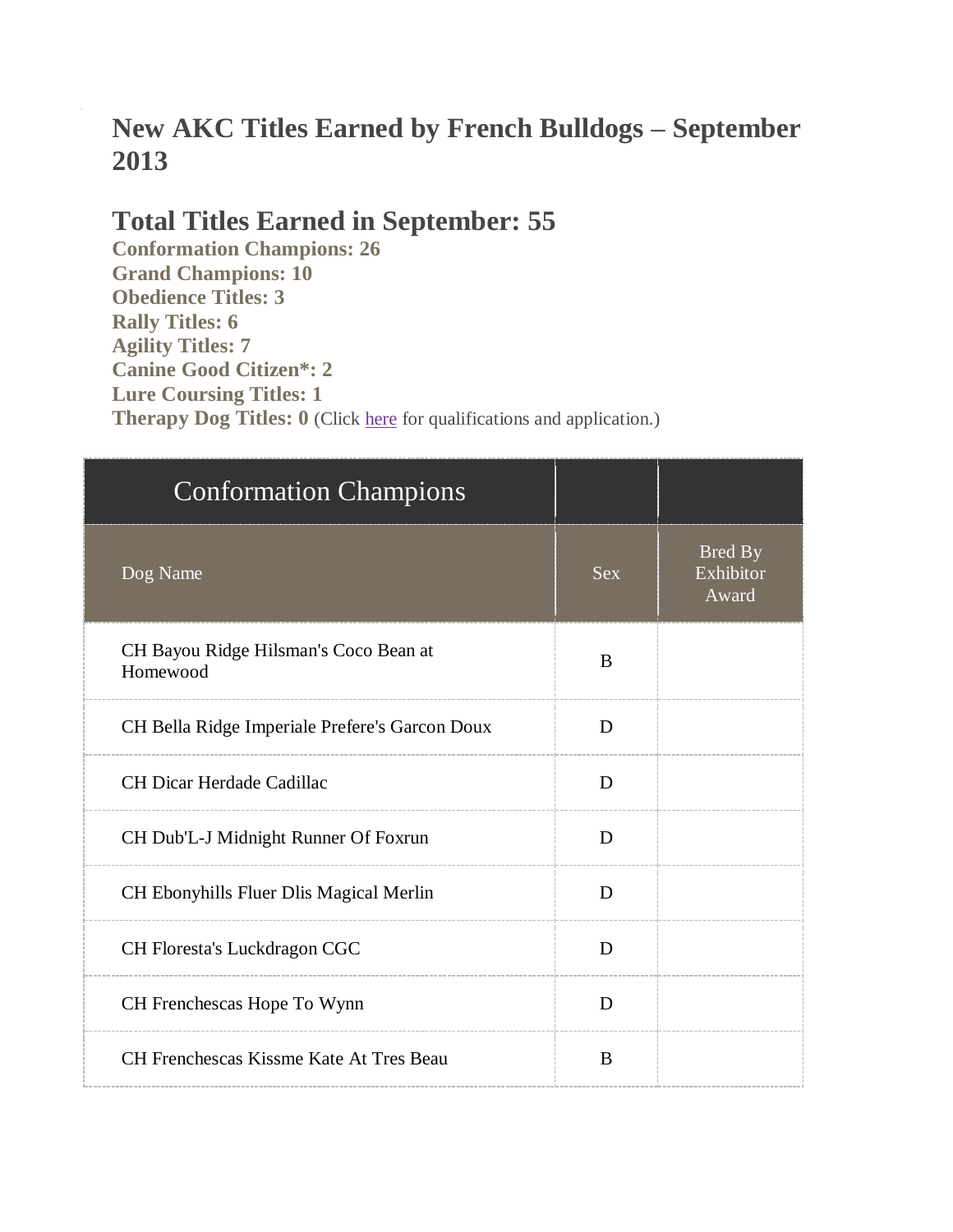| CH Grandslam King Of Clay                 | D |     |
|-------------------------------------------|---|-----|
| <b>CH Harlie's Custom Nik Nak</b>         | B |     |
| CH Hilsman's Hyacinth Bean                | B |     |
| <b>CH Ironton Hold Me Black</b>           | D |     |
| <b>CH Island Frenchies Take A Chance</b>  | D | Yes |
| CH Marno Le Voyageur At Belboulecan       | D |     |
| CH Messiah's Av I'M No Pussycat           | B |     |
| CH Mt Vista's Make N Moonshine At Pjs     | D |     |
| CH Napachai Hilsman Magic Mike            | D |     |
| CH Overlookmountain's Coco Chanel         | B |     |
| CH Padlock's Skittles Taste The Rainbow   | B |     |
| CH Parlez Vous' Rocket Fuel               | B | Yes |
| CH Rom-Vas I Am Legend                    | D |     |
| <b>CH Senor Arturo Torres</b>             | D |     |
| <b>CH Shore Never Say Never</b>           | B |     |
| <b>CH Shore's Double Trouble</b>          | D |     |
| CH Solo-Funs Innocent Bystander Of Saywin | D |     |
| CH Warwick's Rolling in The Deep          | B |     |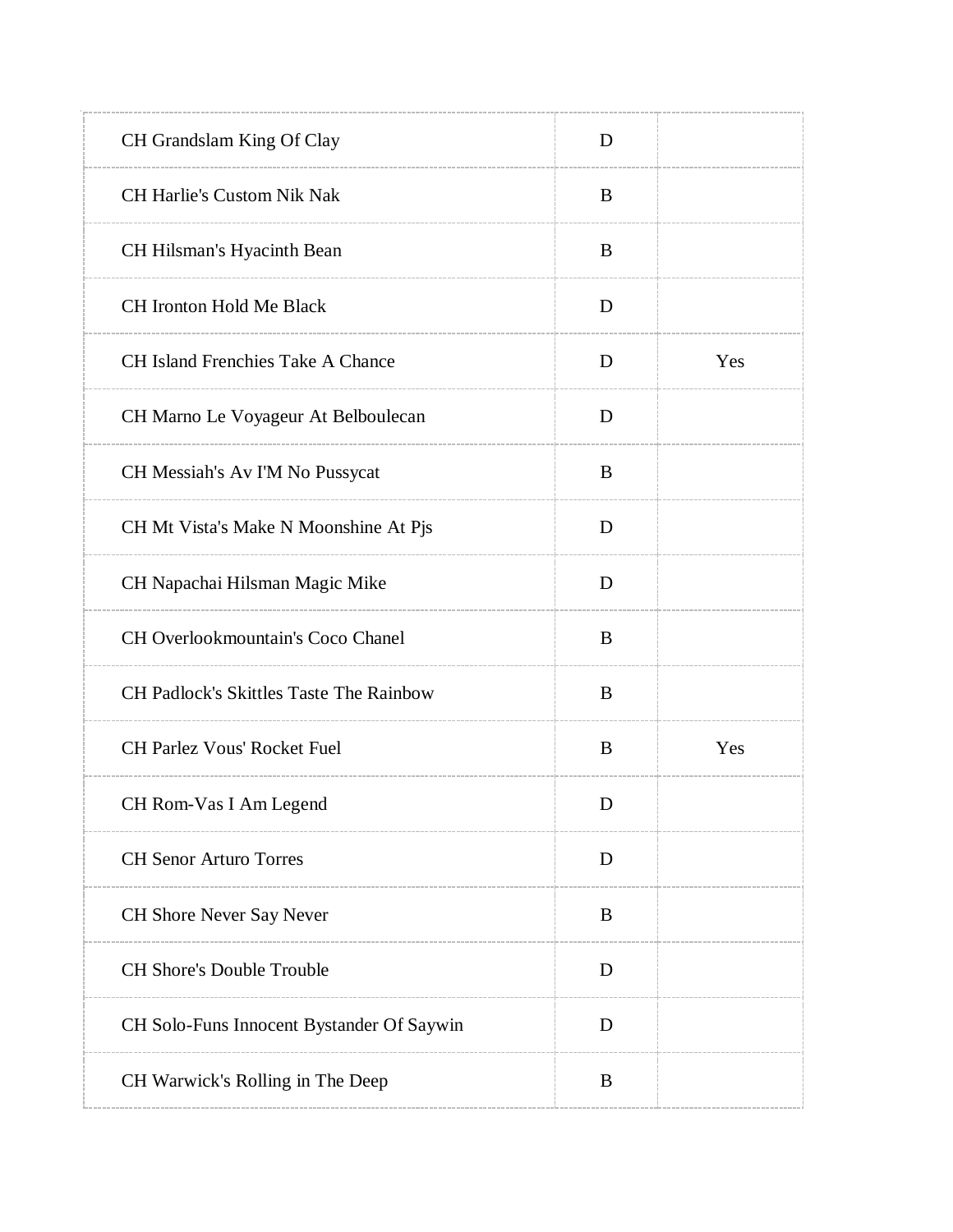| <b>Grand Champions</b>                         |                                                     |            |
|------------------------------------------------|-----------------------------------------------------|------------|
| Dog Name                                       |                                                     | <b>Sex</b> |
| <b>GCH CH Biba's Cruisin For A Bruisin</b>     |                                                     | D          |
| GCH CH Bigstar N Carney's Bobbi Mcgee          |                                                     | B          |
|                                                | GCH CH Calees Sam I Am From Rechargabullz           | D          |
|                                                | GCH CH Chambord's I'Ll Not Be A Gentleman           | D          |
|                                                | GCH CH Cutting Edge Lafayette's One Of A Kind       | D          |
| <b>GCH CH Goldberrys Lap Of Luxury</b>         |                                                     | B          |
| GCH CH Kove And Stephlyn's Dare To Be Fabulous |                                                     | B          |
| GCH CH Messiah's Southpaw Pour Me Another      |                                                     | D          |
| GCH CH Mokaodc Coco Vialatte Rebecca Bonbon    |                                                     | B          |
|                                                | GCH CH Starlette Spirit's Fancy Dancer's Shadow CGC |            |
| Obedience<br><b>Titles</b>                     |                                                     |            |
| Dog Title                                      | Dog Name                                            | <b>Sex</b> |
| Beginner<br>Novice                             | Dunya Sandy Dunes BN                                | B          |
| Beginner<br>Novice                             | Luvah Heartland Sadie Hawkins Dance BN<br><b>RN</b> | B          |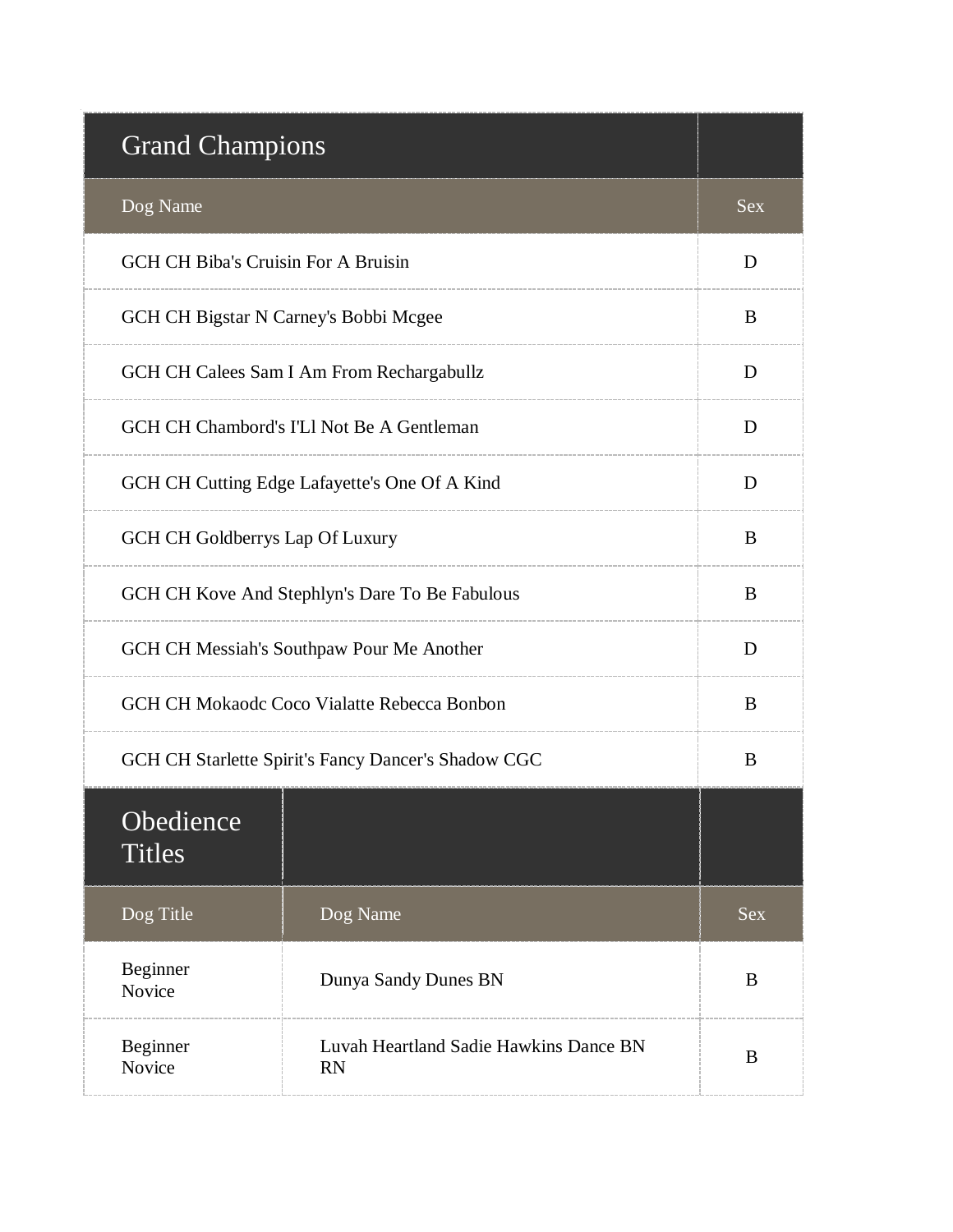| Beginner<br>Novice        | Rockford Files D'Assisi BN CGC                                     | D          |
|---------------------------|--------------------------------------------------------------------|------------|
| Rally<br><b>Titles</b>    |                                                                    |            |
| Dog Title                 | Dog Name                                                           | <b>Sex</b> |
| <b>Rally Novice</b>       | Bullmarket To Catch A Thief RN OA OAJ<br><b>CGC</b>                | D          |
| <b>Rally Novice</b>       | CH Justjackpot Margaux Of Lejardin CD BN<br><b>RN CGC</b>          | B          |
| Rally<br>Advanced         | Bella Ridge Lebull's Can'T Touch This CD RA                        | D          |
| Rally<br>Advanced         | Dub'L-J Crosstrack Solow Hit Me Like A<br>Vision BN RA CA RATN CGC | B          |
| Rally<br>Advanced         | Josephine RA                                                       | B          |
| Rally<br>Excellent        | Frenchescas La Colbert RE MX AXJ                                   | B          |
| Agility<br><b>Titles</b>  |                                                                    |            |
| Dog Title                 | Dog Name                                                           | <b>Sex</b> |
| Novice Agility            | Valleyview's Keagan NA NAJ                                         | D          |
| Open Agility<br>Preferred | Copen's Mystical Magic Jackpot! OAP NJP                            | D          |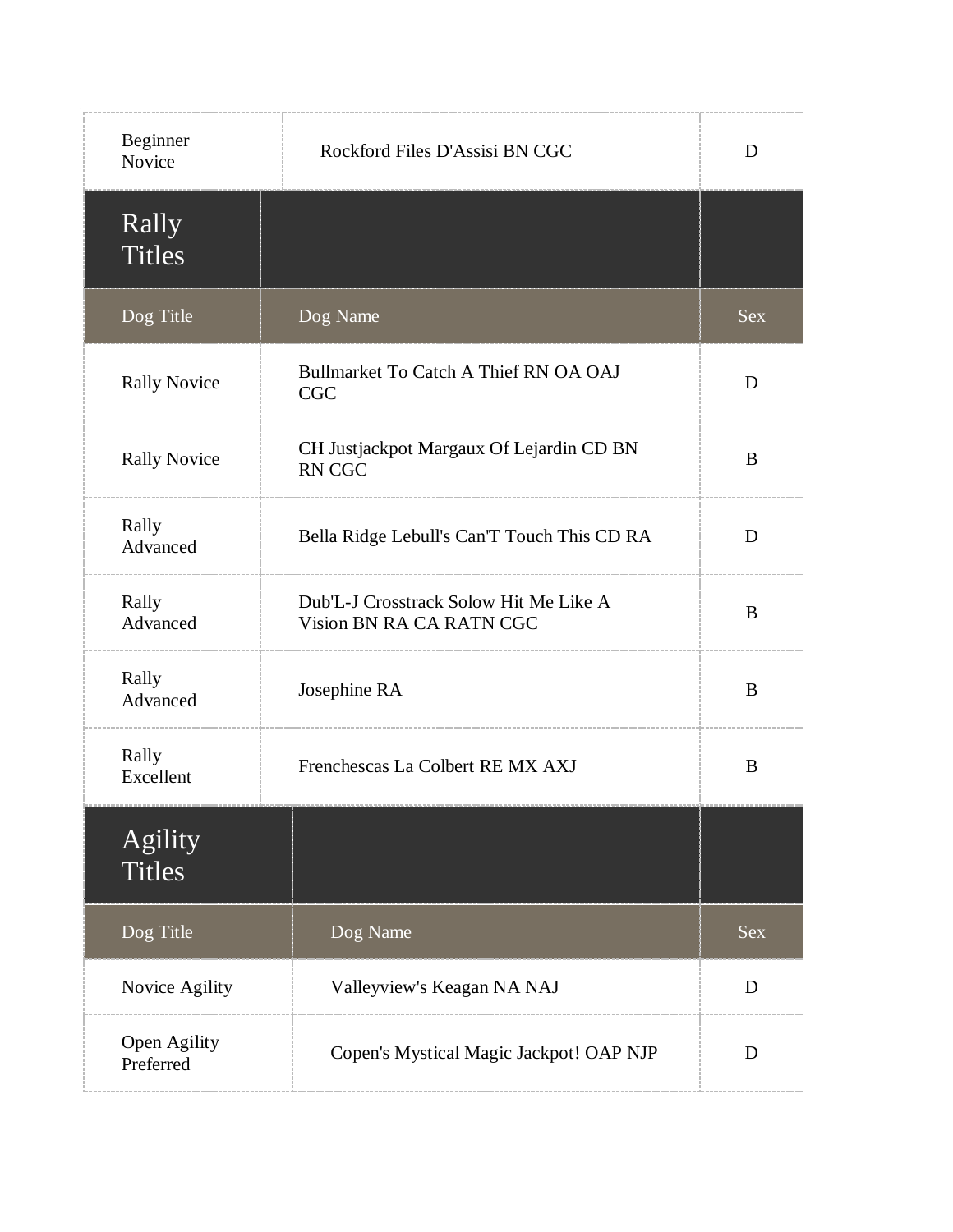| Open Agility<br>Preferred                                          | Jb's Sweeter Than A Rose-Violet OAP NJP                                                                                           | B          |
|--------------------------------------------------------------------|-----------------------------------------------------------------------------------------------------------------------------------|------------|
| <b>Agility Excellent</b>                                           | CH Justus Movin' Out CD BN RAE AX<br><b>OAJ NF</b>                                                                                | D          |
| <b>Master Agility</b><br>Excellent<br>Preferred 15                 | <b>MACH2 PACH4 Daulokke's Une Valliant</b><br>Grosse CD RAE2 MXB2 MJS2 MXP15<br>MXPS2 MJP11 MJPC PAX4 XF OFP<br>T <sub>2</sub> BP | D          |
| <b>Master Silver</b><br><b>Agility Preferred</b><br>$\overline{2}$ | <b>MACH2 PACH4 Daulokke's Une Valliant</b><br>Grosse CD RAE2 MXB2 MJS2 MXP15<br>MXPS2 MJP11 MJPC PAX4 XF OFP<br>T <sub>2</sub> BP | D          |
| Novice Agility<br>Jumper                                           | Valleyview's Keagan NAJ                                                                                                           | D          |
| Canine Good Citizen – CGC                                          |                                                                                                                                   |            |
| Dog Name                                                           |                                                                                                                                   | <b>Sex</b> |
| Daisy Lu CGC                                                       |                                                                                                                                   | B          |
|                                                                    | CH Dejavu Imperiale Crestagard Laramie CGC                                                                                        |            |
| Lure<br>Coursing<br><b>Titles</b>                                  |                                                                                                                                   |            |
| Dog Title                                                          | Dog Name                                                                                                                          | <b>Sex</b> |
| Coursing<br>Ability                                                | 2 Stars One Tough Hombre CA                                                                                                       | D          |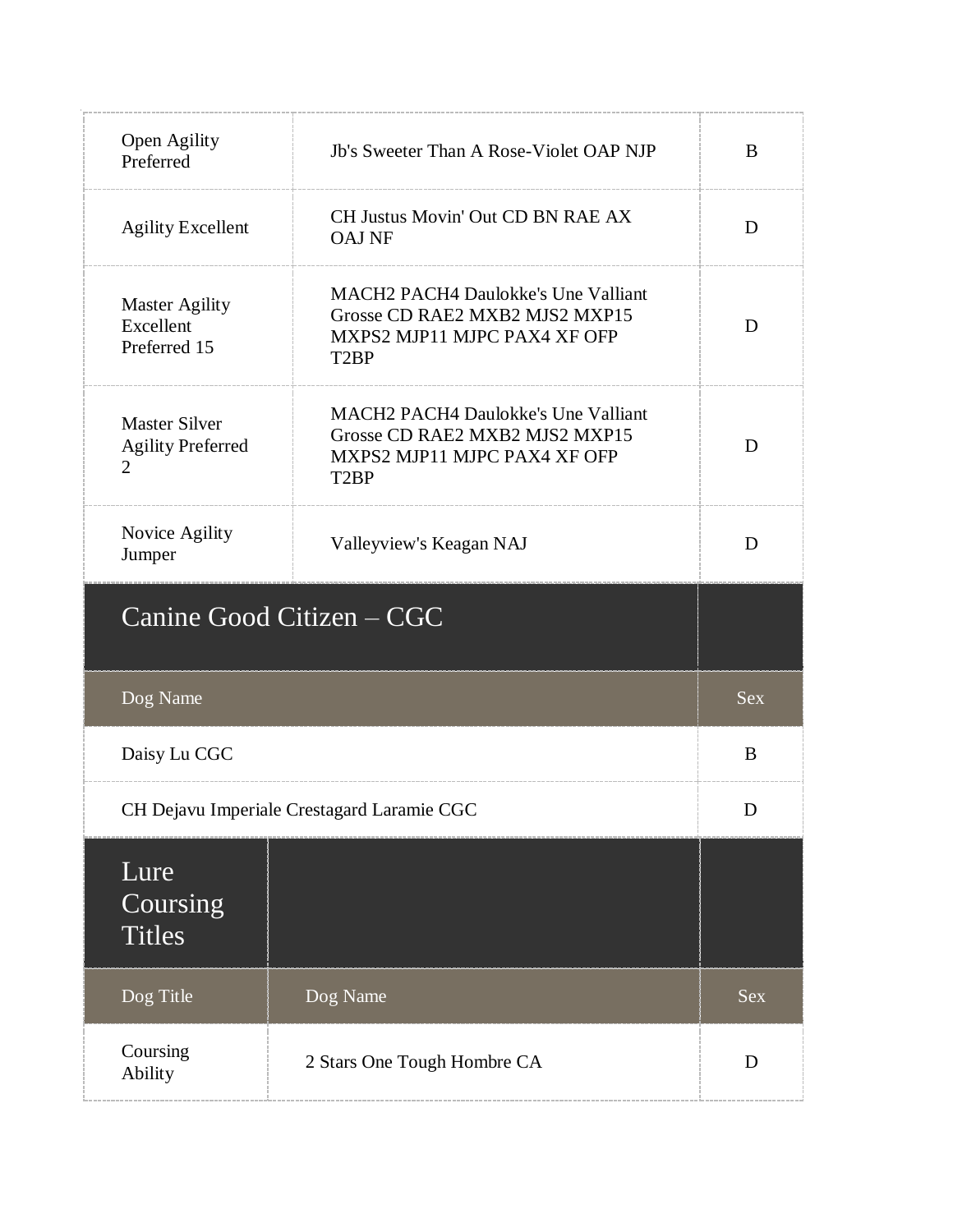| Therapy $\overline{D}og - THD$                                        |     |
|-----------------------------------------------------------------------|-----|
| Dog Name                                                              | Sex |
| GCH CH Dub'L-J Solow Noire Magie O'Crosstrack BN RA TD CAA<br>THD CGC |     |

\* As of January 1, 2013, Canine Good Citizen® became an official AKC title and CGC will appear after a dog's name on AKC records. Dogs that earned a CGC after 2001 may be grandfathered in by completing an AKC form and submitting a \$20 processing fee. Get full details here: [AKC's Canine Good Citizen.](http://www.akc.org/events/cgc/title.cfm)

 $D = Dog B = Bitch$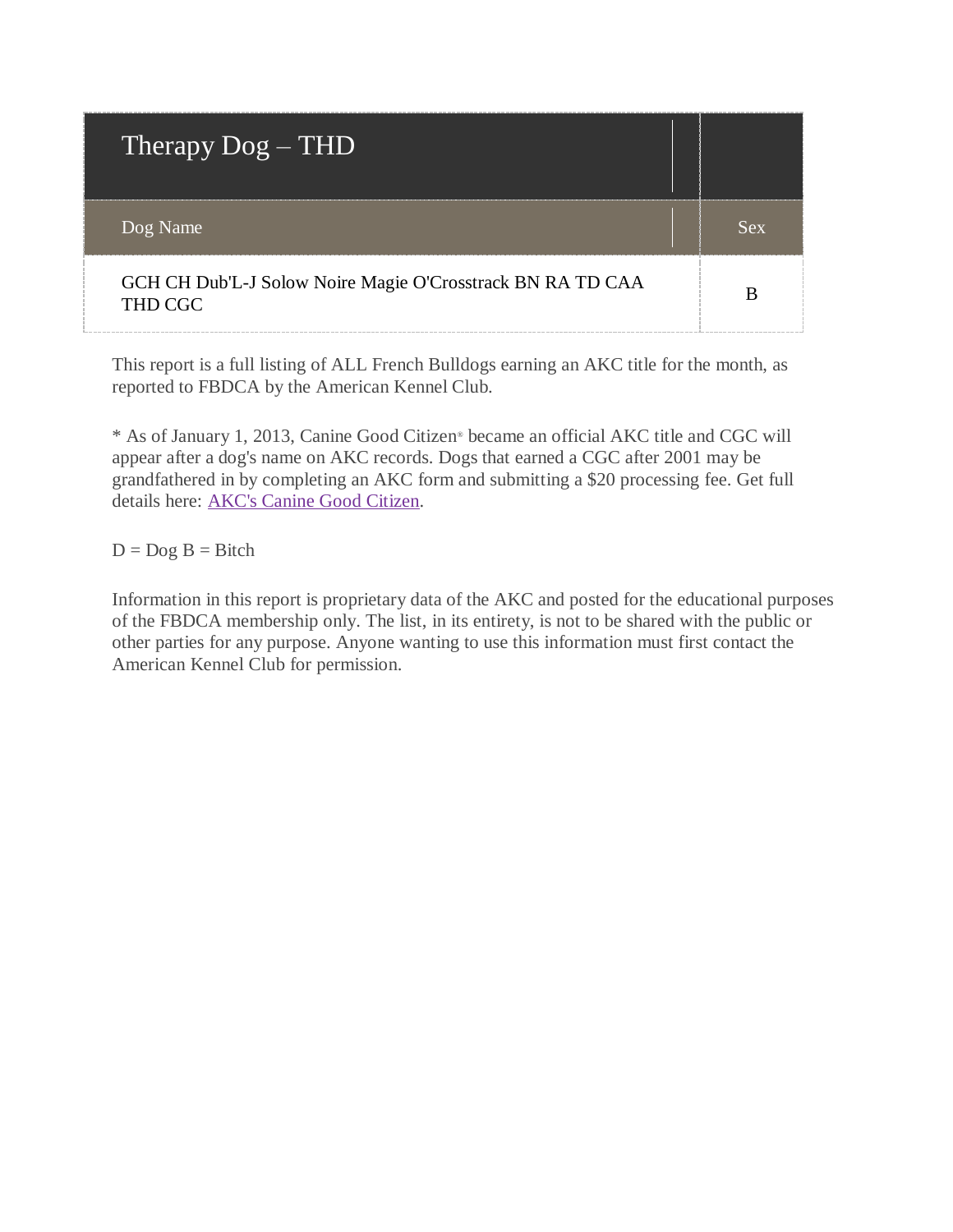# **New AKC Titles Earned by French Bulldogs – August 2013**

### **Total Titles Earned in August: 36**

**Conformation Champions: 19 Grand Champions: 5 Obedience Titles: 0 Rally Titles: 0 Agility Titles: 8 Canine Good Citizen\*: 4 Lure Coursing Titles: 0 Therapy Dog Titles: 0** (Click [here](http://www.akc.org/akctherapydog/) for qualifications and application.)

| <b>Conformation Champions</b>                 |            |                                      |
|-----------------------------------------------|------------|--------------------------------------|
| Dog Name                                      | <b>Sex</b> | <b>Bred By</b><br>Exhibitor<br>Award |
| CH Back Of The Moon's Plaisir D'Amour         | D          | Yes                                  |
| CH Carousel Gait A Swag                       | D          | Yes                                  |
| CH Chambord's I'Ll Not Be A Gentleman         | D          | Yes                                  |
| CH Chateau Fancibul Fuel-N The Fire           | D          |                                      |
| CH Chitawee Fastest Girl N Town At Blazenstar | B          |                                      |
| <b>CH Fabelhaft Robobull Pants On Fire</b>    | D          |                                      |
| <b>CH Fuller's Iis Dode Dureaux</b>           | D          |                                      |
| CH Hilsman's Livia Of Lwolfranch              | B          |                                      |
| CH Klassebulls French Vanilla Scoop           | B          |                                      |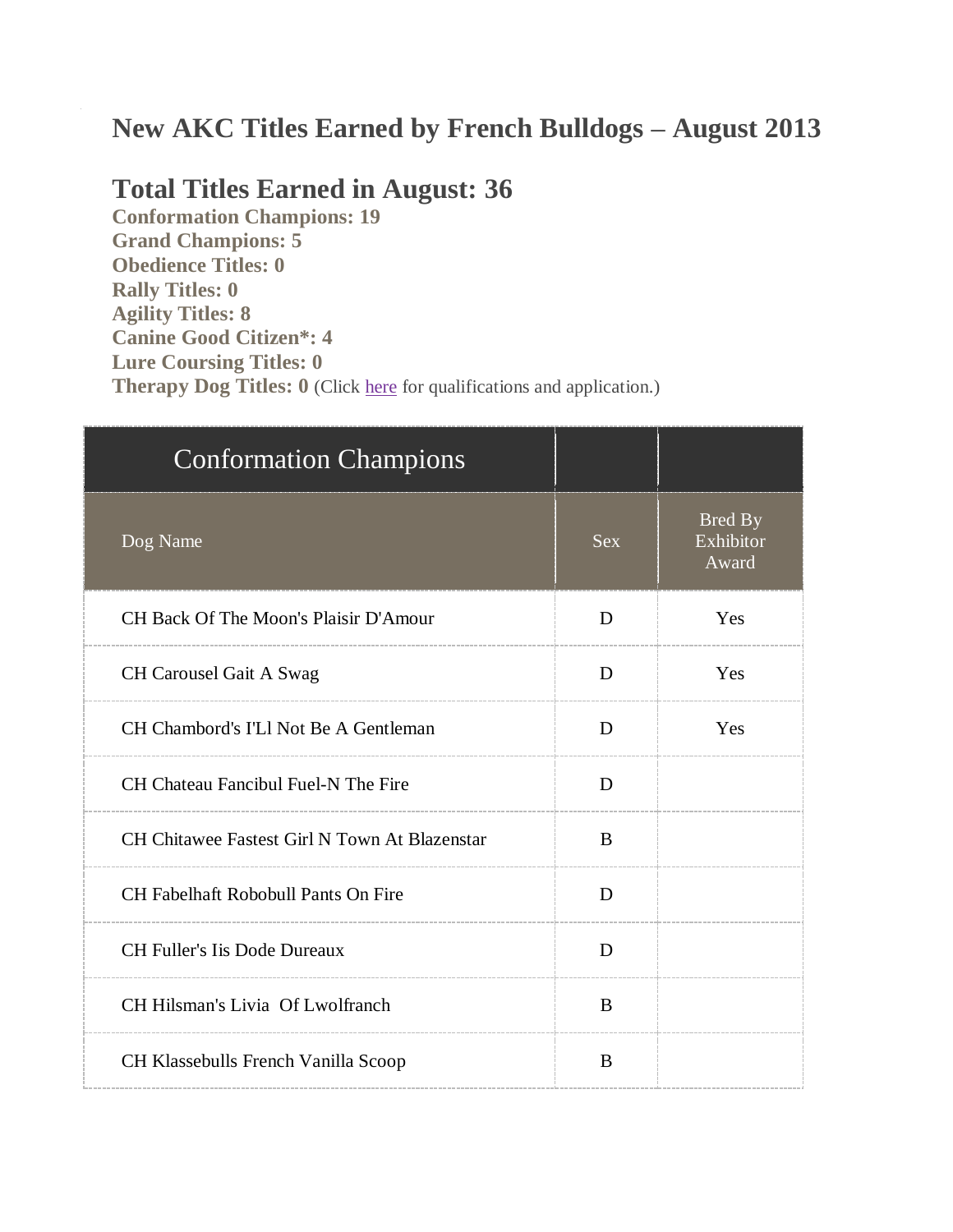| CH Limahl's Stepping Into The Twilight            | B |   | Yes        |
|---------------------------------------------------|---|---|------------|
| <b>CH Marchwind Totie Fields</b>                  | B |   |            |
| CH Peche Mignon Southern Gentlemen                | D |   |            |
| <b>CH Prefere True Reflection</b>                 | D |   |            |
| <b>CH Red Maple Grampian Monkey Business</b>      | B |   |            |
| CH Robobull Fabelhaft Watch Me Bru                | D |   |            |
| <b>CH Starlight's Collateral Damage</b>           | D |   |            |
| <b>CH Stellabugs Southern Comfort Pearl</b>       | B |   |            |
| CH Weywood's Private Stock                        | B |   | Yes        |
| CH Willowcrees Seabourn Quest<br>D                |   |   |            |
| <b>Grand Champions</b>                            |   |   |            |
| Dog Name                                          |   |   | <b>Sex</b> |
| GCH CH Andaney's White Chocolate Mocha            |   |   | B          |
| GCH CH Floresta's Shades Of Grace CGC             |   | B |            |
| GCH CH Imperiale Bella Ridge Fox Canyon's Rihanna |   | B |            |
| GCH CH New Hope's Biba's Dolce My Sweet Girl      |   | B |            |
| GCH CH Pobnakekes' Cacey's Up                     |   |   | D          |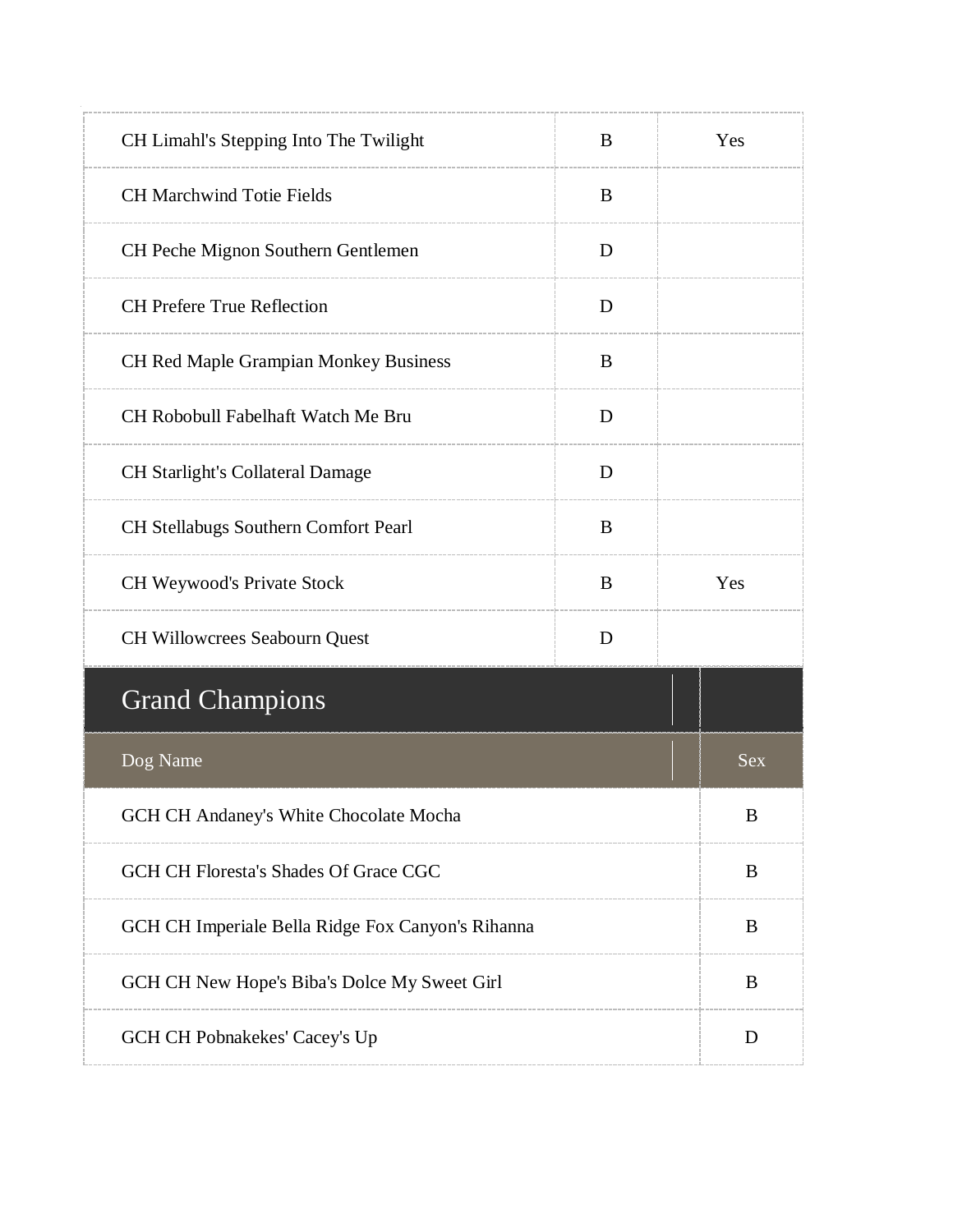| Agility<br><b>Titles</b>                          |                                                                                                                   |            |
|---------------------------------------------------|-------------------------------------------------------------------------------------------------------------------|------------|
| Dog Title                                         | Dog Name                                                                                                          | <b>Sex</b> |
| Master<br>Century<br><b>Agility</b>               | <b>MACH2 Brutus CD RE MXC MJB2 NF</b>                                                                             | D          |
| Master<br><b>Bronze</b><br>Agility 2              | MACH3 Amron's Rewriting The Rules MXB2<br>MJB <sub>2</sub>                                                        | D          |
| Master<br>Agility<br>Excellent<br>Preferred<br>14 | <b>MACH2 PACH3 Daulokke's Une Valliant Grosse</b><br>CD RAE2 MXB2 MJS2 MXP14 MXPB2 MJP10<br>MJPC PAX4 XF OFP T2BP | D          |
| Open<br><b>Agility</b><br>Jumper                  | CH Justus Movin' Out CD BN RAE OA OAJ NF                                                                          | D          |
| Master<br><b>Bronze</b><br>Jumper 2               | MACH2 Brutus CD RE MXG MJB2 NF                                                                                    | D          |
| Master<br>Excellent<br>Jumper<br>Preferred<br>11  | <b>MACH2 PACH3 Daulokke's Une Valliant Grosse</b><br>CD RAE2 MXB2 MJS2 MXP14 MXPB2 MJP11<br>MJPC PAX4 XF OFP T2BP | D          |
| <b>Agility</b><br><b>FAST</b><br>Open             | Henry OA AXJ OF                                                                                                   | D          |
| Preferred<br><b>Agility</b>                       | <b>MACH2 PACH4 Daulokke's Une Valliant Grosse</b><br>CD RAE2 MXB2 MJS2 MXP14 MXPB2 MJP11                          | D          |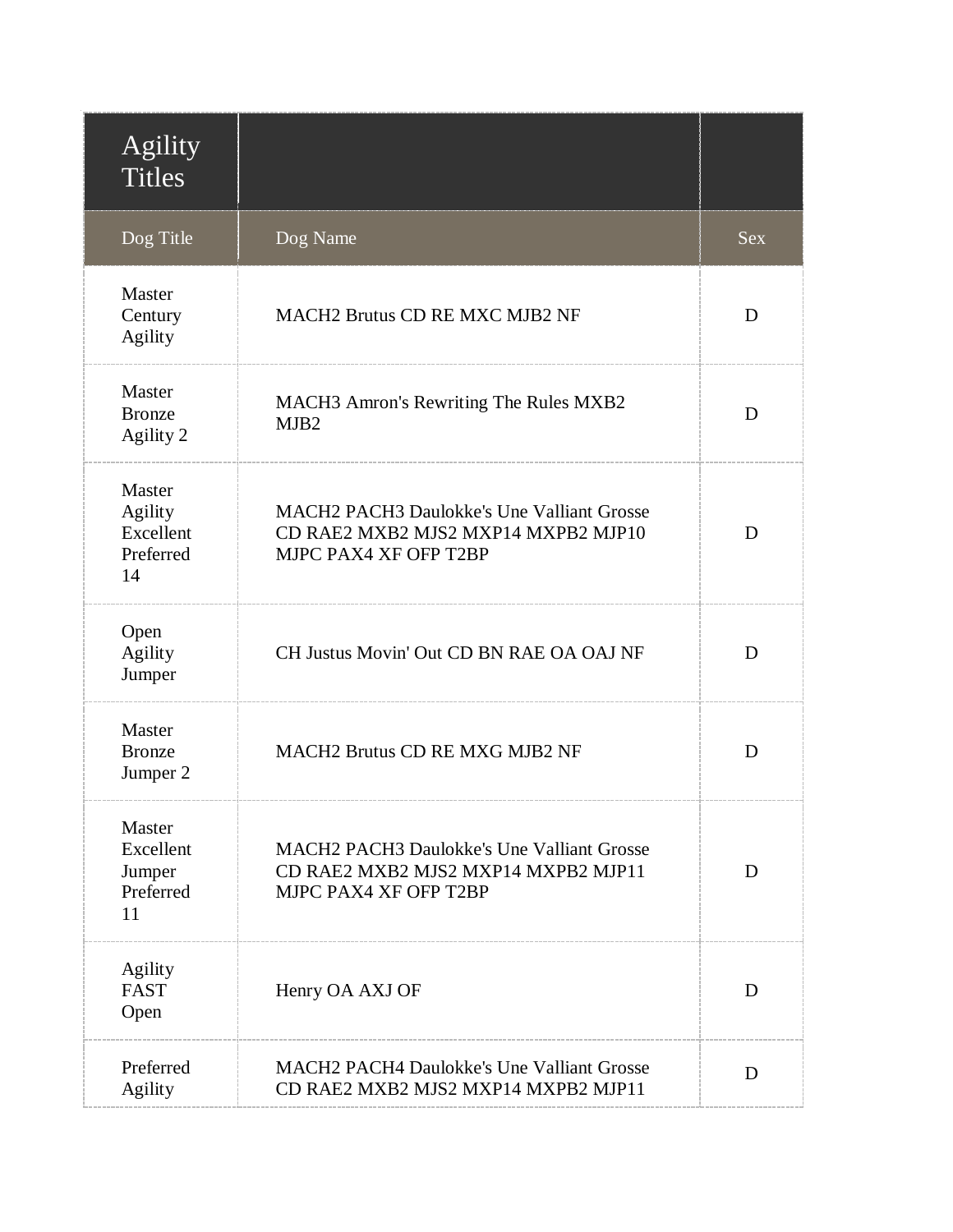| Champion<br>$\overline{A}$               | MJPC PAX4 XF OFP T2BP     |            |
|------------------------------------------|---------------------------|------------|
|                                          | Canine Good Citizen – CGC |            |
| Dog Name                                 |                           | <b>Sex</b> |
| Bullmarket To Catch A Thief OA OAJ CGC   |                           | D          |
| Chief Brody CGC                          |                           | D          |
| Jumpin' Jax Flash D'Assisi NA NAJ NF CGC |                           | D          |
| CH Victrys Bubba Barbaree Lasoleil CGC   |                           | B          |

\* As of January 1, 2013, Canine Good Citizen® became an official AKC title and CGC will appear after a dog's name on AKC records. Dogs that earned a CGC after 2001 may be grandfathered in by completing an AKC form and submitting a \$20 processing fee. Get full details here: [AKC's Canine Good Citizen.](http://www.akc.org/events/cgc/title.cfm)

 $D = Dog B = Bitch$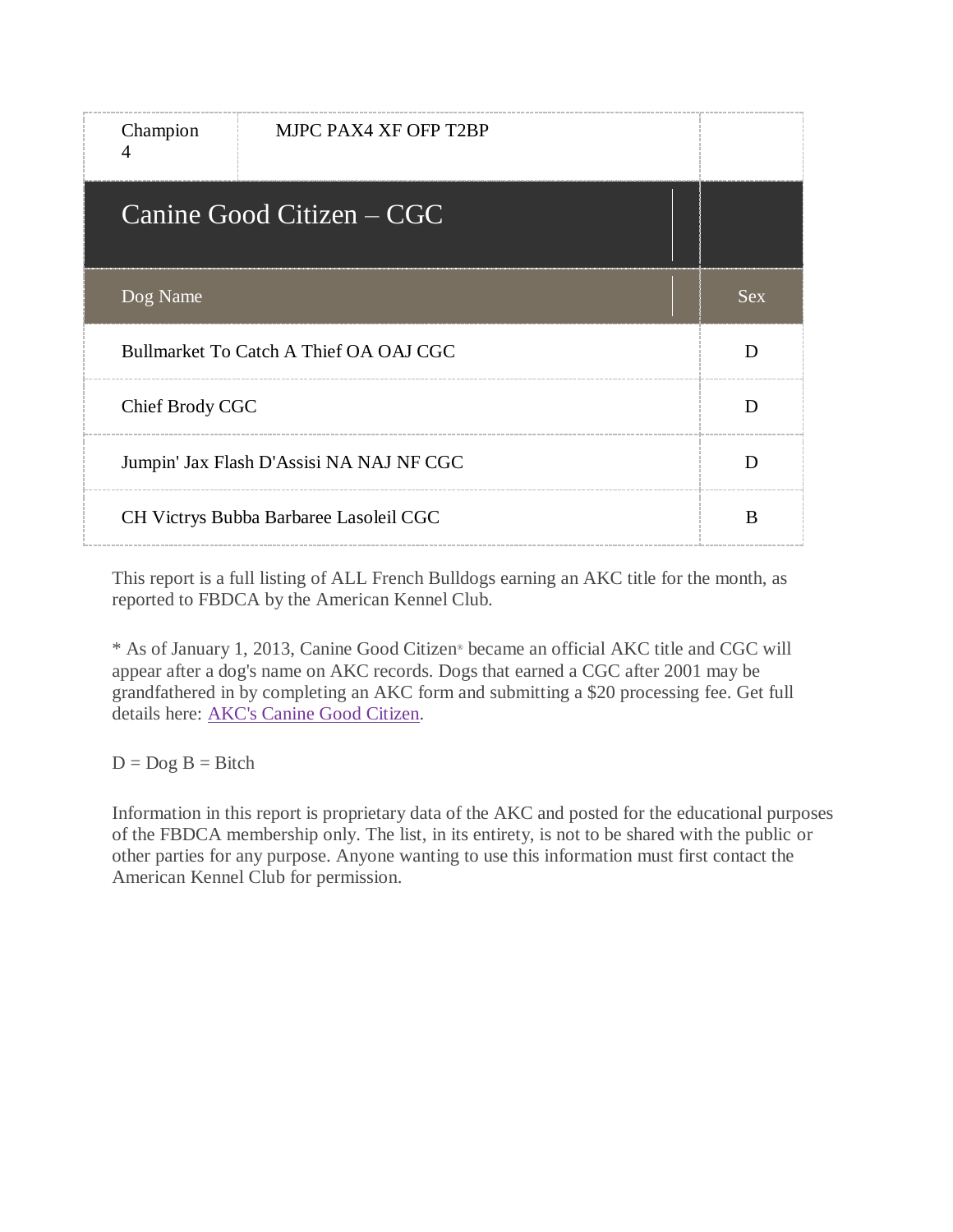## **New AKC Titles Earned by French Bulldogs – July 2013**

#### **Total Titles Earned in July: 46**

**Conformation Champions: 19 Grand Champions: 8 Obedience Titles: 4 Rally Titles: 3 Agility Titles: 7 Canine Good Citizen\*: 5 Lure Coursing Titles: 0 Therapy Dog Titles: 0** (Click [here](http://www.akc.org/akctherapydog/) for qualifications and application.)

| <b>Conformation Champions</b>                                  |            |                               |
|----------------------------------------------------------------|------------|-------------------------------|
| Dog Name                                                       | <b>Sex</b> | Bred By<br>Exhibitor<br>Award |
| <b>CH</b> Arctic Fox's Twilight's Snow Dancer                  | B          |                               |
| <b>CH Bandog's Secret Agent</b>                                | D          |                               |
| CH Bella Luna Campcovo's Golden Wish                           | D          |                               |
| CH Bigstar Making Magic At Arctic Fox'S                        | D          |                               |
| CH Bravobul's Ooh La La                                        | B          | Yes                           |
| <b>CH Excellent Kind Diamond Dust</b>                          | D          |                               |
| CH Fabelhaft Robobull Smokin 'N Da Boys Room                   | B          |                               |
| CH Gailwin's Amazing Grace Of Hollywood<br><b>Hidden Hills</b> | B          | Yes                           |
| <b>CH Hallmark's Etched N Excellence</b>                       | D          |                               |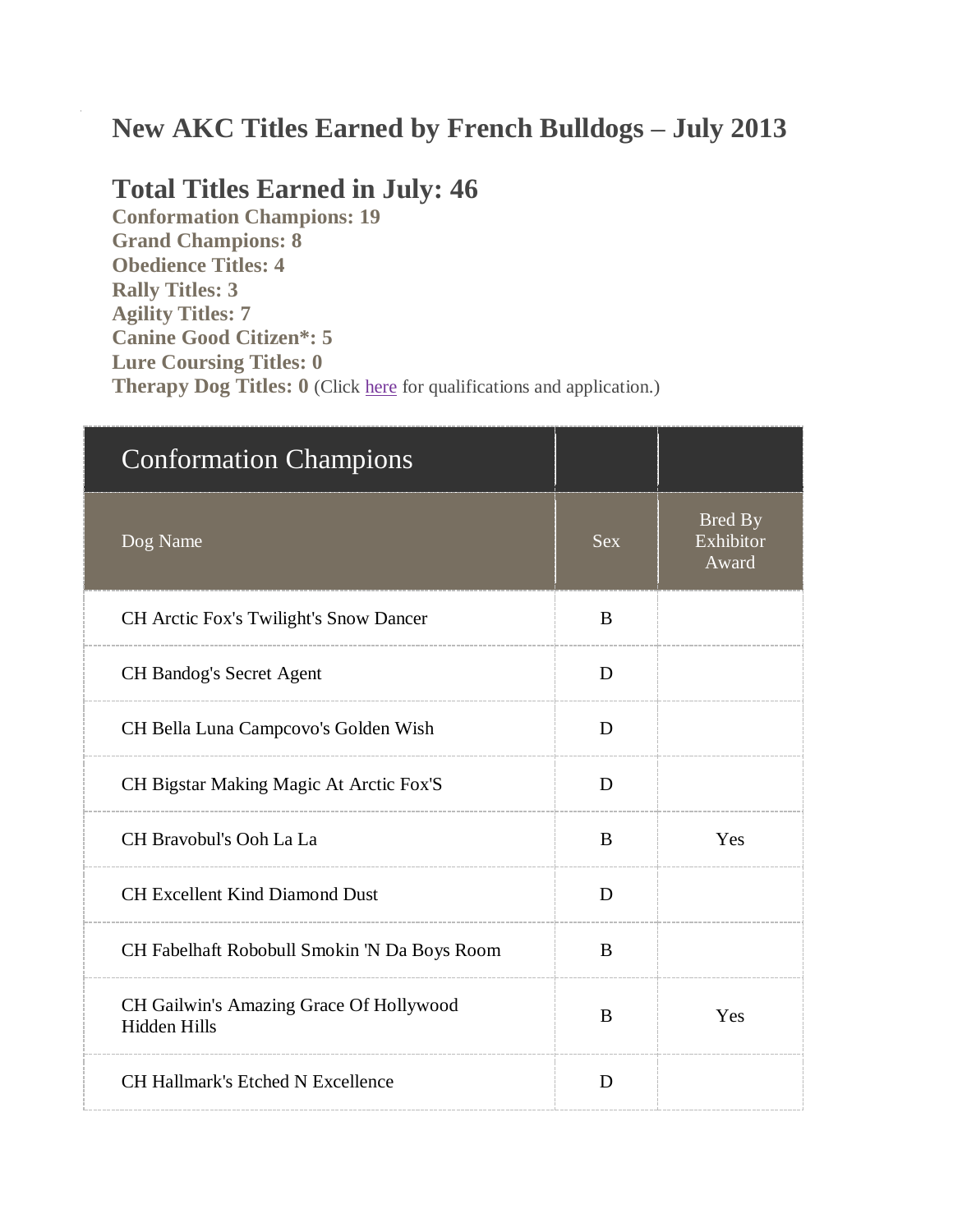| CH Masterpiece's Dancing Buddha               | D |            |
|-----------------------------------------------|---|------------|
| CH Mcbeths Randy" The Gunslinger!"            | D | Yes        |
| <b>CH Monet's Fist Bump</b>                   | D |            |
| CH Rabang's Catch 22 At Maxime                | D |            |
| CH Rakae French Connection High Adrenaline    | D |            |
| CH Rocyn's Jellybean De Consort               | B |            |
| <b>CH Solofuns Samuel Adams At Meridan</b>    | D |            |
| CH Stephlyn's Ready For Romance               | B |            |
| CH Twin Lakes Printemps Fleur With Gardenpath | B | Yes        |
| CH Wildax Percy Sledge                        | D |            |
| <b>Grand Champions</b>                        |   |            |
| Dog Name                                      |   | <b>Sex</b> |
| GCH CH Frenchescas The Ultimate Gear Jammer   |   | D          |
| GCH CH Fulla Bull Soulja Boy                  |   | D          |
| GCH CH Rickly's Blonde Ambition Kandu         |   | B          |
| GCH CH Rickly's Copen's Play Or Pay           |   | D          |
|                                               |   |            |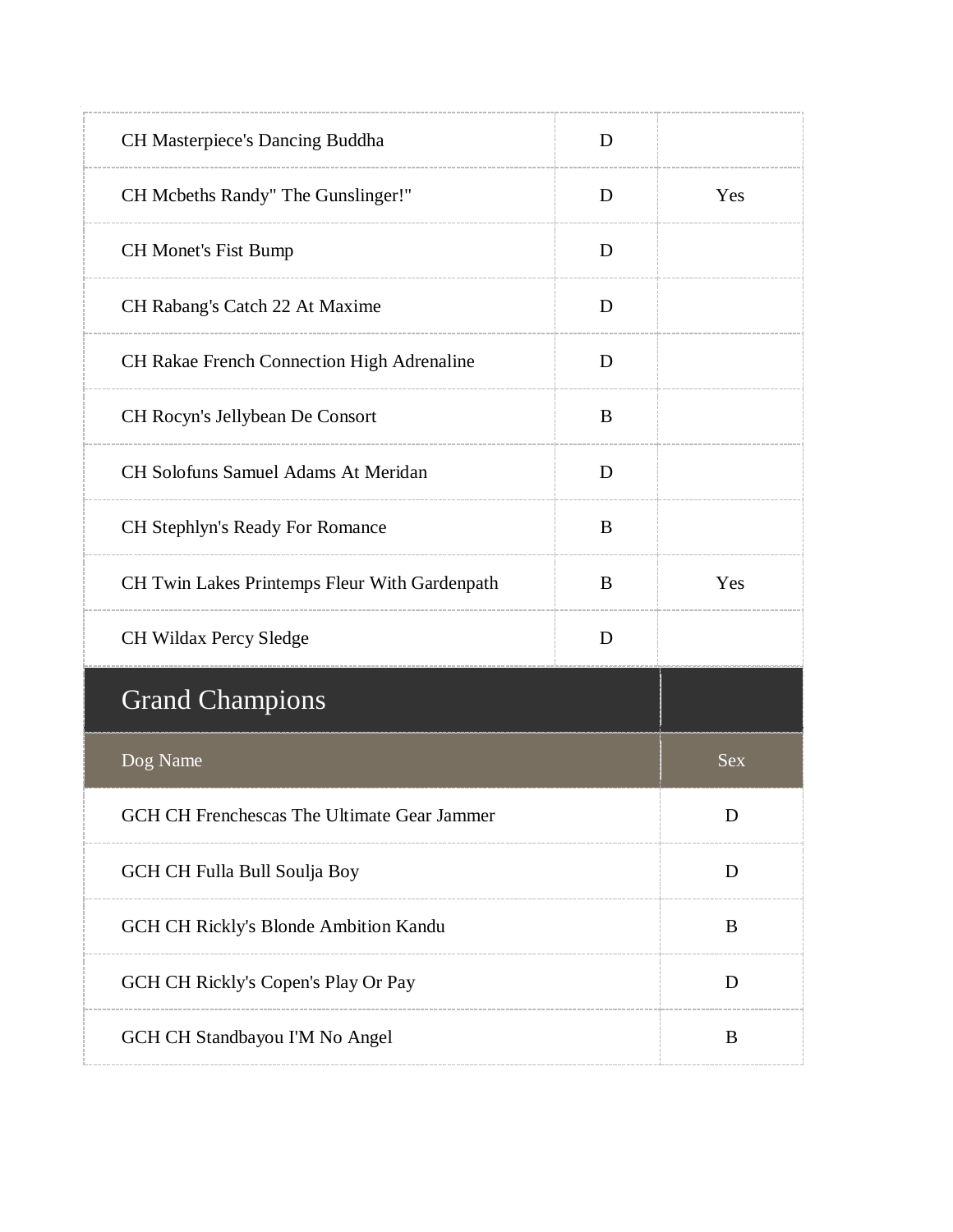|                            | GCH CH Voila Bella Ridge Peach Hill In 3D                       | D          |
|----------------------------|-----------------------------------------------------------------|------------|
| Obedience<br><b>Titles</b> |                                                                 |            |
| Dog Title                  | Dog Name                                                        | <b>Sex</b> |
| Beginner<br>Novice         | Dos Martinos N Greenmont Diamond Girl<br><b>BN</b>              | B          |
| Beginner<br>Novice         | CH Greenmonts Trek To The Top BN RE                             | D          |
| Graduate<br>Novice         | CH Sumfun's Hellon Wheels UD BN GN<br><b>RAE CGC</b>            | B          |
| Versatility                | CH Sumfun's Hellon Wheels UD BN GN<br><b>VER RAE CGC</b>        | B          |
|                            |                                                                 |            |
| <b>Rally Titles</b>        |                                                                 |            |
| Dog Title                  | Dog Name                                                        | Sex        |
| <b>Rally Novice</b>        | Dub'L-J Crosstrack Solow Hit Me Like A<br>Vision BN RN CA CGC   | B          |
| <b>Rally Novice</b>        | York Place Here's Hoping I'M Tuff<br>Enough RN CA               | B          |
| <b>Rally Advanced</b>      | Baohuao's Le Roi Du Monde RA CGC                                | D          |
| <b>Rally Advanced</b>      | Dub'L-J Crosstrack Solow Light'N Strikes<br>The Heart BN RA CGC | D          |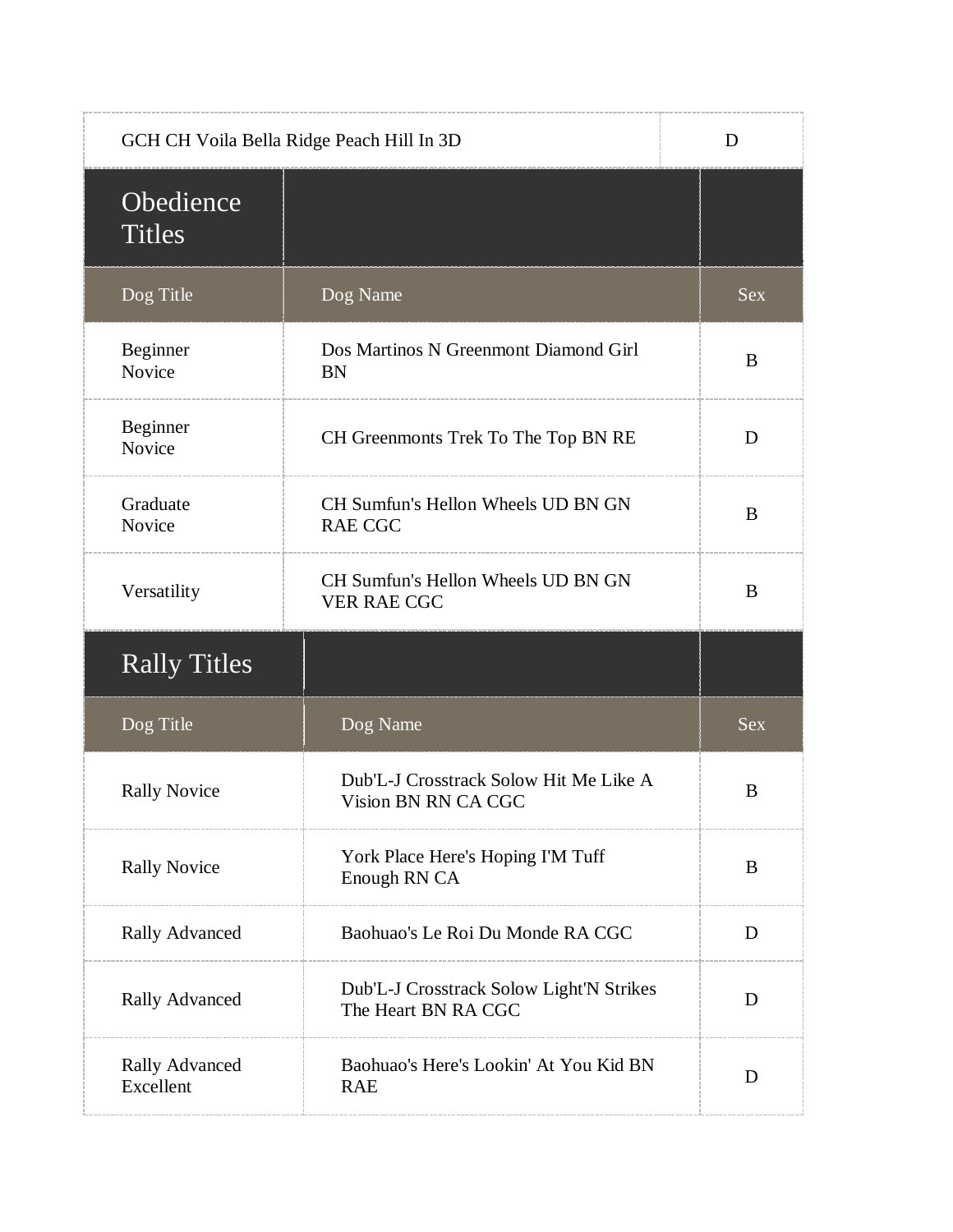| <b>Agility Titles</b>                   |                                                       |            |
|-----------------------------------------|-------------------------------------------------------|------------|
| Dog Title                               | Dog Name                                              | <b>Sex</b> |
| Open Agility                            | Henry OA AXJ NF                                       | D          |
| Open Agility                            | CH Justus Movin' Out CD BN RAE<br><b>OA NAJ NF</b>    | D          |
| Open Agility<br>Preferred               | Steward Of St. Nick's Sleigh OAP NJP<br>NFP CGC       | D          |
| <b>Agility Excellent</b><br>Preferred   | Columbus De La Qualite Royale BN<br><b>RA AXP OJP</b> | D          |
| <b>Excellent Agility</b><br>Jumper      | Henry NA AXJ NF                                       | D          |
| <b>Master Bronze</b><br>Jumper          | Drama Queen D'Assisi RN MX MXJ<br><b>MJB OF</b>       | B          |
| <b>Master Bronze</b><br>Jumper 2        | <b>MACH3</b> Amron's Rewriting The Rules<br>MXC MJB2  | D          |
| Canine Good Citizen – CGC               |                                                       |            |
| Dog Name                                |                                                       | <b>Sex</b> |
| American King Charles CGC               |                                                       | D          |
|                                         | GCH CH Prefere Bella Ridge's Frankly Speaking CGC     | D          |
| CH Prefere Bella Ridge's Spellbound CGC |                                                       | B          |
| CH Pretty Pretty Please D'Assisi CGC    |                                                       | B          |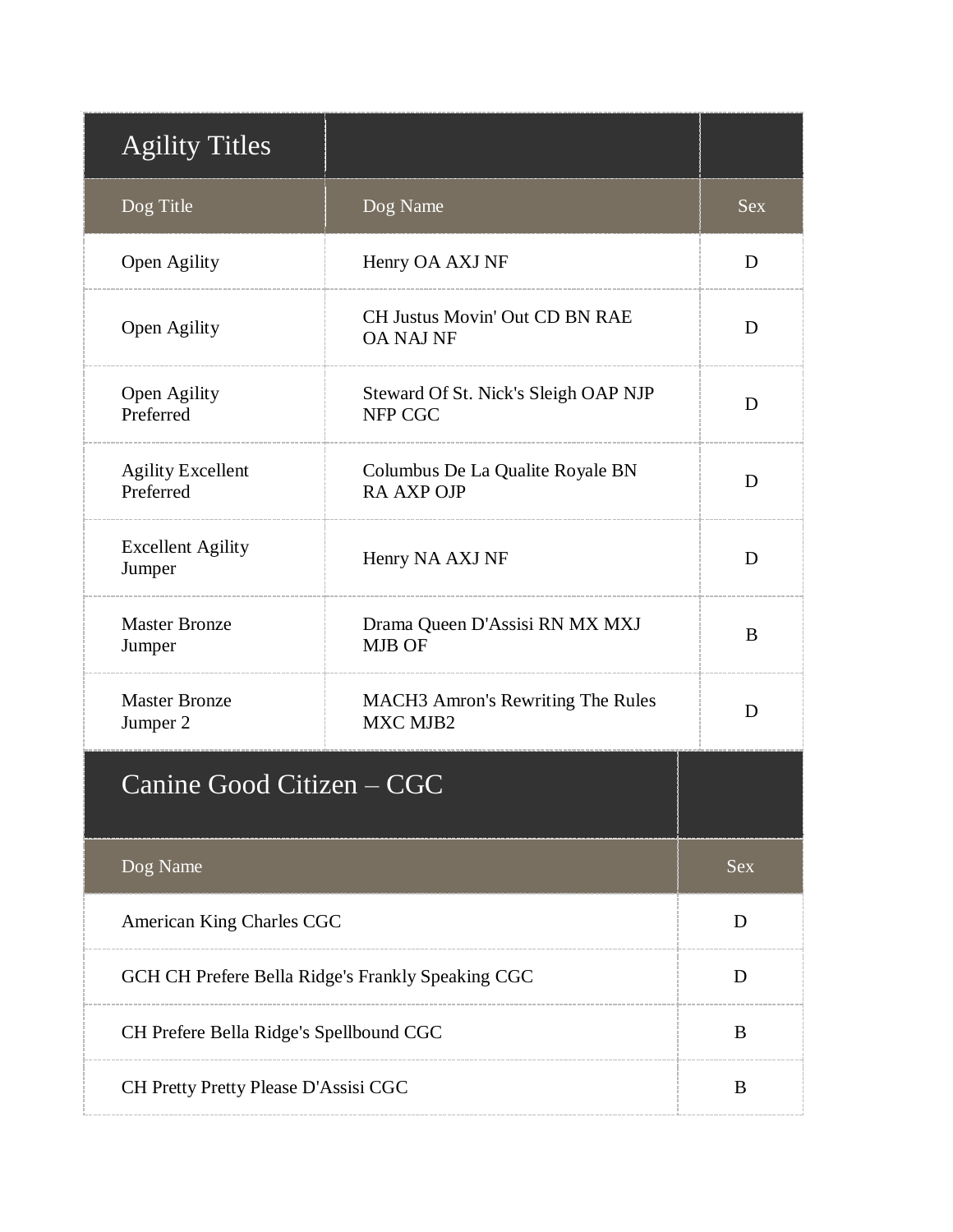| Timeliss St Remy Du Provence BN RN CGC |  |
|----------------------------------------|--|
|                                        |  |

\* As of January 1, 2013, Canine Good Citizen® became an official AKC title and CGC will appear after a dog's name on AKC records. Dogs that earned a CGC after 2001 may be grandfathered in by completing an AKC form and submitting a \$20 processing fee. Get full details here: [AKC's Canine Good Citizen.](http://www.akc.org/events/cgc/title.cfm)

 $D = Dog B = Bitch$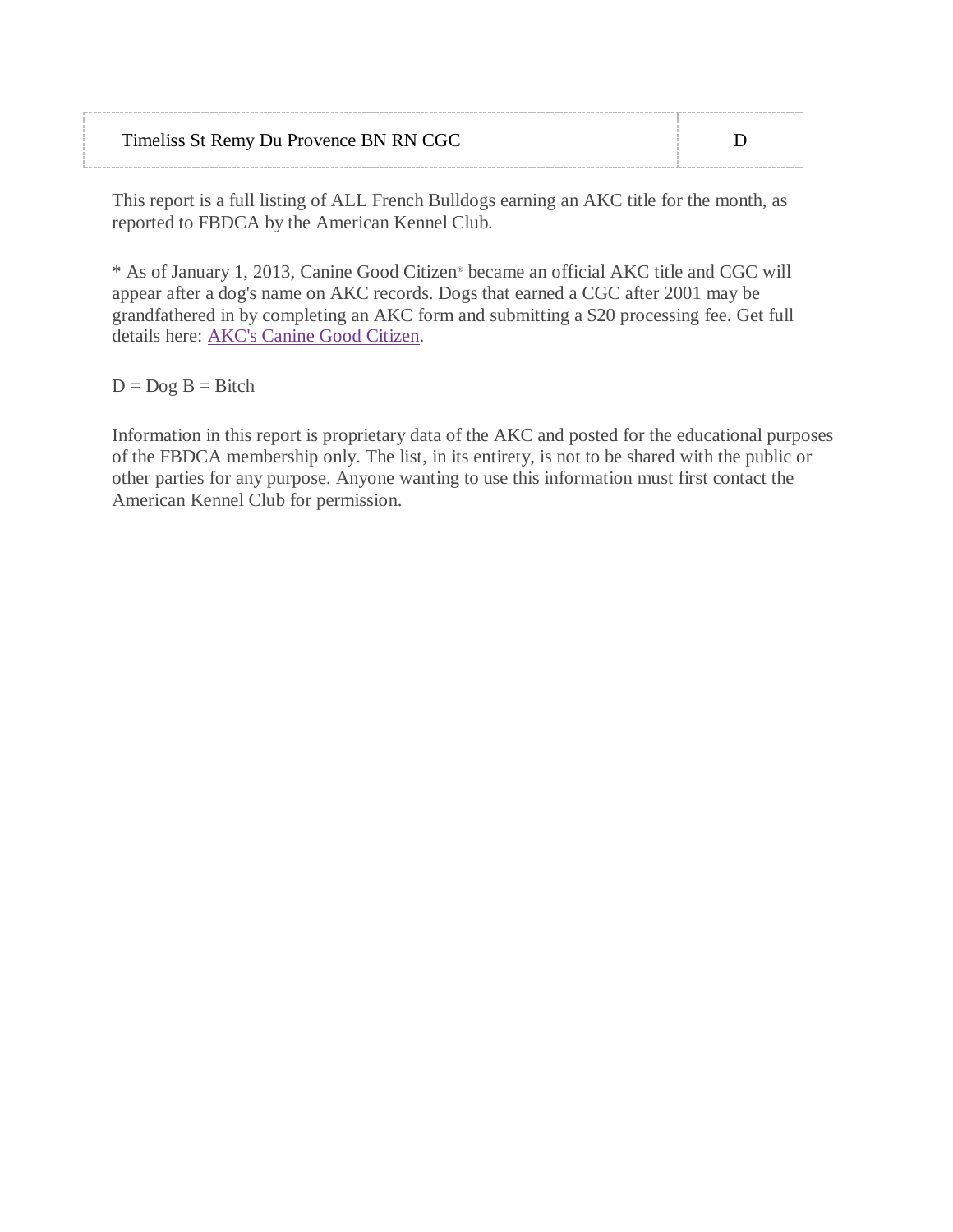# **New AKC Titles Earned by French Bulldogs – June 2013**

#### **Total Titles Earned in June: 65**

**Conformation Champions: 25 Grand Champions: 8 Obedience Titles: 4 Rally Titles: 3 Agility Titles: 8 Canine Good Citizen\*: 16 Lure Coursing Titles: 1 Therapy Dog Titles: 0** (Click [here](http://www.akc.org/akctherapydog/) for qualifications and application.)

| <b>Conformation Champions</b>              |            |                               |
|--------------------------------------------|------------|-------------------------------|
| Dog Name                                   | <b>Sex</b> | Bred By<br>Exhibitor<br>Award |
| CH Acadia Hill's Imperiale Escalade        | D          | Yes                           |
| CH Bravo's Life Of The Party               | B          |                               |
| <b>CH Consort's A Date With Darkness</b>   | D          |                               |
| CH Cuttingedge What'Chu Talkin Bout        | D          | Yes                           |
| CH Daystar's Imperious Cabal               | D          |                               |
| CH Diva's You Don'T Know Jacques!          | D          |                               |
| <b>CH Dreamlands Field Of Dreams</b>       | D          | Yes                           |
| CH Fabelhaft Robobull Di Oro               | D          |                               |
| CH Fabelhaft Robobull Mademoiselle Margaux | B          |                               |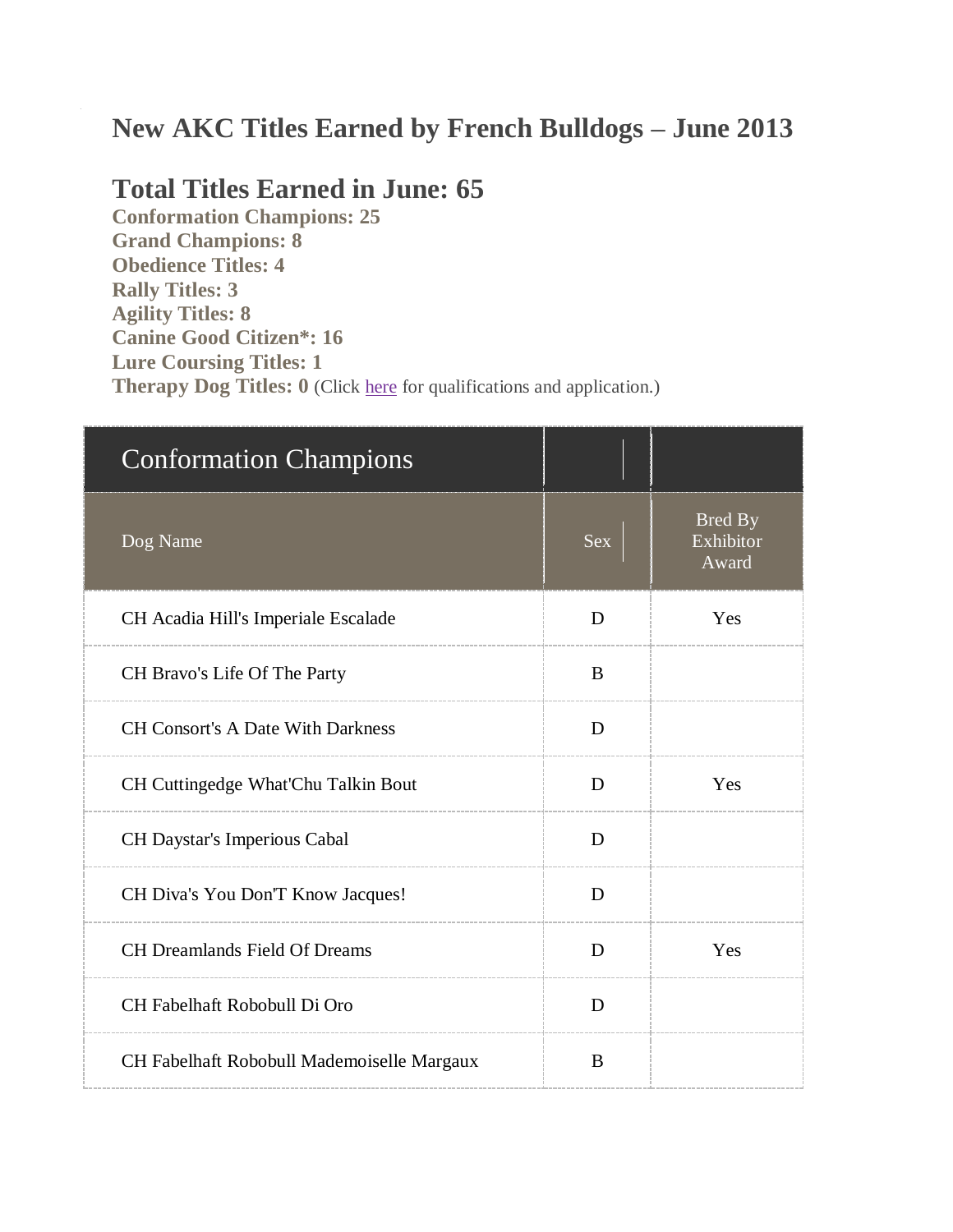| CH Floresta's Shades Of Grace                        | B        |  |
|------------------------------------------------------|----------|--|
| CH Haloridge's Decision Maker At Steel City          | B        |  |
| CH Hilsman Tai-Taiwans Ripley                        | D        |  |
| CH Holladay Chersan's Original Sydney                | B        |  |
| CH Just-Wright Clearly Captivating                   | B        |  |
| CH Kicking Bears Fight Fire W Fire                   | D        |  |
| <b>CH Lawson's Louis Lamore</b>                      | D        |  |
| CH Messiah's Southpaw Pour Me Another                | D        |  |
| CH Monet's Sumfun In Vegas                           | $\bf{B}$ |  |
| CH Premier Ginger Surely Ujest Seifdune              | $\bf{B}$ |  |
| CH Relentless Busta Rhymes                           | D        |  |
| CH Rickly's Blank Check                              | D        |  |
| CH Sequoia's Wyatt Earp                              | D        |  |
| <b>CH Stonehill's Rises From The Ashes Of Boulee</b> | D        |  |
| CH Tx Star's My Kinda Party                          | D        |  |
| CH Tx Star's Ready For Confetti                      | B        |  |
| <b>Grand Champions</b>                               |          |  |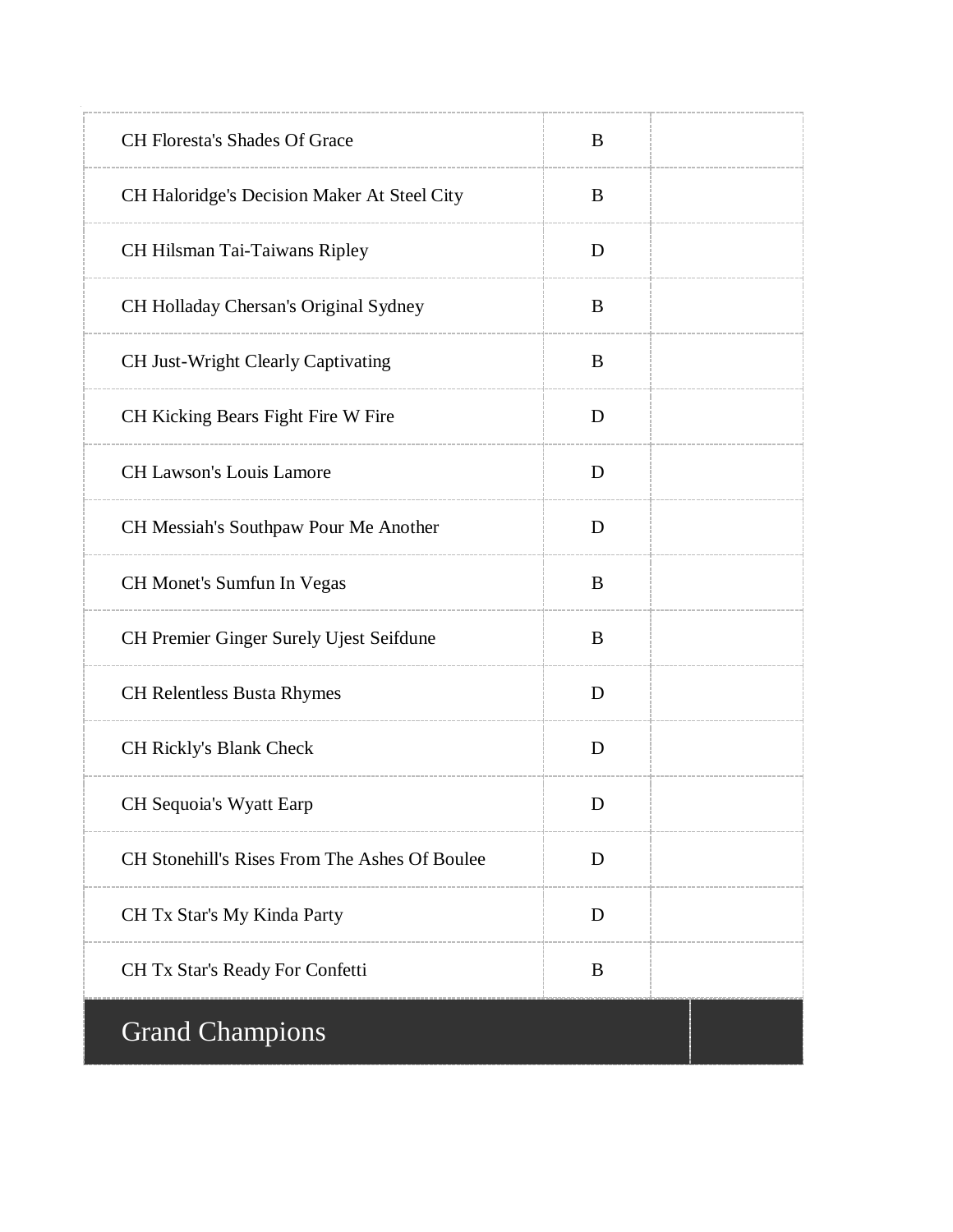| Dog Name                             |                                                           | <b>Sex</b> |
|--------------------------------------|-----------------------------------------------------------|------------|
| GCH CH A'Vigdors Extase De Ma Beaute |                                                           | D          |
| GCH CH Bayhill Elisabetta Regina     |                                                           | B          |
|                                      | GCH CH Bigstar What Happen's In Vegas CGC                 | D          |
| GCH CH Call Me Capri De Couture      |                                                           | B          |
| GCH CH Crescendo's Honey Not Tonight |                                                           | B          |
|                                      | GCH CH Timeliss A Little Bit Blue Of Mgm                  | D          |
|                                      | GCH CH Verite De La Reine At Belboulecan                  | D          |
|                                      | GCH CH Yvet's Imperiale Is Crazy Bout A Sharp Dressed Man | D          |
| Obedience<br><b>Titles</b>           |                                                           |            |
| Dog Title                            | Dog Name                                                  | <b>Sex</b> |
| <b>Companion Dog</b>                 | CH Justjackpot Margaux Of Lejardin CD BN<br><b>CGC</b>    | B          |
| <b>Utility Dog</b>                   | Country Girl Molly UD                                     | B          |
| Beginner<br>Novice                   | CH Stephlyn's Get Ready For This BN RN                    | D          |
| Beginner<br>Novice                   | CH Sumfun's Hellon Wheels UD BN RAE<br><b>CGC</b>         | B          |
| <b>Rally Titles</b>                  |                                                           |            |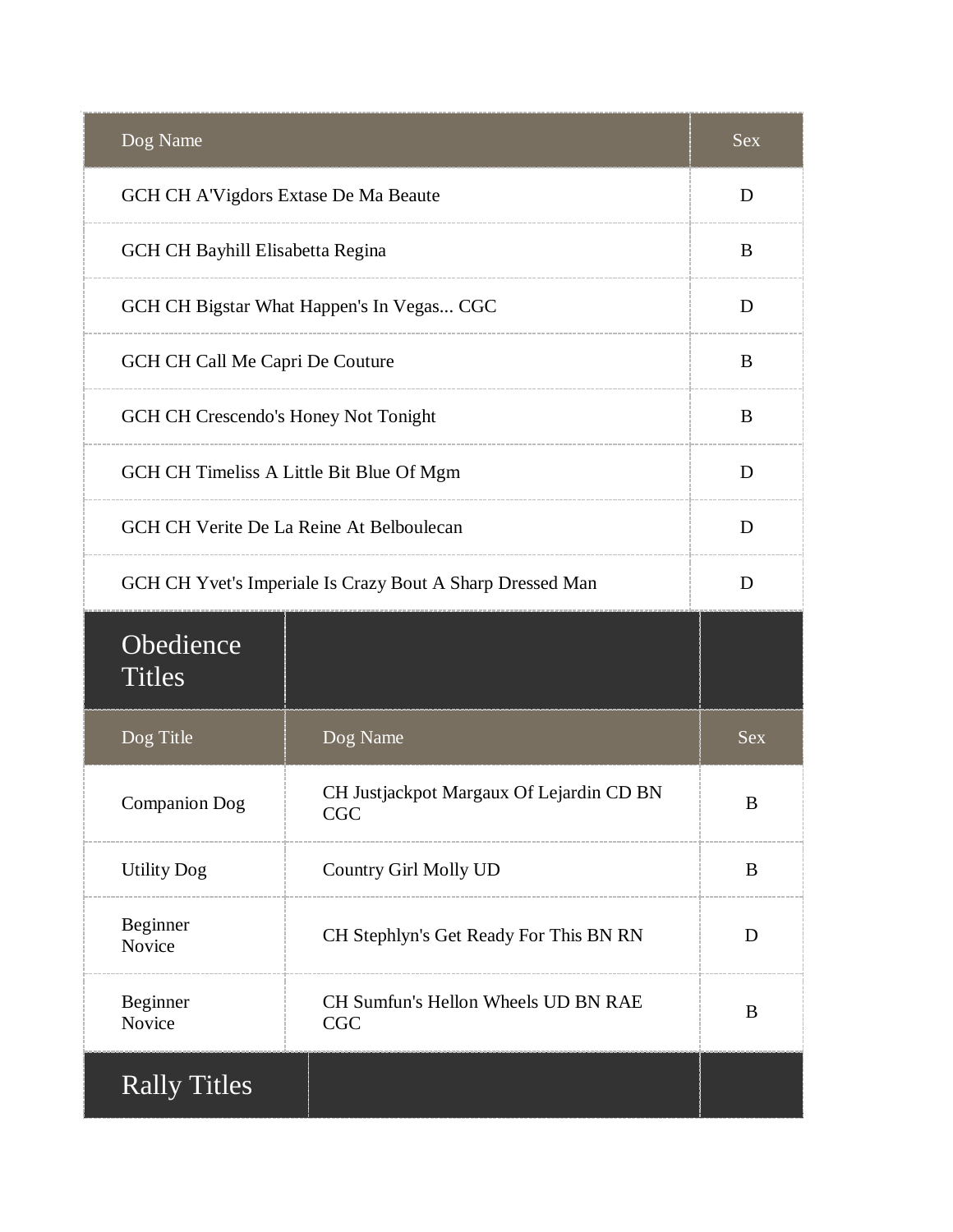| Dog Title                               | Dog Name                                                      | <b>Sex</b> |
|-----------------------------------------|---------------------------------------------------------------|------------|
| <b>Rally Novice</b>                     | GCH CH Dub'L-J-Solow Stuck On You<br>CD BN RN THD CGC         | B          |
| <b>Rally Novice</b>                     | <b>Stonemill's Theodore Roosevelt BN RN</b>                   | D          |
| <b>Rally Advanced</b><br>Excellent      | CH Bullmarket Newhope Spiritdragn CD<br><b>BN RAE AXP AJP</b> | D          |
| <b>Agility Titles</b>                   |                                                               |            |
| Dog Title                               | Dog Name                                                      | <b>Sex</b> |
| Novice Agility                          | Jumpin' Jax Flash D'Assisi NA                                 | D          |
| Novice Agility Jumper                   | Jumpin' Jax Flash D'Assisi NA NAJ<br><b>NF</b>                | D          |
| Novice Agility Jumper<br>Preferred      | Steward Of St. Nick's Sleigh NAP<br>NJP NFP CGC               | D          |
| Open Agility Jumper<br>Preferred        | Columbus De La Qualite Royale BN<br><b>RA OAP OJP</b>         | D          |
| <b>Agility FAST Novice</b>              | Jumpin' Jax Flash D'Assisi NA NF                              | D          |
| <b>Agility FAST Novice</b><br>Preferred | Steward Of St. Nick's Sleigh NAP<br>NFP CGC                   | D          |
| <b>Master Agility</b><br>Champion       | MACH Lhf's Little Ben CDX RAE<br><b>MXB MJB NAP</b>           | D          |
| <b>Master Agility</b><br>Champion 2     | MACH2 Brutus CD RE MXG MJC<br><b>NF</b>                       | D          |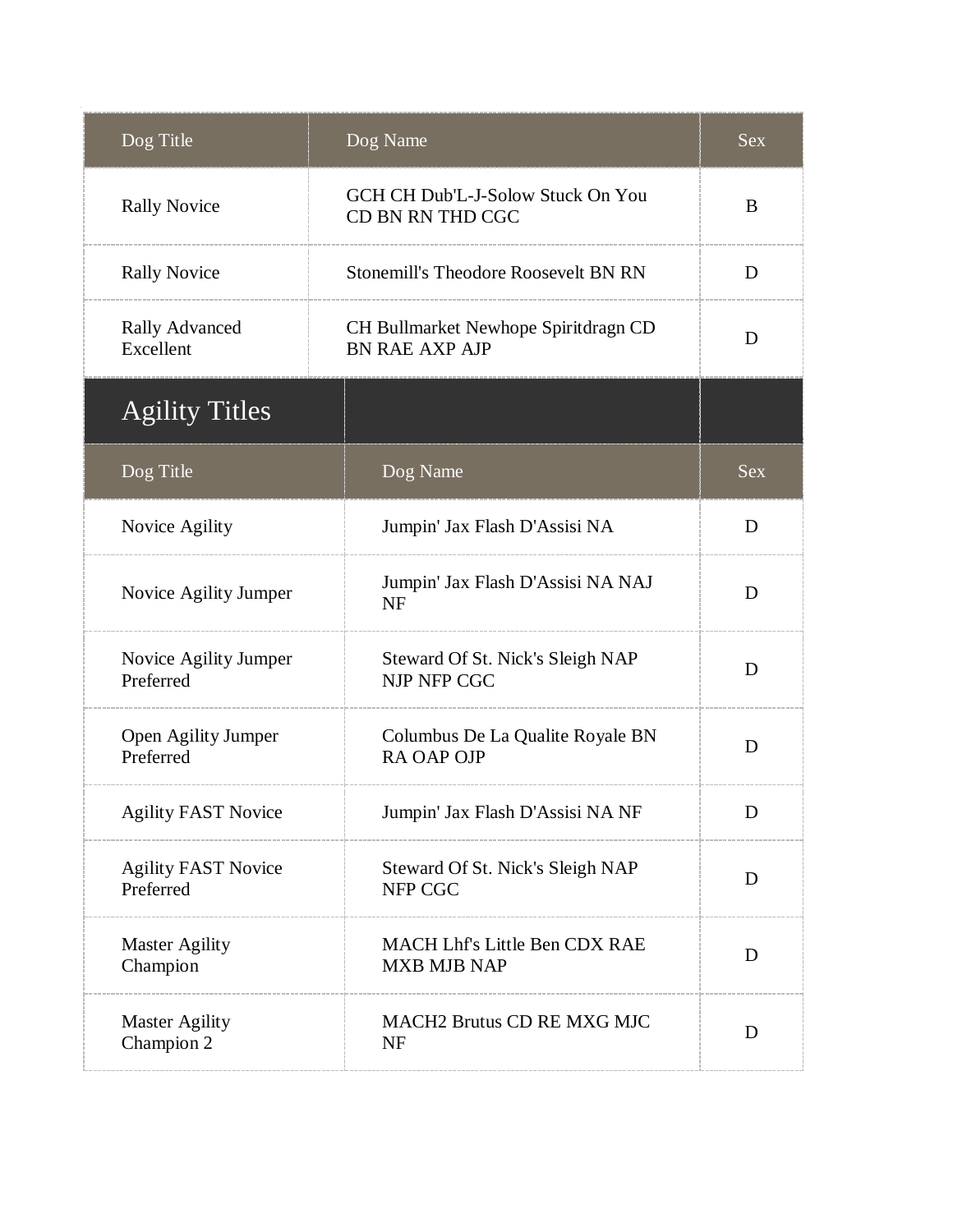| Canine Good Citizen - CGC                   |            |
|---------------------------------------------|------------|
| Dog Name                                    | <b>Sex</b> |
| CH Bigstar What Happen's In Vegas CGC       | D          |
| <b>Brutus XV CGC</b>                        | D          |
| GCH CH Coco Vialatte Robobull Hot Flash CGC | D          |
| Fayme's Little Hurricane Zelda CGC          | B          |
| CH Floresta's Carpe Diem CGC                | B          |
| CH Floresta's Devil Mae Care CGC            | B          |
| GCH CH Floresta's Expect A Miracle CGC      | B          |
| Floresta's Luckdragon CGC                   | D          |
| CH Floresta's Shades Of Grace CGC           | B          |
| Gamin Bleu CGC                              | D          |
| Ma Songeri Ambassador For Frustyle CGC      | D          |
| Mackeba's Meant To Be Mr. Cabry CGC         | D          |
| Nacho Fedewa CGC                            | D          |
| CH Sumfun's Hellon Wheels UD RAE CGC        | B          |
| Vanessi Hamlet Azov Briz CGC                | D          |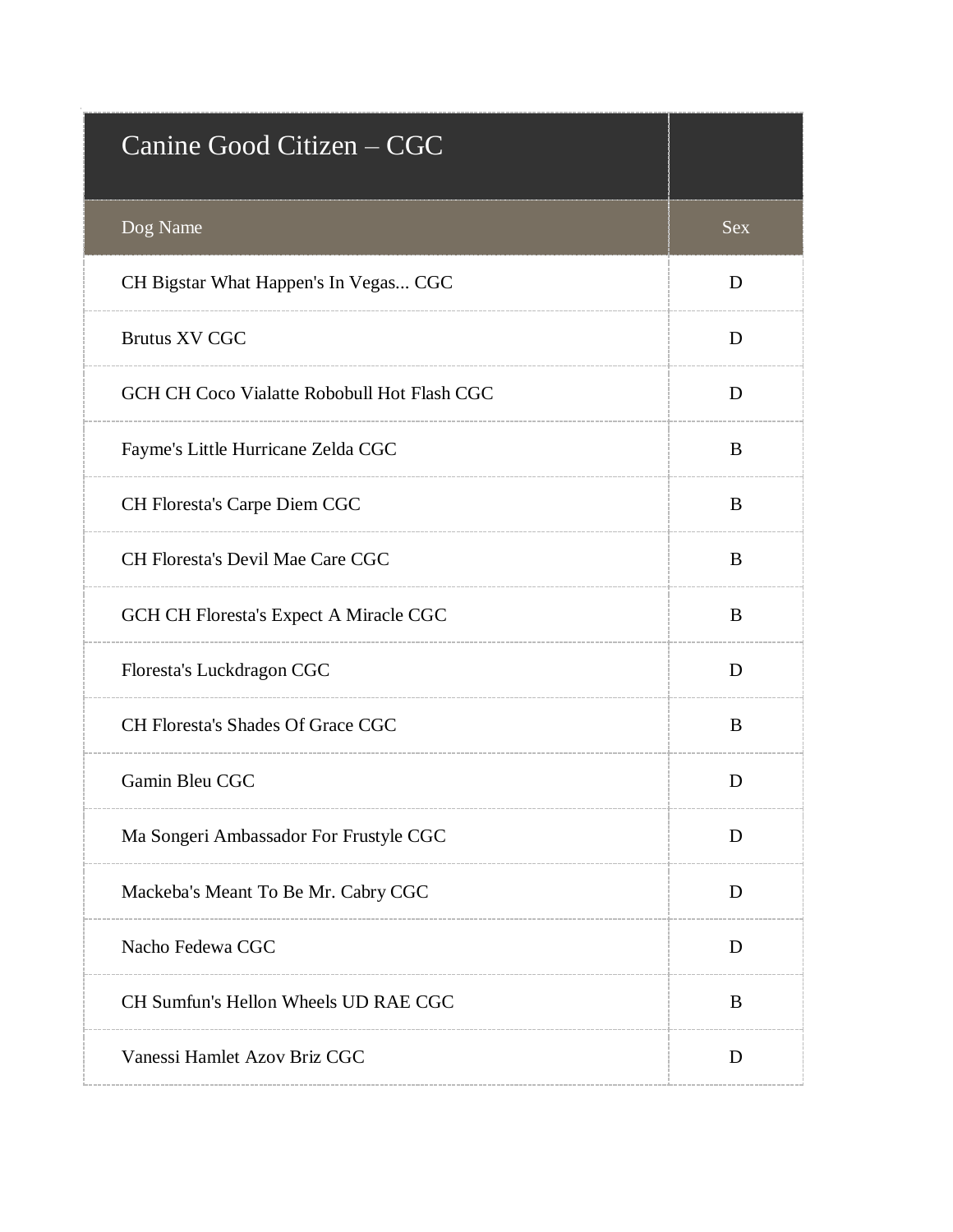| Zoey Isabella Griggs CGC          |                                                            | B          |
|-----------------------------------|------------------------------------------------------------|------------|
| Lure<br>Coursing<br><b>Titles</b> |                                                            |            |
| Dog Title                         | Dog Name                                                   | <b>Sex</b> |
| <b>Coursing Ability</b>           | Dub'L-J Crosstrack Solow Hit Me Like A<br>Vision BN CA CGC | B          |

\* As of January 1, 2013, Canine Good Citizen® became an official AKC title and CGC will appear after a dog's name on AKC records. Dogs that earned a CGC after 2001 may be grandfathered in by completing an AKC form and submitting a \$20 processing fee. Get full details here: [AKC's Canine Good Citizen.](http://www.akc.org/events/cgc/title.cfm)

 $D = Dog B = Bitch$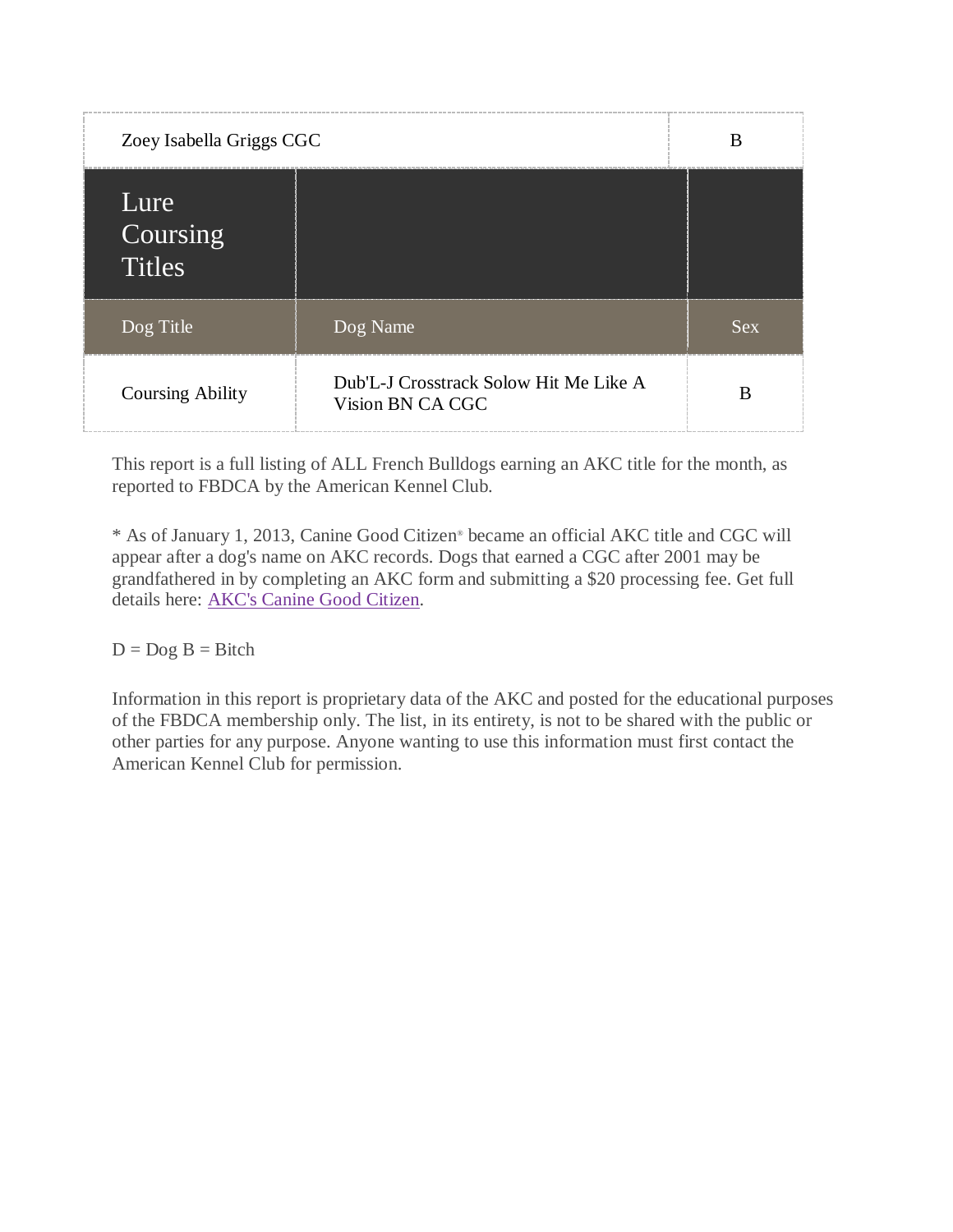## **New AKC Titles Earned by French Bulldogs – May 2013**

#### **Total Titles Earned in May: 57**

**Conformation Champions: 17 Grand Champions: 14 Obedience Titles: 2 Rally Titles: 4 Agility Titles: 3 Canine Good Citizen\*: 8 Lure Coursing Titles: 8 Therapy Dog Titles: 1** (Click [here](http://www.akc.org/akctherapydog/) for qualifications and application.)

| <b>Conformation Champions</b>        |            |                                      |
|--------------------------------------|------------|--------------------------------------|
| Dog Name                             | <b>Sex</b> | <b>Bred By</b><br>Exhibitor<br>Award |
| <b>CH Adore's Rocket Man</b>         | D          |                                      |
| <b>CH Berlinetta's Miss Mercedes</b> | B          |                                      |
| <b>CH Bravobul's Poker Face</b>      | D          | Yes                                  |
| CH Bridgecreeks Day Dream Believer   | D          |                                      |
| CH Burlwood's All The Talk           | B          |                                      |
| <b>CH Copen's Cotton Candy</b>       | B          | Yes                                  |
| CH Deadly Sin De La Bete             | B          | Yes                                  |
| CH Epic's Pinch Me!                  | B          | Yes                                  |
| CH Fairwood's Barberelli Macboo      | D          | Yes                                  |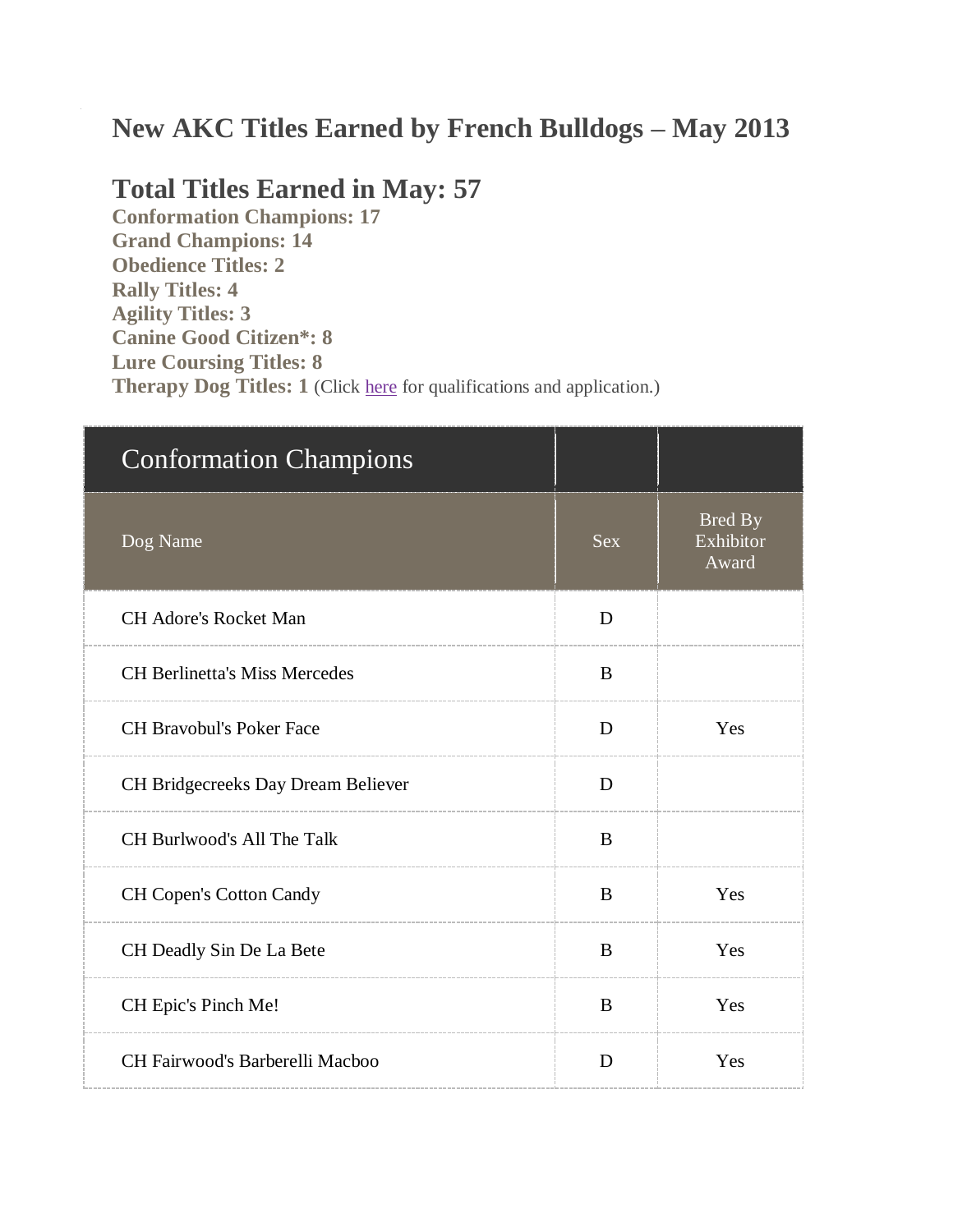| <b>CH Grandslam Pecane</b>                      | B |            |
|-------------------------------------------------|---|------------|
| CH Graybulls Antoine Devereaux                  | D |            |
| CH If I Die Before I WakeFeed Jake              | D |            |
| CH Jolieyearofthedragonofgypsycanyon            | B |            |
| CH Party For Two - Deuce                        | D |            |
| CH River Valley's The Storm Is Bruin            | D |            |
| CH Stephlyn's Color Me Fabulous                 | B |            |
| <b>CH Tres Beau Limited Edition</b>             | D |            |
|                                                 |   |            |
| <b>Grand Champions</b>                          |   |            |
| Dog Name                                        |   | <b>Sex</b> |
| GCH CH Bay Frenchies Mona Lisa                  |   | B          |
| GCH CH Bridgecreeks Dreamweavers Queen          |   | B          |
| <b>GCH CH Bullmaster's Boulevard Amor Arrow</b> |   | D          |
| GCH CH Catherwood's Must Be Twenty One          |   | D          |
| GCH CH Fabelhaft Peche Mignon High Roller       |   | D          |
| GCH CH Fabelhaft Robobull I'M No Lady !         |   | B          |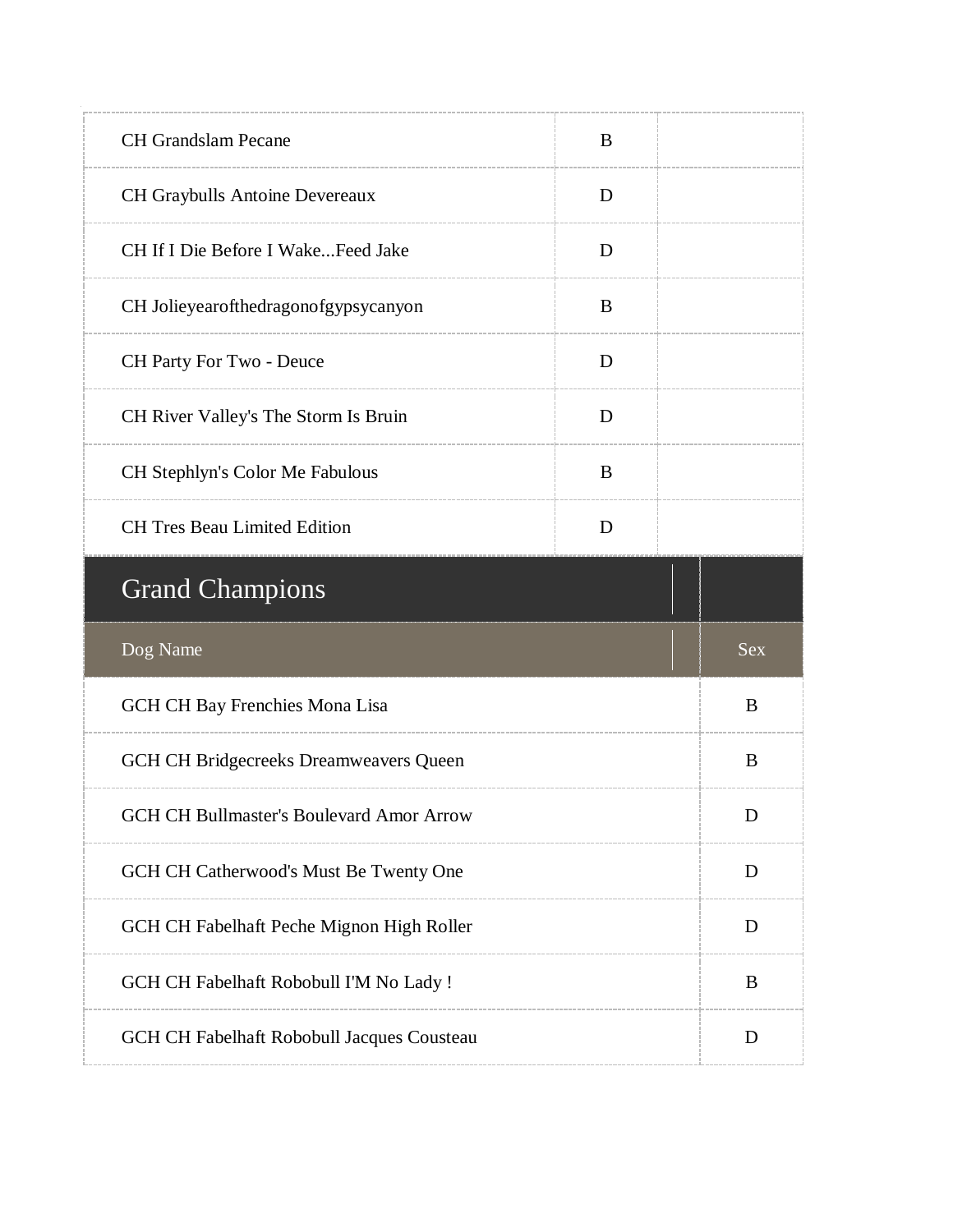| GCH CH Frenchkisses Mr Big          |                                                                 | D          |
|-------------------------------------|-----------------------------------------------------------------|------------|
| GCH CH Goldberrys It's All About Me |                                                                 | B          |
| GCH CH One Up Tritt                 |                                                                 | D          |
|                                     | GCH CH Padlock's Carmel Sundae Of Andaneys                      | B          |
| <b>GCH CH Sanchi Fabulous Fiona</b> |                                                                 | B          |
| GCH CH Tahoma's Slice Of Life       |                                                                 | D          |
| <b>GCH CH Tres Beau Vindicator</b>  |                                                                 | D          |
| Obedience<br><b>Titles</b>          |                                                                 |            |
| Dog Title                           | Dog Name                                                        | <b>Sex</b> |
| Companion<br>Dog                    | Island Frenchies Bambilicious CD BN CGC                         | B          |
| Beginner<br>Novice                  | CH Honeybuls King Of The Road BN RN                             | D          |
| <b>Rally Titles</b>                 |                                                                 |            |
| Dog Title                           | Dog Name                                                        | <b>Sex</b> |
| <b>Rally Novice</b>                 | Marcon's Secret Places In The Heart RN                          | D          |
| <b>Rally Excellent</b>              | GCH CH Hidden Hill's Touch Of<br>Hollywood At Gailwin CD RE CGC | B          |
| <b>Rally Excellent</b>              | Kyle Eloise RE                                                  | B          |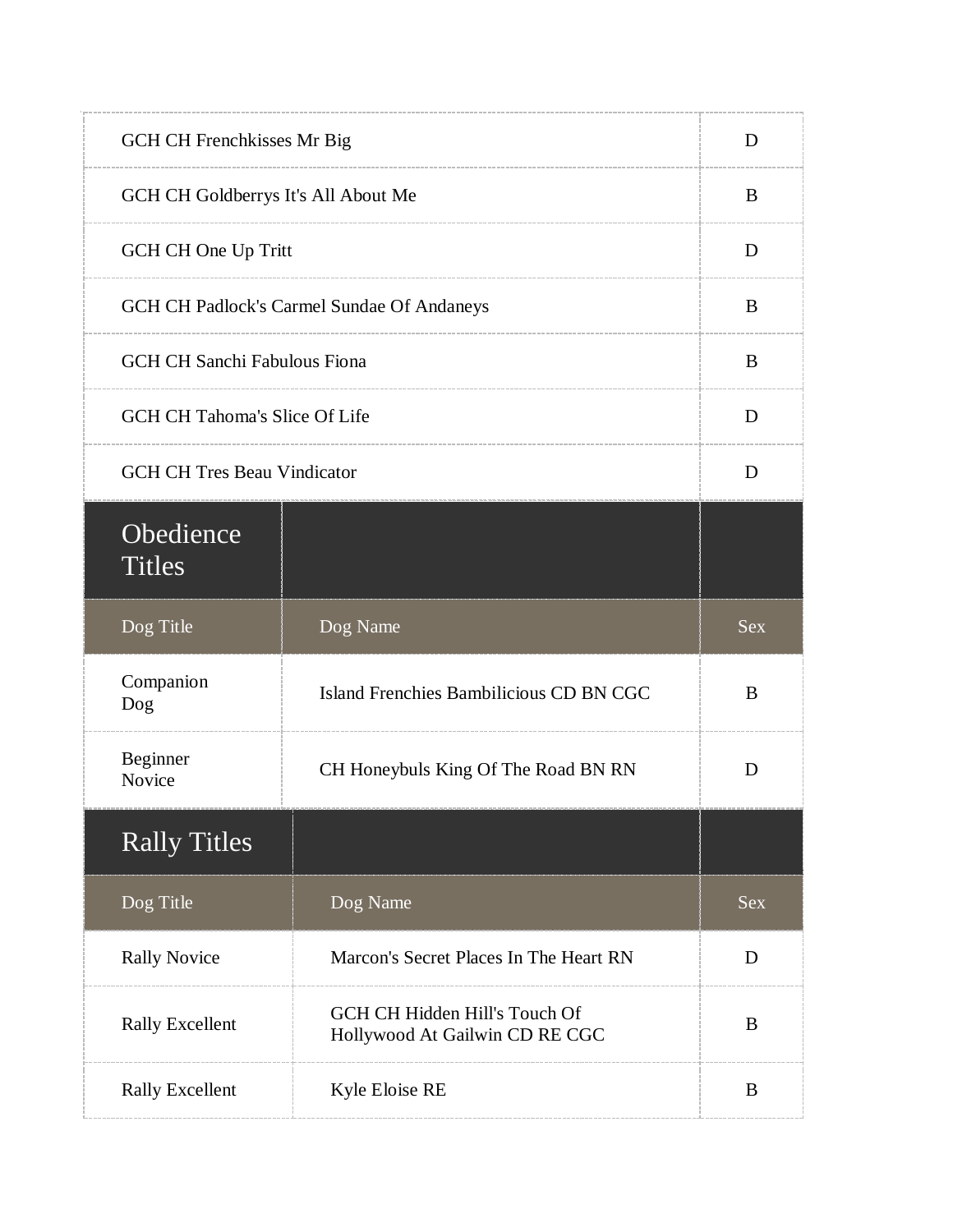| <b>Rally Advanced</b><br>Excellent                 | CH Justus Movin' Out CD BN RAE NA<br><b>NAJ NF</b>                                                                                | D          |
|----------------------------------------------------|-----------------------------------------------------------------------------------------------------------------------------------|------------|
| Agility<br><b>Titles</b>                           |                                                                                                                                   |            |
| Dog Title                                          | Dog Name                                                                                                                          | <b>Sex</b> |
| Novice Agility<br>Preferred                        | Jensign's Hannah Montana BN RN NAP<br><b>NJP THD CGC</b>                                                                          | B          |
| <b>Master Agility</b><br>Excellent<br>Preferred 13 | <b>MACH2 PACH3 Daulokke's Une Valliant</b><br>Grosse CD RAE2 MXB2 MJS2 MXP13<br>MXPB2 MJP10 MJPC PAX4 XF OFP<br>T <sub>2</sub> BP | D          |
| <b>Master Agility</b><br>Champion 3                | <b>MACH3</b> Amron's Rewriting The Rules<br><b>MXC MJC</b>                                                                        | D          |
| Canine Good Citizen – CGC                          |                                                                                                                                   |            |
| Dog Name                                           |                                                                                                                                   | <b>Sex</b> |
| Annabelle Blue CGC                                 |                                                                                                                                   | B          |
| Ci-Lites Just Sailin' On The Regal Sea CGC         |                                                                                                                                   | B          |
| Debindi's Sir Winston Winmore CGC                  |                                                                                                                                   | D          |
| CH Haloridge's Keepsake CGC                        |                                                                                                                                   | B          |
| CH Haloridge's No Gimmicks Needed CGC              |                                                                                                                                   | B          |
| CH Hidden Hill's Devine Hollywood Hotshot CGC      |                                                                                                                                   | D          |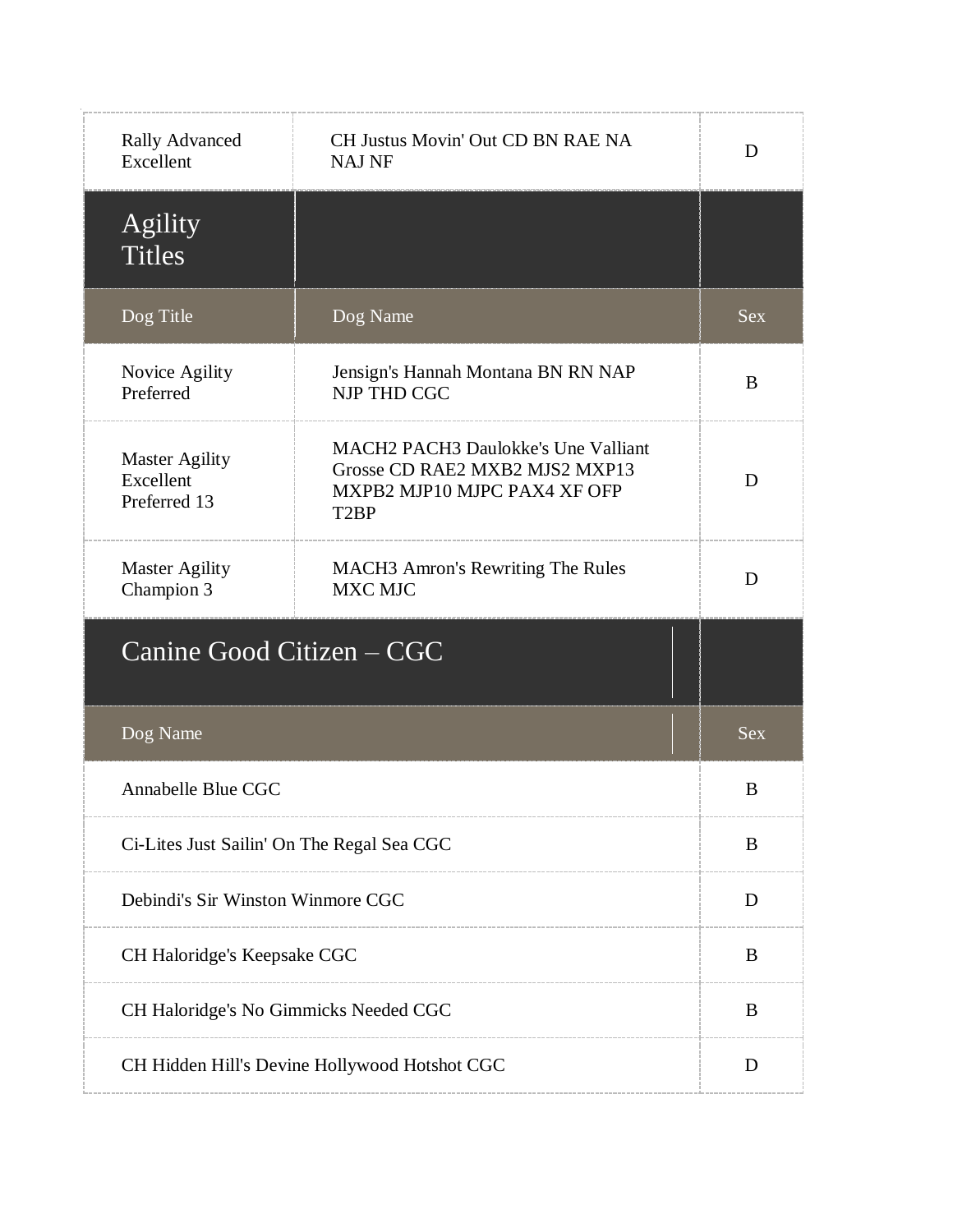| Hopesong's Hats Off To Broadway CGC  |                                                                   | B          |
|--------------------------------------|-------------------------------------------------------------------|------------|
| CH Urban's Sugar Buzz! CGC           |                                                                   | D          |
| Lure<br>Coursing<br><b>Titles</b>    |                                                                   |            |
| Dog Title                            | Dog Name                                                          | <b>Sex</b> |
| <b>Coursing Ability</b>              | Amazin Irezistabul Amelia Earphart CA                             | B          |
| <b>Coursing Ability</b>              | Ebonyhills Champagne On Ice CA                                    | B          |
| <b>Coursing Ability</b>              | <b>GCH CH Floresta Ramnes Riddle Me</b><br>This CD BN RA CA       | D          |
| <b>Coursing Ability</b>              | Its The Beans Talkin CA                                           | B          |
| <b>Coursing Ability</b>              | Kz Dusty Soleil NA NAJ CA                                         | B          |
| <b>Coursing Ability</b>              | Supreme Ace Of Spade CA                                           | D          |
| <b>Coursing Ability</b><br>Advanced  | GCH CH Dub'L-J Solow Noire Magie<br>O'Crosstrack BN RN TD CAA CGC | B          |
| <b>Coursing Ability</b><br>Excellent | Amazin Eiffel Powers CAX                                          | D          |
| Therapy $Dog - THD$                  |                                                                   |            |
| Dog Name                             |                                                                   | <b>Sex</b> |
|                                      | GCH CH Dub'L-J Solow Noire Magie O'Crosstrack BN RA TD CAA        | B          |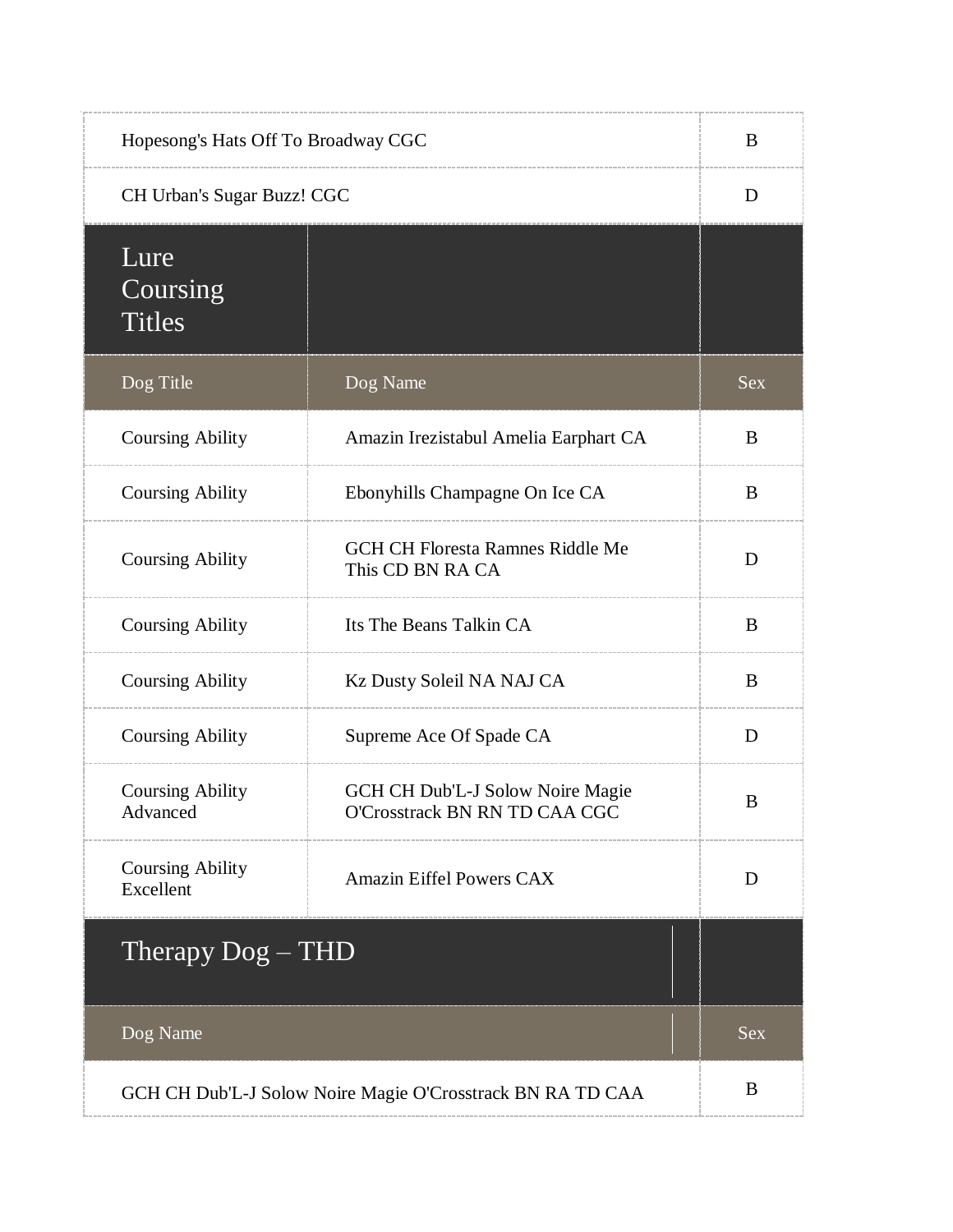#### THD CGC

This report is a full listing of ALL French Bulldogs earning an AKC title for the month, as reported to FBDCA by the American Kennel Club.

\* As of January 1, 2013, Canine Good Citizen® became an official AKC title and CGC will appear after a dog's name on AKC records. Dogs that earned a CGC after 2001 may be grandfathered in by completing an AKC form and submitting a \$20 processing fee. Get full details here: [AKC's Canine Good Citizen.](http://www.akc.org/events/cgc/title.cfm)

 $D = Dog B = Bitch$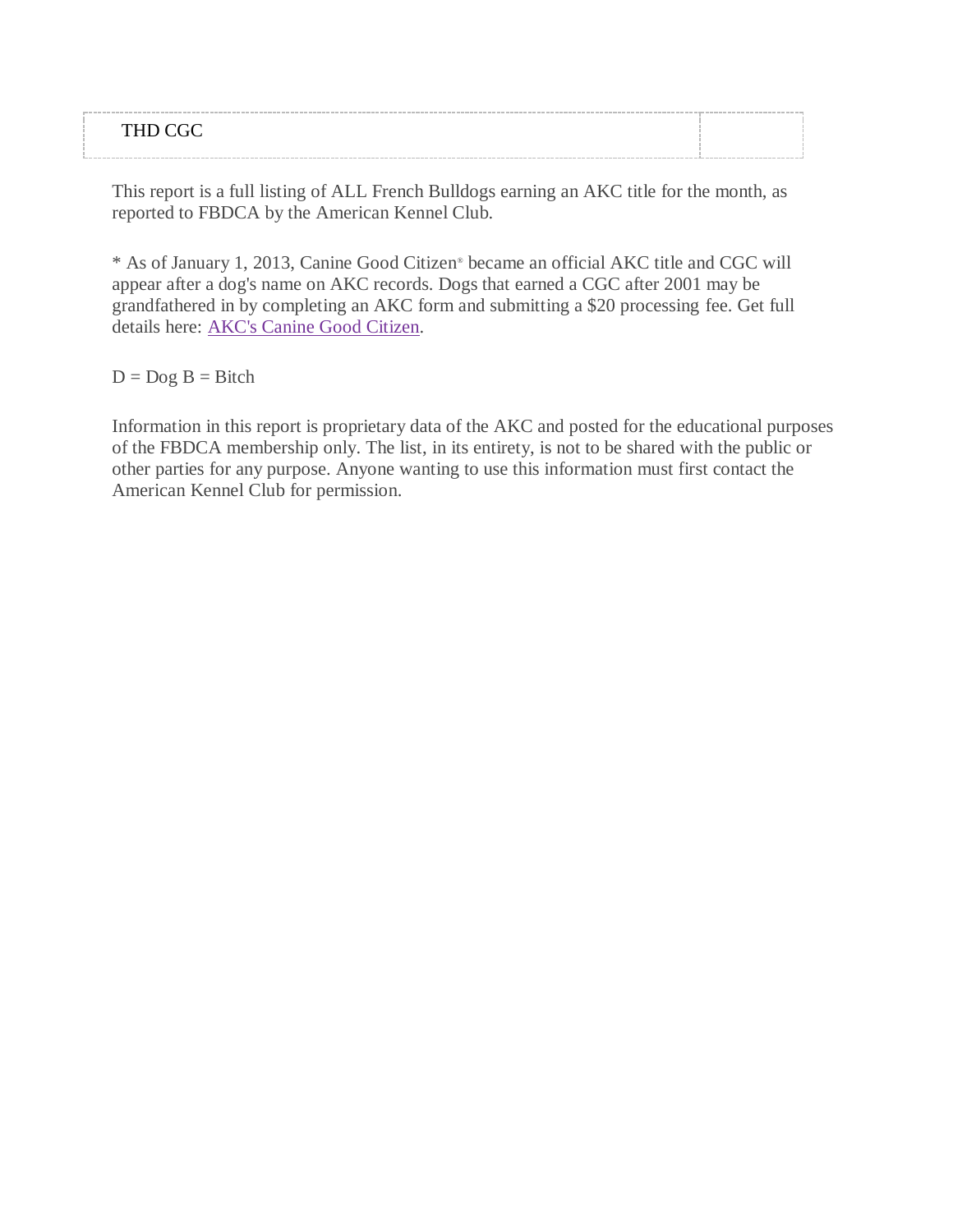# **New AKC Titles Earned by French Bulldogs – April 2013**

### **Total Titles Earned in April: 47**

**Conformation Champions: 20 Grand Champions: 8 Obedience Titles: 0 Rally Titles: 2 Agility Titles: 11 Canine Good Citizen\*: 4 Lure Coursing Titles: 0 Therapy Dog Titles: 2** (Click [here](http://www.akc.org/akctherapydog/) for qualifications and application.)

| <b>Conformation Champions</b>                 |            |                                      |
|-----------------------------------------------|------------|--------------------------------------|
| Dog Name                                      | <b>Sex</b> | <b>Bred By</b><br>Exhibitor<br>Award |
| CH Adore's La Vie En Rose                     | B          |                                      |
| CH Baohuao's Movin' Out To Elohim             | D          |                                      |
| CH Bayhill Elisabetta Regina                  | B          |                                      |
| CH Bella Ridge Shady Harbor Imperiale's Alexa | B          | Yes                                  |
| CH Coco Vialatte King Of Crown                | D          |                                      |
| CH Consort Dev'L In Your Angel Eyes           | B          |                                      |
| CH Crestagard Dejavu Devine Design            | B          |                                      |
| CH Daulokke's Valdonis Le Croq                | D          |                                      |
| CH Floresta's Carpe Diem                      | B          |                                      |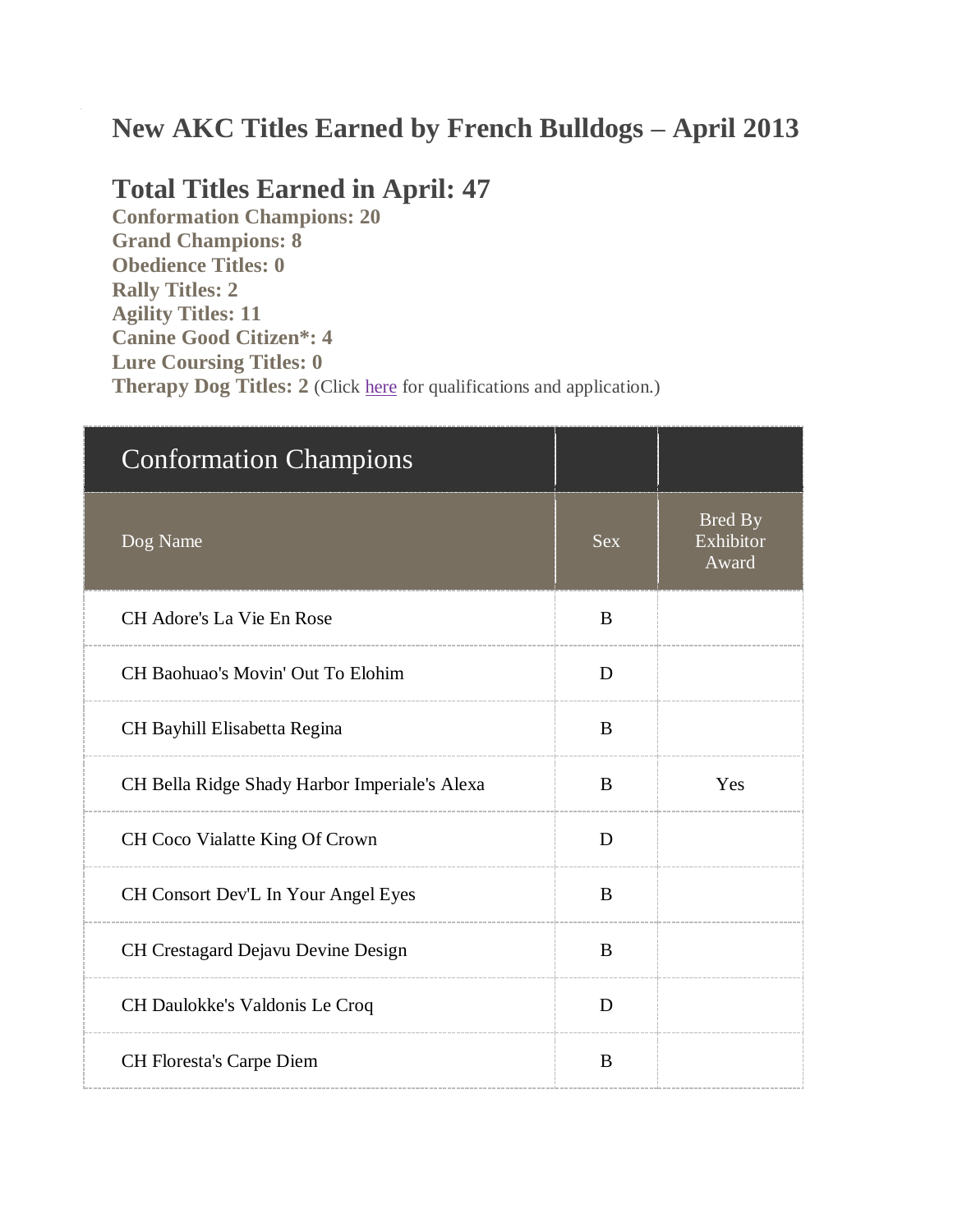| CH Grandslam Santa Baby                                  | B |            |
|----------------------------------------------------------|---|------------|
| CH Haloridge's No Gimmicks Needed                        | B |            |
| CH Ila's Juliette Ooh La La                              | B |            |
| CH Imperiale Bella Ridge's Ryan Phillippe Of<br>Ironwood | D |            |
| CH Klasse Van's Femme D'Or                               | B |            |
| CH Krislyn's Dazzle N Daze                               | B |            |
| CH Northern Light's Ghost Rider J Blaze @ Top<br>Quality | D |            |
| CH Rickly's Blonde Ambition Kandu                        | B |            |
| <b>CH Robobull Fabelhaft Bootie Call</b>                 | B |            |
| CH Shadows Windmarks Witchcraft                          | B |            |
| CH Wynnbul Patron Mojito Fancibul                        | D |            |
| <b>Grand Champions</b>                                   |   |            |
| Dog Name                                                 |   | <b>Sex</b> |
| GCH CH Bayhill Dominic Regalo                            |   | D          |
| GCH CH Boule & Onuba Zenith                              |   | D          |
| <b>GCH CH Davie Vd Mestreechteneerkes</b>                |   | D          |
| <b>GCH CH Floresta's Au Contraire</b>                    |   | B          |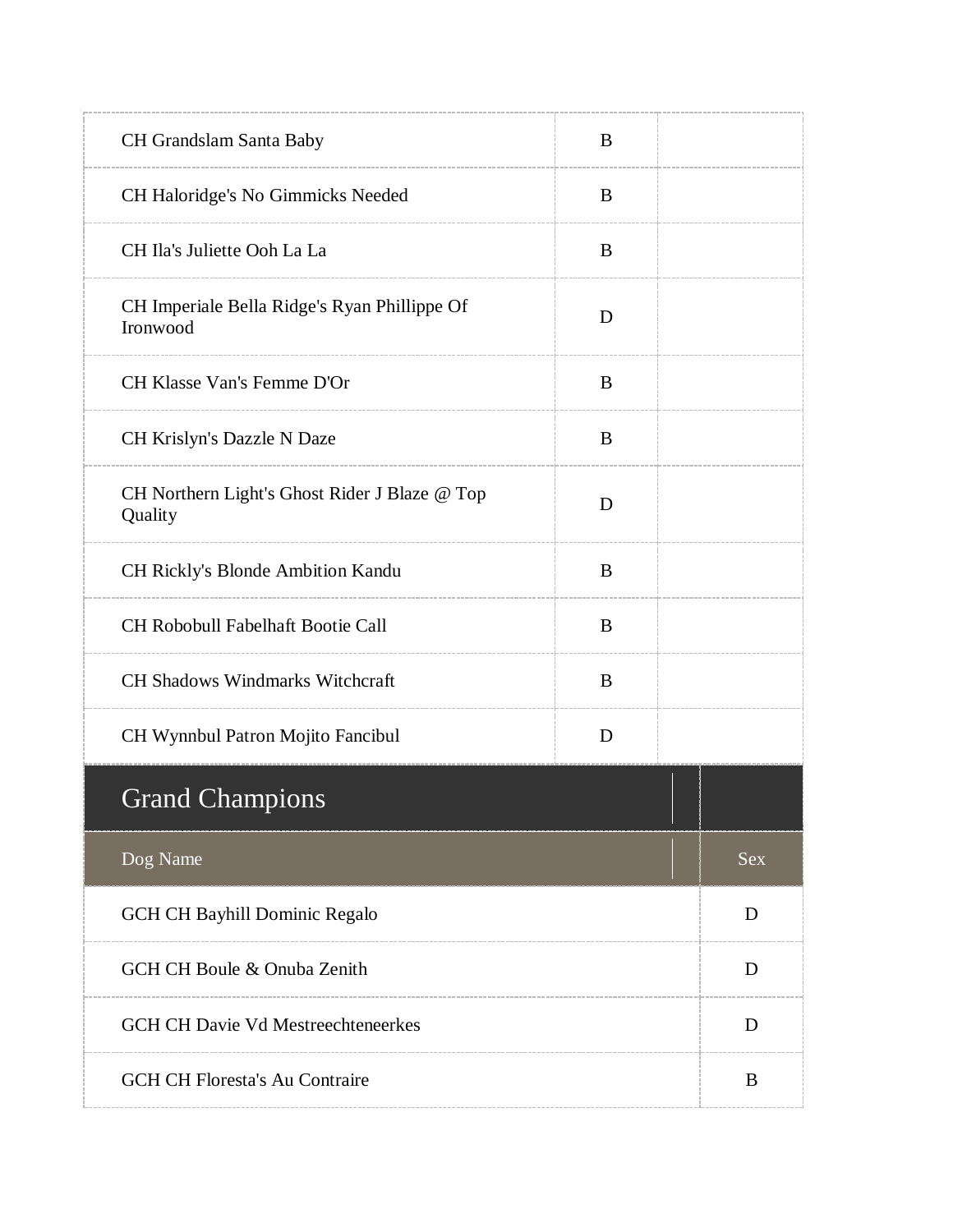| <b>GCH CH Floresta's Expect A Miracle</b>                          |                                                                                                                                   | B          |
|--------------------------------------------------------------------|-----------------------------------------------------------------------------------------------------------------------------------|------------|
| GCH CH O'Snx's Shadyharbor Champagne Diamondat Prairiegem          |                                                                                                                                   | D          |
|                                                                    | GCH CH Relentless Lil Miss Episode                                                                                                |            |
|                                                                    | GCH CH Rockstar's Shoulda Been A Cowboy                                                                                           | D          |
| <b>Rally Titles</b>                                                |                                                                                                                                   |            |
| Dog Title                                                          | Dog Name                                                                                                                          | <b>Sex</b> |
| <b>Rally Advanced</b>                                              | GCH CH Dub'L-J Solow Noire Magie<br>O'Crosstrack BN RA TD CA CGC                                                                  | B          |
| <b>Rally Advanced</b><br>Excellent                                 | CH Sumfun's Hellon Wheels UD RAE                                                                                                  | B          |
|                                                                    |                                                                                                                                   |            |
| Agility<br><b>Titles</b>                                           |                                                                                                                                   |            |
| Dog Title                                                          | Dog Name                                                                                                                          | <b>Sex</b> |
| Novice Agility<br>Preferred                                        | Toki Adora Leschek NAP NJP CGC                                                                                                    | B          |
| Open Agility<br>Preferred                                          | Columbus De La Qualite Royale BN RA<br><b>OAP NJP</b>                                                                             | D          |
| <b>Master Bronze</b><br><b>Agility Preferred</b><br>$\overline{2}$ | <b>MACH2 PACH3 Daulokke's Une Valliant</b><br>Grosse CD RAE2 MXB2 MJS2 MXP12<br>MXPB2 MJP10 MJPC PAX4 XF OFP<br>T <sub>2</sub> BP | D          |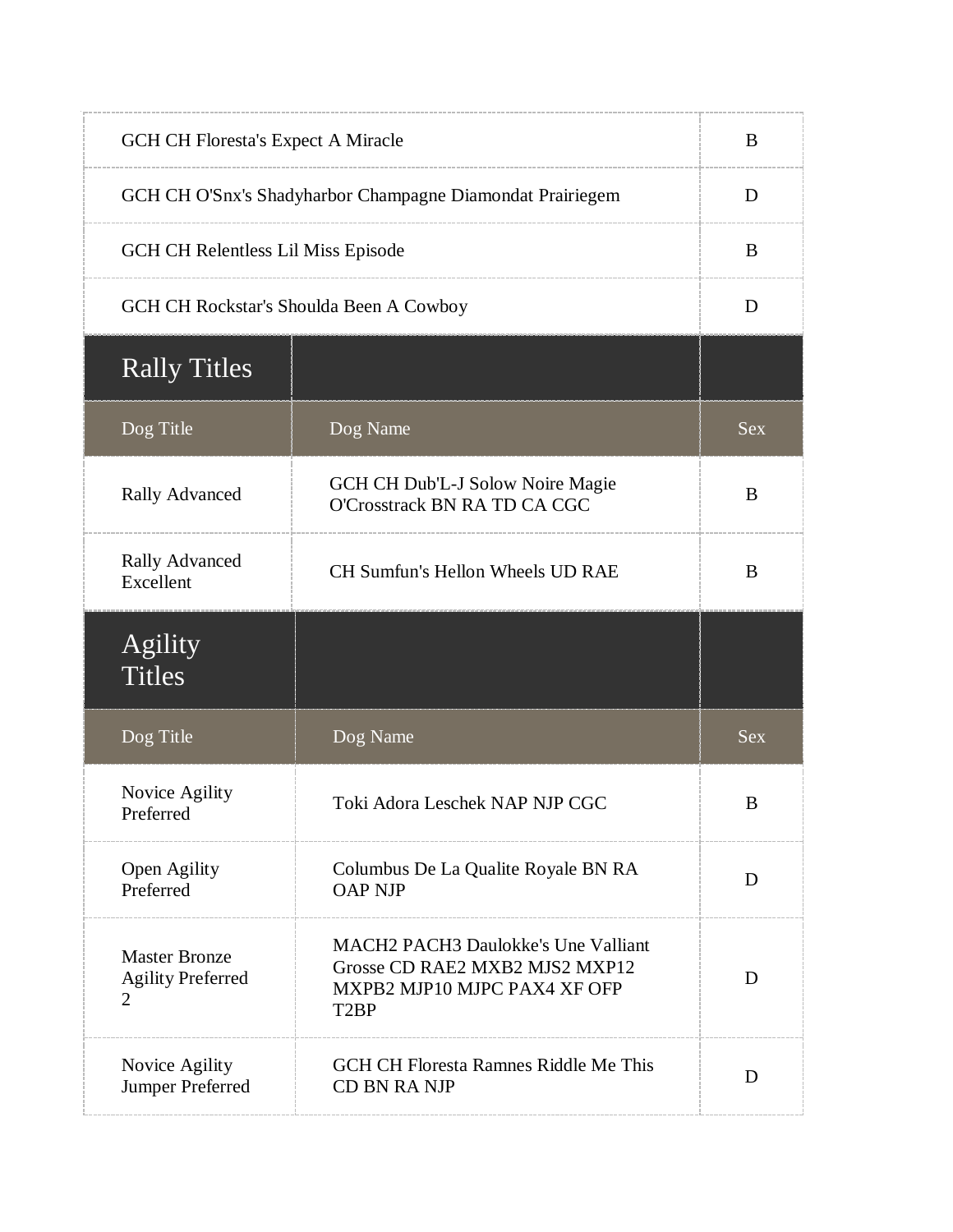| Novice Agility<br>Jumper Preferred                | Jb's Sweeter Than A Rose-Violet NAP NJP                                                                                                                  | B          |
|---------------------------------------------------|----------------------------------------------------------------------------------------------------------------------------------------------------------|------------|
| Novice Agility<br>Jumper Preferred                | Toki Adora Leschek NAP NJP CGC                                                                                                                           | B          |
| Open Agility<br>Jumper                            | Henry NA OAJ NF                                                                                                                                          | D          |
| <b>Master Excellent</b><br>Jumper Preferred<br>10 | <b>MACH<sub>2</sub></b> PACH <sub>3</sub> Daulokke's Une Valliant<br>Grosse CD RAE2 MXB2 MJS2 MXP12<br>MXPB2 MJP10 MJPC PAX4 XF OFP<br>T <sub>2</sub> BP | D          |
| <b>Master Century</b><br>Jumper Preferred         | <b>MACH2 PACH3 Daulokke's Une Valliant</b><br>Grosse CD RAE2 MXB2 MJS2 MXP12<br>MXPB2 MJP10 MJPC PAX4 XF OFP<br>T <sub>2</sub> BP                        | D          |
| <b>Agility FAST</b><br>Novice                     | Henry NA OAJ NF                                                                                                                                          | D          |
| Preferred Agility<br>Excellent 4                  | <b>MACH2 PACH3 Daulokke's Une Valliant</b><br>Grosse CD RAE2 MXB2 MJS2 MXP12<br>MXPB2 MJP10 MJPC PAX4 XF OFP<br>T <sub>2</sub> BP                        | D          |
| Canine Good Citizen – CGC                         |                                                                                                                                                          |            |
| Dog Name                                          |                                                                                                                                                          | <b>Sex</b> |
| Abri Pirate's New England Lace CGC                |                                                                                                                                                          | B          |
| Motif's Midnight Rendezvous CGC                   |                                                                                                                                                          | D          |
| Rockford Files D'Assisi CGC                       |                                                                                                                                                          | D          |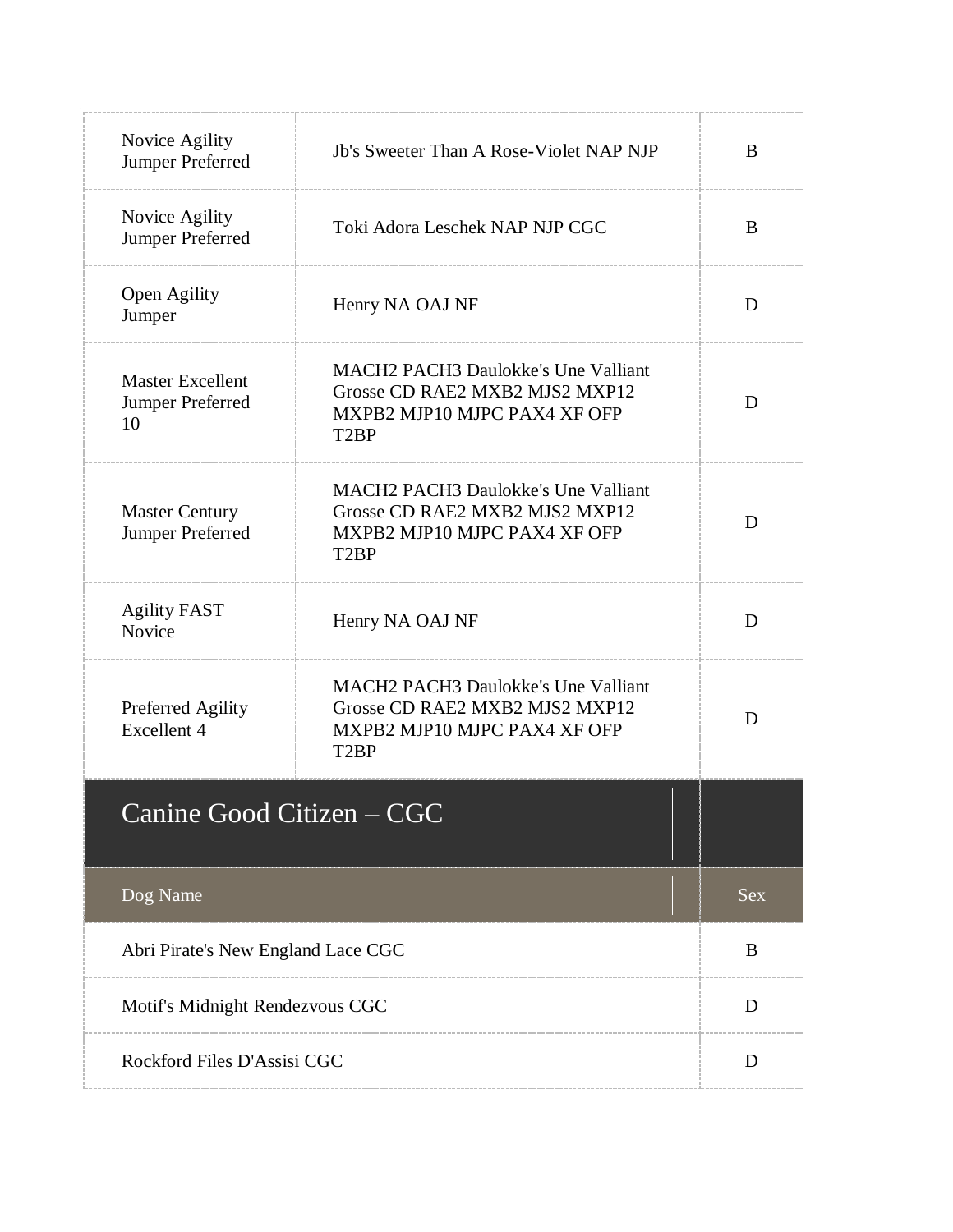| GCH CH Scifi's Resistance Is Futile RN CGC      | B   |
|-------------------------------------------------|-----|
| Therapy $Dog - THD$                             |     |
| Dog Name                                        | Sex |
|                                                 |     |
| GCH CH Dub'L-J-Solow Stuck On You CD BN THD CGC |     |

\* As of January 1, 2013, Canine Good Citizen® became an official AKC title and CGC will appear after a dog's name on AKC records. Dogs that earned a CGC after 2001 may be grandfathered in by completing an AKC form and submitting a \$20 processing fee. Get full details here: [AKC's Canine Good Citizen.](http://www.akc.org/events/cgc/title.cfm)

 $D = Dog B = Bitch$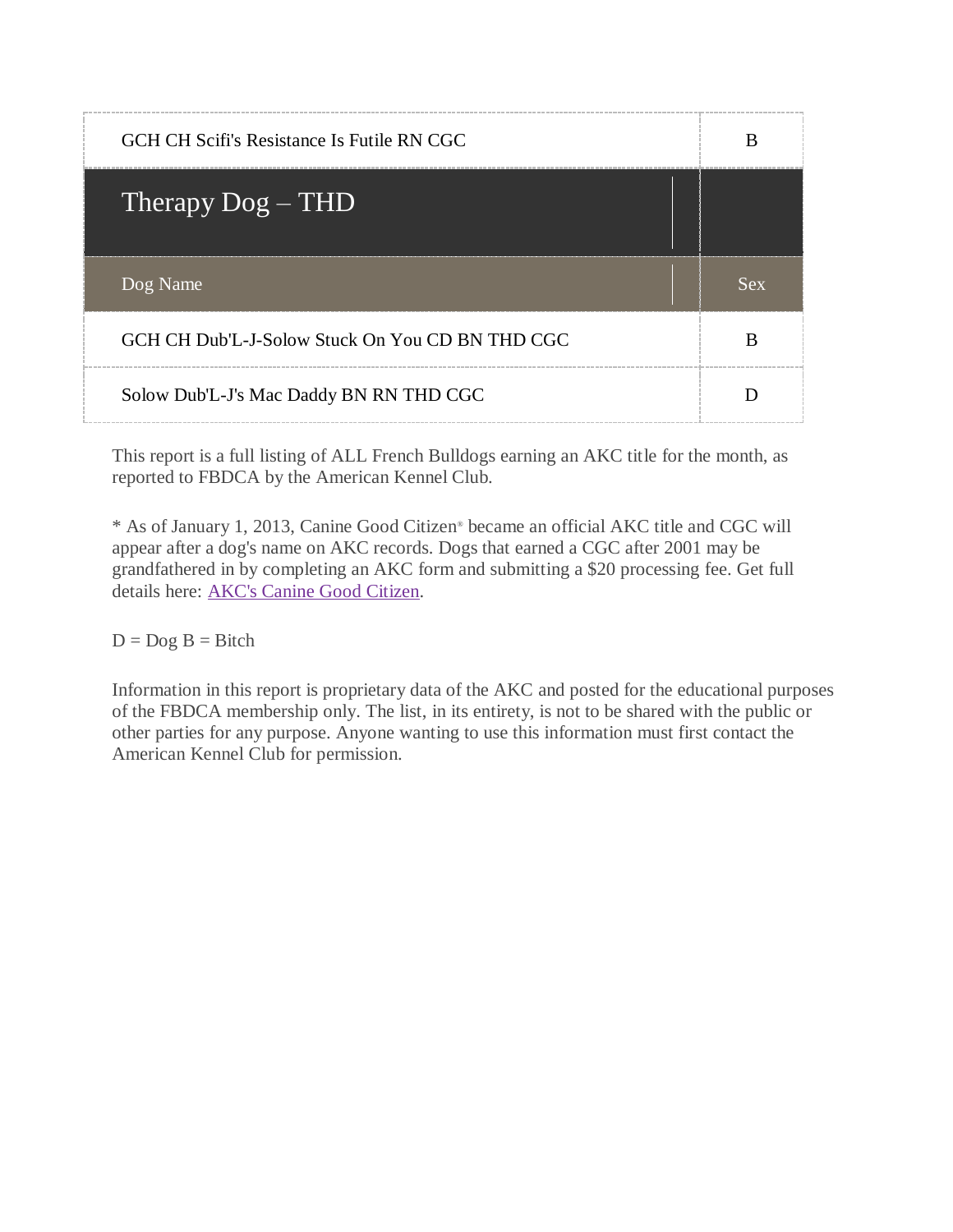# **New AKC Titles Earned by French Bulldogs – March 2013**

## **Total Titles Earned in March: 68**

**Conformation Champions: 36 Grand Champions: 12 Obedience Titles: 2 Rally Titles: 4 Agility Titles: 8 Canine Good Citizen\*: 5 Lure Coursing Titles: 1 Therapy Dog Titles: 0** (Click [here](http://www.akc.org/akctherapydog/) for qualifications and application.)

| <b>Conformation Champions</b>          |              |                                      |
|----------------------------------------|--------------|--------------------------------------|
| Dog Name                               | <b>Sex</b>   | <b>Bred By</b><br>Exhibitor<br>Award |
| CH Adore's Shady Harbor Guidette       | B            |                                      |
| CH Bay Frenchies Mona Lisa             | <sup>B</sup> |                                      |
| CH Bellerose Timeliss Satchel Paige    | D            |                                      |
| <b>CH Biba's Cruisin For A Bruisin</b> | D            |                                      |
| CH Bonds West Tech One Up Bella        | B            |                                      |
| CH Brick By Bryck D'Assisi             | D            | Yes                                  |
| CH Bydezynes Swift Justice             | D            |                                      |
| CH Calees Sam I Am From Rechargabullz  | D            |                                      |
| CH Call Me Capri De Couture            | B            | Yes                                  |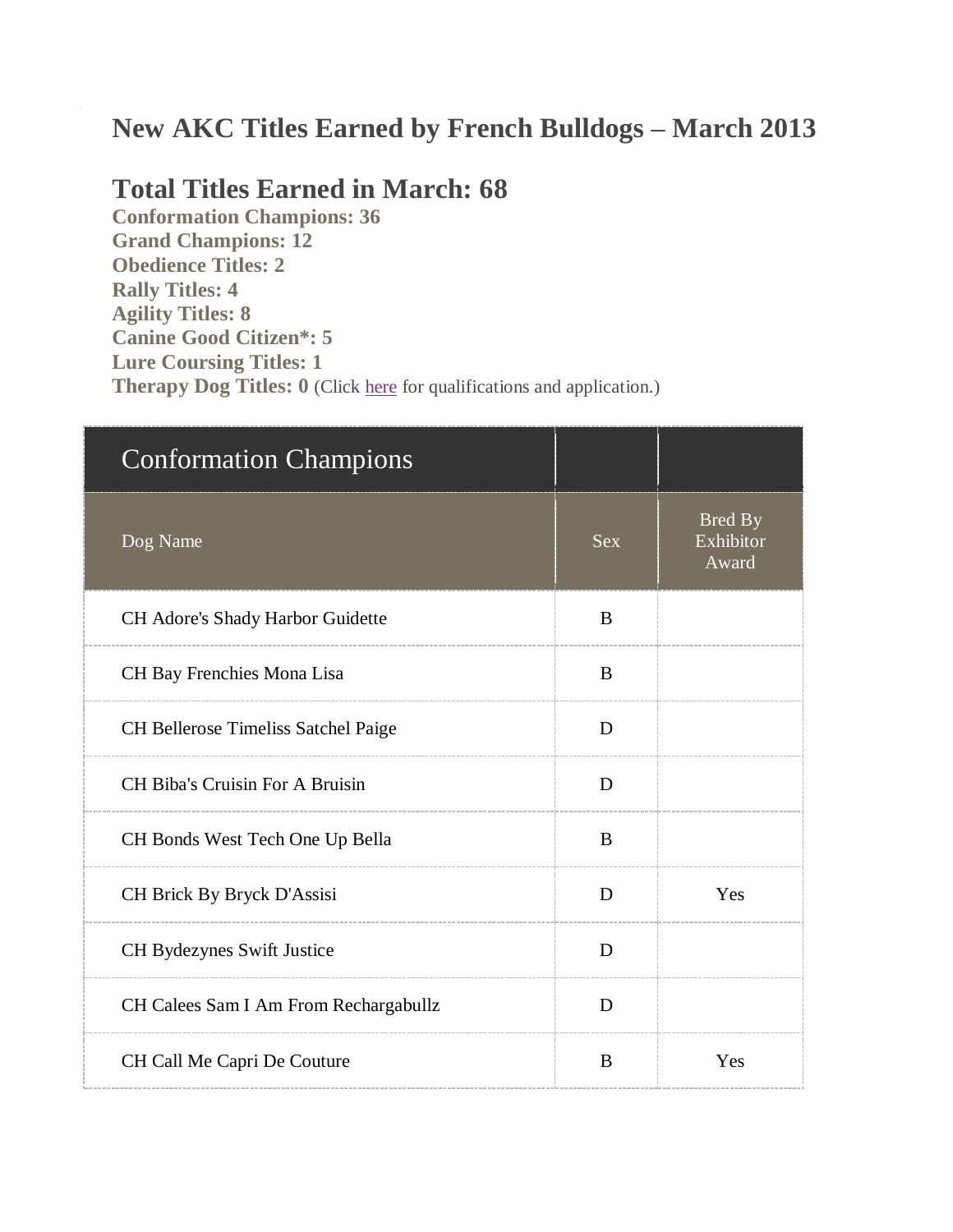| CH Carrera's Nini Sweetface                            | B | Yes |
|--------------------------------------------------------|---|-----|
| CH Cherished Just Iggy Of Lone Oak                     | D |     |
| <b>CH Chitawee's Starlette Jest Great X Pectations</b> | D |     |
| CH Cutting Edge Lafayette's One Of A Kind              | D |     |
| CH Daystar's Handsome Armani                           | D |     |
| CH Evergreen's Heart Like Mine                         | B |     |
| CH Ezybull's I'M So Fabulous For Bon Temps             | D |     |
| <b>CH Fleetfire Tank's Merry Mischief</b>              | D |     |
| CH Floresta's Expect A Miracle                         | B |     |
| CH Foxmoor Petite Cherie Quai D'Orsay                  | D |     |
| CH Frenchkisses Mr Big                                 | D |     |
| CH Fulla Bull Soulja Boy                               | D |     |
| CH Gladestone's Pleasantly Perfect Dejavu              | B | Yes |
| CH Imagine Golden's French Gentleman                   | D |     |
| CH Imperiale Bella Ridge Fox Canyon's Rihanna          | B |     |
| CH Jenae's Fabulous Chance's Secret Agent              | D |     |
| CH Mapti's Can'T Touch This                            | D |     |
| CH Marianette's Magnificent Smile                      | D |     |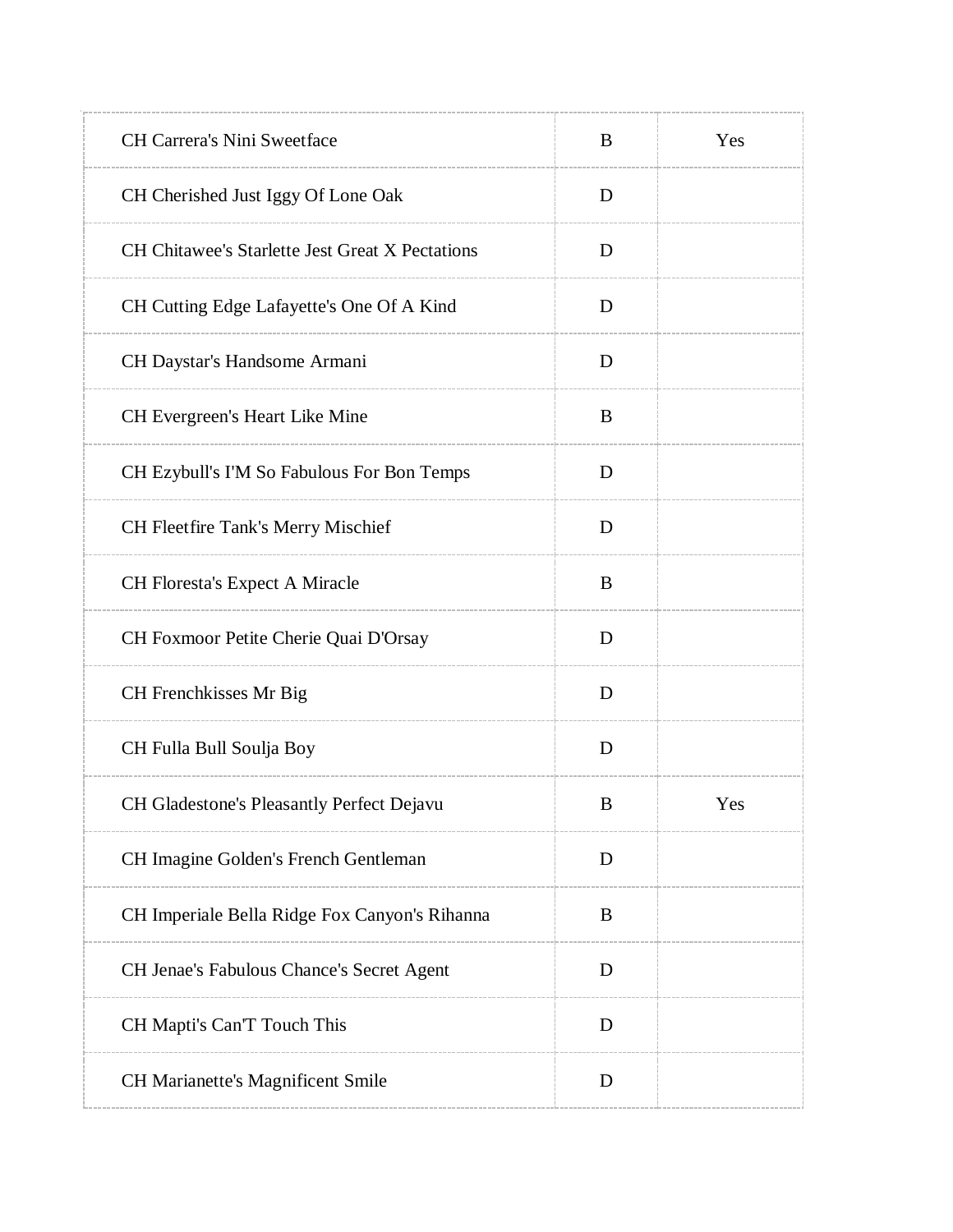| CH Maxime's Sun Is Shining On Rabang                   | B |            |
|--------------------------------------------------------|---|------------|
| CH Miradon Bulletproof                                 | D |            |
| CH Mokaodc Coco Vialatte Rebecca Bonbon                | B |            |
| CH Pudgybull & Hollywood's Sweet Tea At<br>Cuttingedge | B |            |
| CH Qazara Monsieur Harvard                             | D |            |
| CH Redlion's Celestial Sign                            | B |            |
| CH Rendezvous Le Crown Royal Of Calee                  | B | Yes        |
| CH Rockstar's I'M Your Boogie Man                      | D | Yes        |
| <b>CH Shaver's Whole Lotta Love</b>                    | B |            |
| <b>Grand Champions</b>                                 |   |            |
| Dog Name                                               |   | <b>Sex</b> |
| GCH CH Cuttingedge Hollywood Frog In Fog City          |   | D          |
| GCH CH Fabelhaft Southpaw Hot'N Spicy                  |   | B          |
| GCH CH Hillbuckle's Icy Bear                           |   | B          |
| GCH CH Jezebel Du Sourire Doux                         |   | B          |
| <b>GCH CH Lechateau's Shania</b>                       |   | B          |
| <b>GCH CH Luv A Bulls Head Turner</b>                  |   | D          |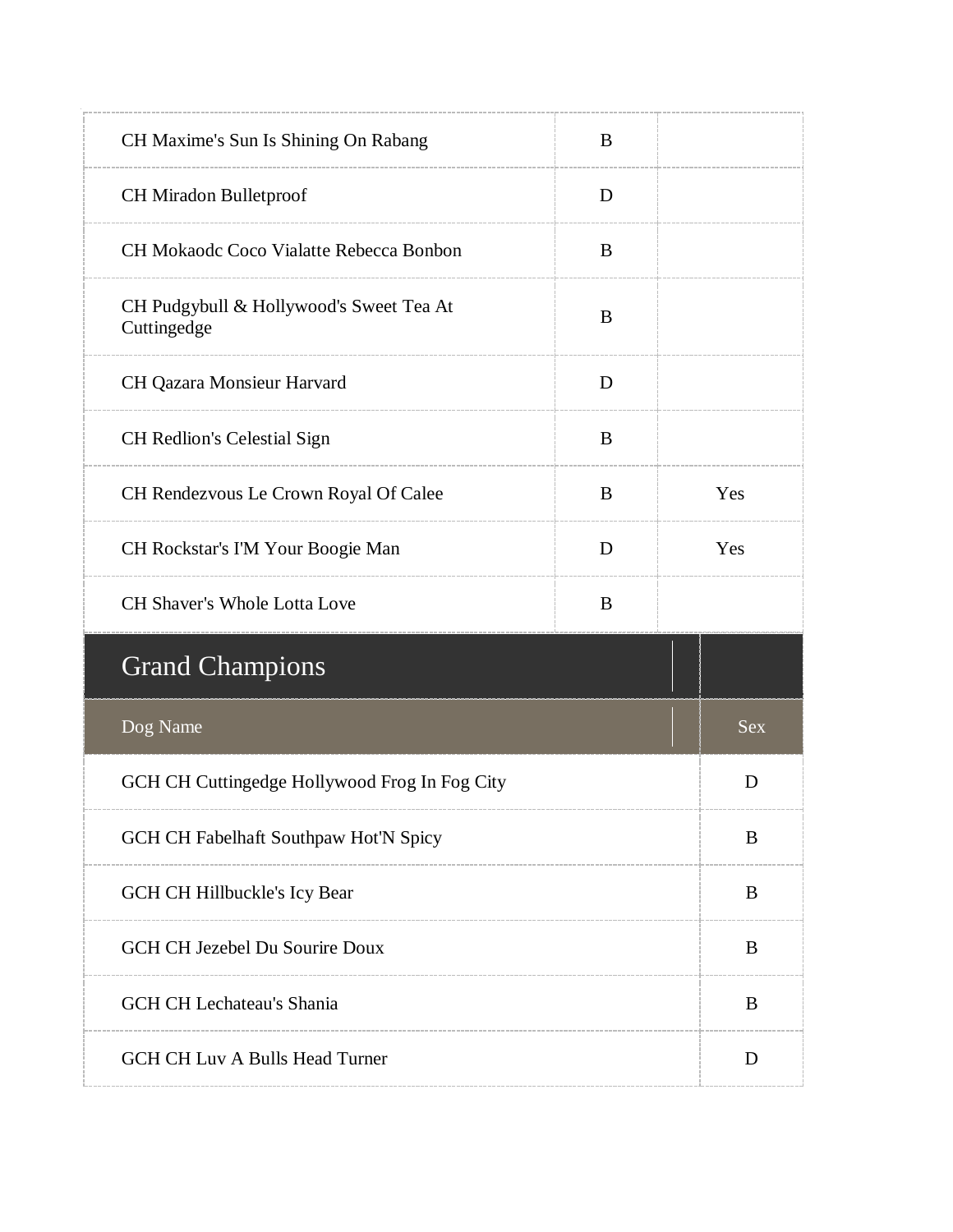| <b>GCH CH Maverick's Mae West</b>  |                                                                        | B          |
|------------------------------------|------------------------------------------------------------------------|------------|
| <b>GCH CH Precious Gems Tiara</b>  |                                                                        | B          |
|                                    | GCH CH Pudgybull & Hollywood's Sweet Tea At Cuttingedge                | B          |
| GCH CH Renegade's Black Hills Gold |                                                                        | B          |
|                                    | GCH CH Rockydell Hotschott Sirius Dancer                               | D          |
|                                    | GCH CH Voila Bella Ridge Peach Hill No Guts! No Glory!                 | B          |
| Obedience<br><b>Titles</b>         |                                                                        |            |
| Dog Title                          | Dog Name                                                               | <b>Sex</b> |
| <b>Beginner Novice</b>             | Dub'L-J Crosstrack Solow Hit Me Like A<br>Vision BN CGC                | B          |
| <b>Beginner Novice</b>             | Timeliss St Remy Du Provence BN RN                                     | D          |
| Rally<br><b>Titles</b>             |                                                                        |            |
| Dog Title                          | Dog Name                                                               | Sex        |
| <b>Rally Novice</b>                | Dub'L-J Crosstrack Solow Light'N Strikes The<br><b>Heart BN RN CGC</b> | D          |
| <b>Rally Novice</b>                | Surprise Ventura RN OA OAJ                                             | B          |
| <b>Rally Novice</b>                | Timeliss St Remy Du Provence BN RN                                     | D          |
|                                    |                                                                        |            |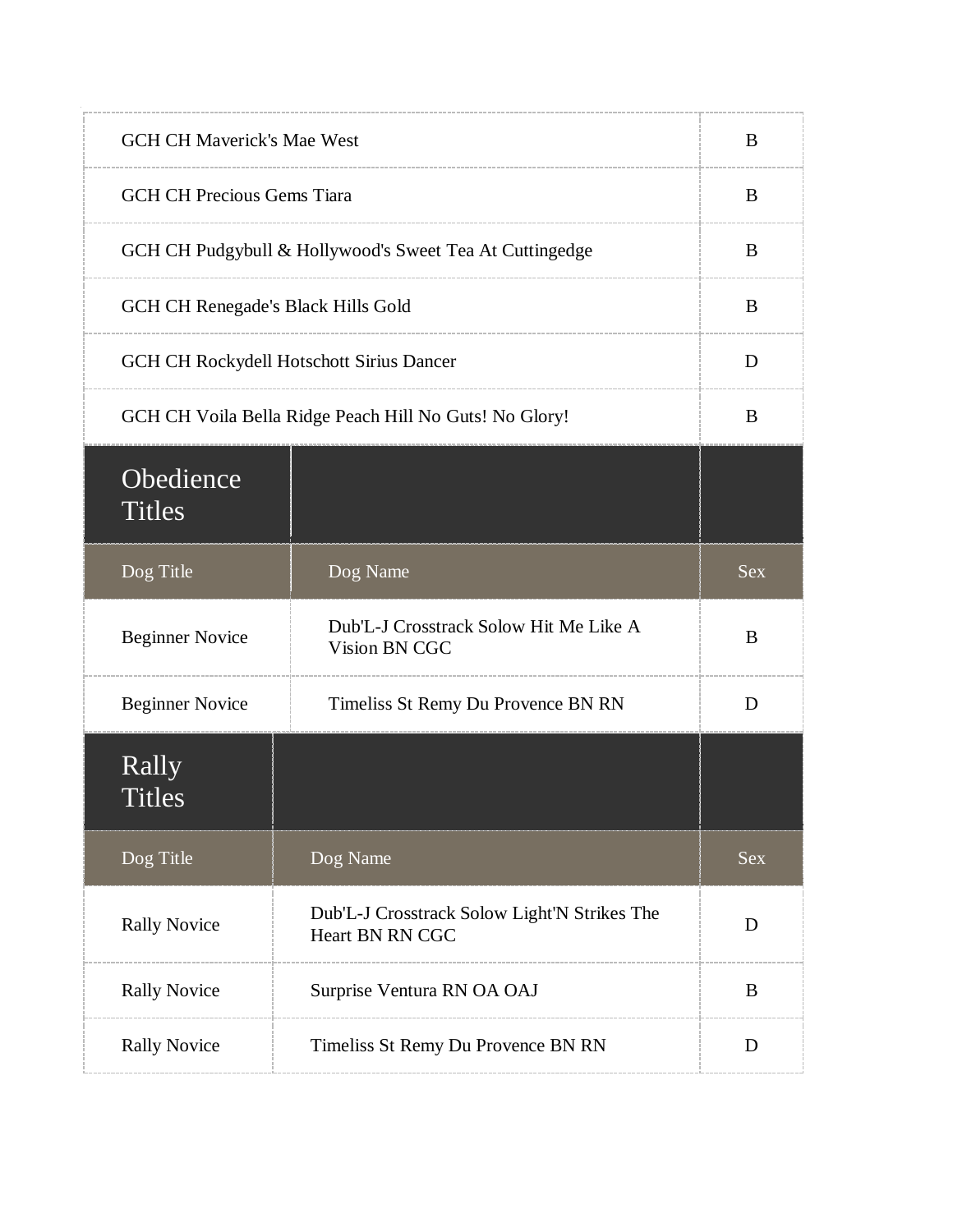| Rally<br>Advanced                                  | Foxglove Blue Skies So Devine In Hollywood<br>RA                                                           | D          |
|----------------------------------------------------|------------------------------------------------------------------------------------------------------------|------------|
| Agility<br><b>Titles</b>                           |                                                                                                            |            |
| Dog Title                                          | Dog Name                                                                                                   | <b>Sex</b> |
| Novice Agility<br>Preferred                        | Steward Of St. Nick's Sleigh NAP CGC                                                                       | D          |
| <b>Master Agility</b><br>Excellent                 | Drama Queen D'Assisi RN MX MXJ OF                                                                          | B          |
| <b>Master Gold</b><br><b>Agility</b>               | <b>MACH Brutus CD RE MXG MJC NF</b>                                                                        | D          |
| <b>Master Agility</b><br>Excellent<br>Preferred 12 | <b>MACH2 PACH3 Daulokke's Une Valliant</b><br>Grosse CD RAE2 MXB2 MJS2 MXP12<br>MXPC MJP9 MJPG PAX3 XF OFP | D          |
| Novice Agility<br>Jumper Preferred                 | Jensign's Hannah Montana BN RN NJP<br><b>THD CGC</b>                                                       | B          |
| <b>Excellent Agility</b><br>Jumper                 | Addison Montgomery AX AXJ NAP OJP                                                                          | B          |
| <b>Master Century</b><br>Jumper                    | <b>MACH2</b> Amron's Rewriting The Rules<br><b>MXC MJC</b>                                                 | D          |
| <b>Agility FAST</b><br>Novice                      | CH Justus Movin' Out CD BN RE NA NAJ<br><b>NF</b>                                                          | D          |
|                                                    | Canine Good Citizen – CGC                                                                                  |            |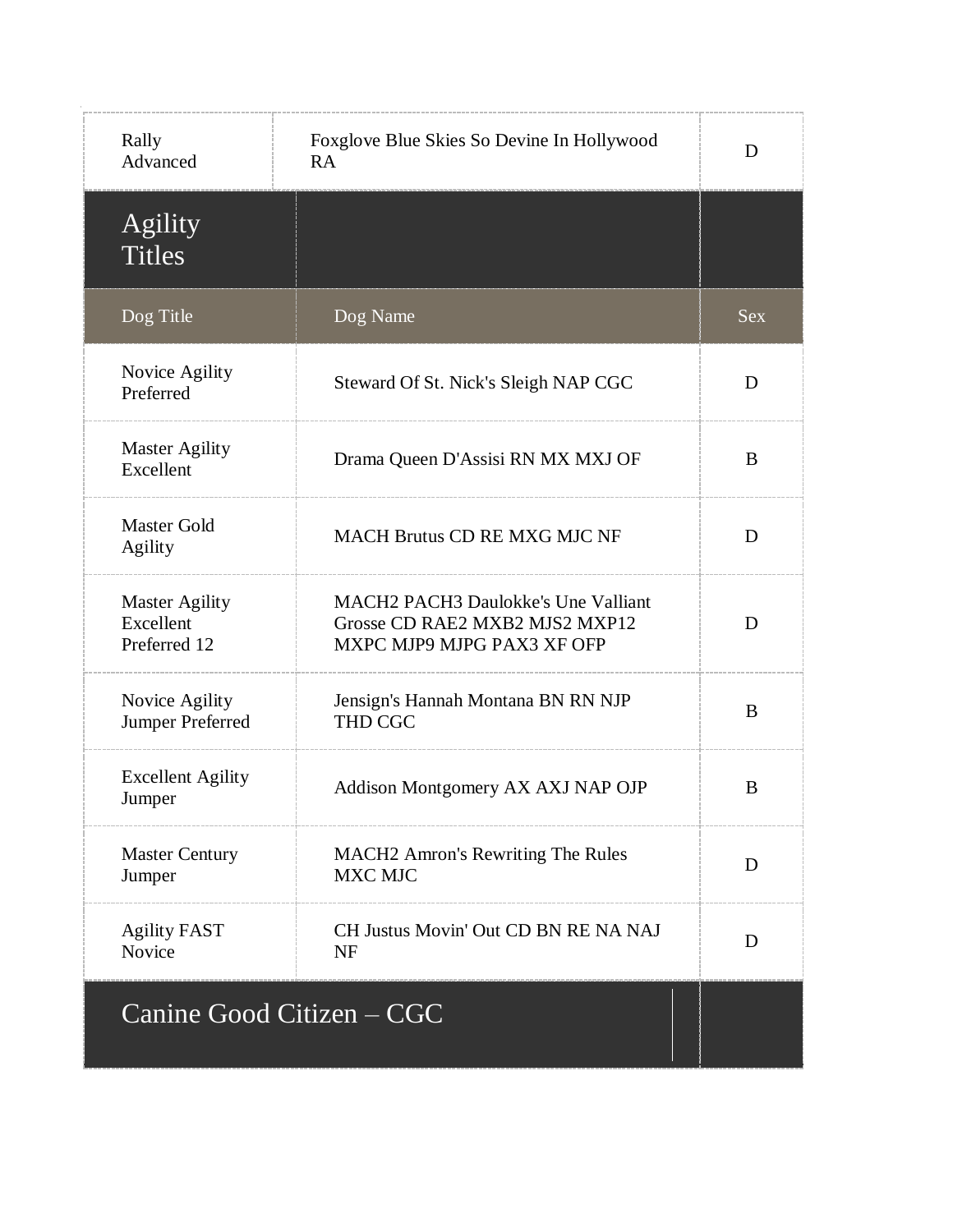| Dog Name                                        |                           | <b>Sex</b> |
|-------------------------------------------------|---------------------------|------------|
| A'Vigdors Joujou Prefere CGC                    |                           | D          |
| Bella Rose VI CGC                               |                           | B          |
| CH Fayme's Lady Anabelle CGC                    |                           | B          |
|                                                 | Madelyn Made Me Do It CGC |            |
| CH Starlette Spirit's Fancy Dancer's Shadow CGC |                           | B          |
| Lure<br>Coursing<br><b>Titles</b>               |                           |            |
| Dog Title                                       | Dog Name                  | <b>Sex</b> |
| Coursing<br>Ability                             | Gertrude Stein CA CGC     | B          |

\* As of January 1, 2013, Canine Good Citizen® became an official AKC title and CGC will appear after a dog's name on AKC records. Dogs that earned a CGC after 2001 may be grandfathered in by completing an AKC form and submitting a \$20 processing fee. Get full details here: [AKC's Canine Good Citizen.](http://www.akc.org/events/cgc/title.cfm)

#### $D = Dog B = Bitch$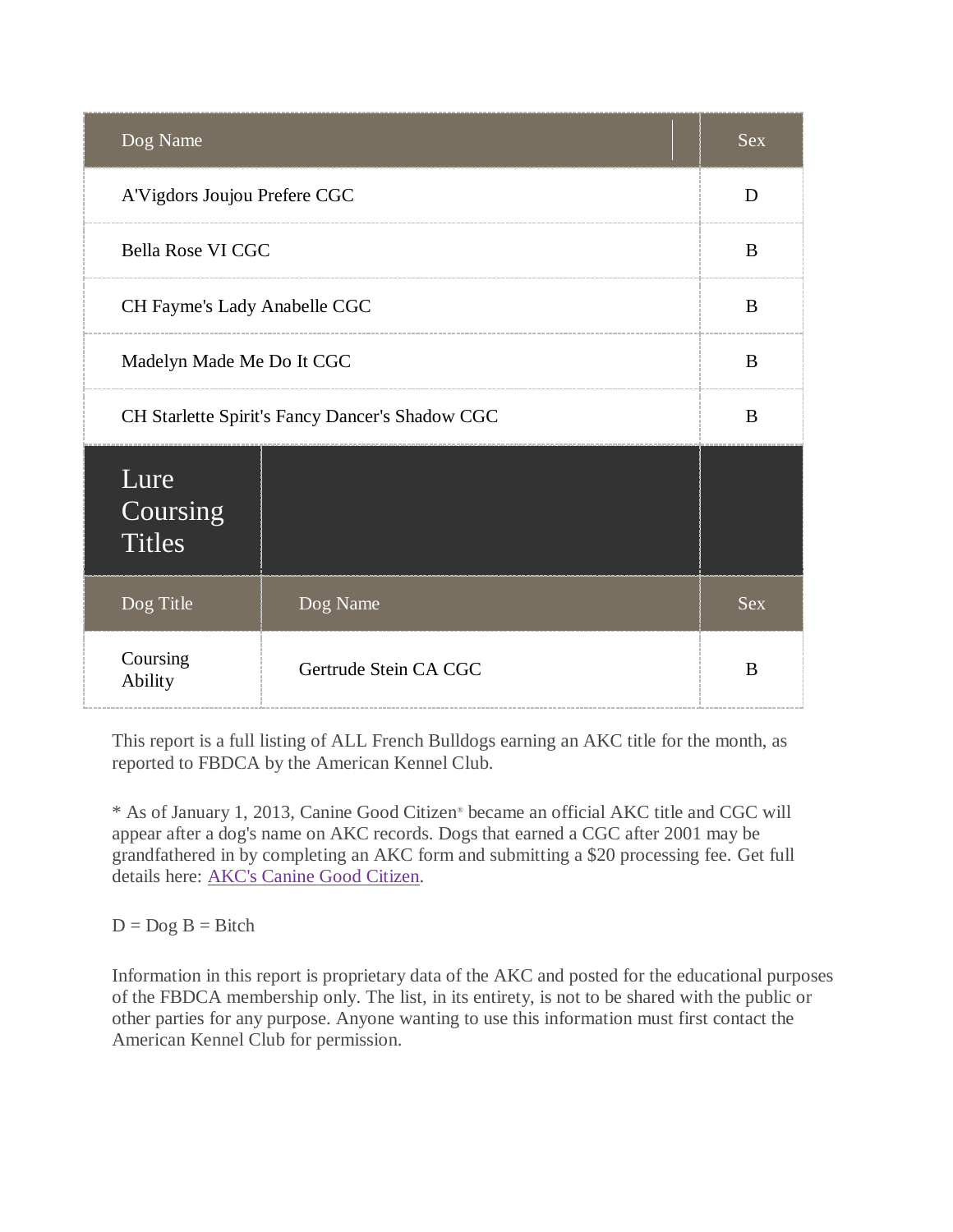# **New AKC Titles Earned by French Bulldogs – February 2013**

### **Total Titles Earned in February: 39**

**Conformation Champions: 23 Grand Champions: 5 Obedience Titles: 1 Rally Titles: 1 Agility Titles: 6 Canine Good Citizen\*: 3 Lure Coursing Titles: 0 Therapy Dog Titles: 0** (Click [here](http://www.akc.org/akctherapydog/) for qualifications and application.)

| <b>Conformation Champions</b>                    |            |                                   |
|--------------------------------------------------|------------|-----------------------------------|
| Dog Name                                         | <b>Sex</b> | <b>Bred By Exhibitor</b><br>Award |
| CH A'Vigdors Extase De Ma Beaute                 | D          |                                   |
| CH Chateau Margaux's Morning Glory               | B          |                                   |
| CH Cuttingedge Hollywood Frog In<br>Fog City     | D          |                                   |
| CH Daystar's Handsome Beamer                     | D          |                                   |
| <b>CH Enchante's Couture Black Tie</b><br>Affair | D          | Yes                               |
| <b>CH Grandslam French Kiss</b>                  | B          |                                   |
| CH Grandslam The Man From Krypton                | D          |                                   |
| CH Highwood's Endless Summer                     | B          |                                   |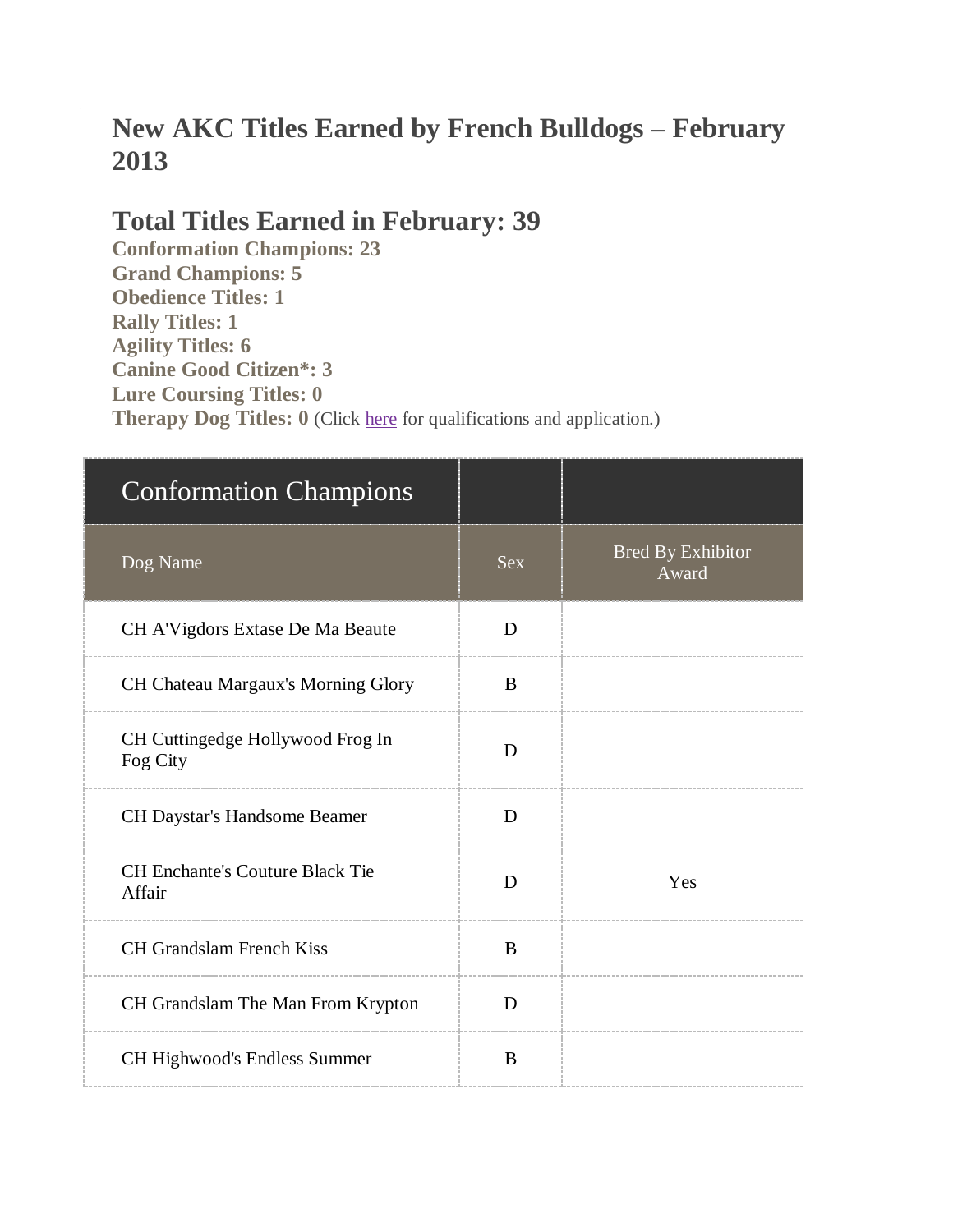| CH Jcrv Forjoy Warrior's Bayou Bully          | D |     |
|-----------------------------------------------|---|-----|
| <b>CH Maverick's Mae West</b>                 | B |     |
| CH Morgan Manor Mr. Right                     | D |     |
| <b>CH Precious Gems Tiara</b>                 | B |     |
| CH Prefere Bella Ridge's Spellbound           | B |     |
| CH Qazara Monsieur Hagen                      | D |     |
| CH Relentless Lil Miss Episode                | B |     |
| CH Rockstar's Purple Haze                     | D |     |
| CH Soiree's Merci Beacuop Parlez<br>Vous      | D |     |
| CH Standbayou I'M No Angel                    | B |     |
| CH Sto-Rob's Charm School Drop-Out            | B |     |
| CH Sumfun's Ican Do It BN RN                  | D |     |
| CH Sundance's Mad About You                   | B |     |
| <b>CH Tres Chic Julstone Petite Madeleine</b> | B |     |
| CH Zon Mirekl Asti Martini                    | D |     |
| <b>Grand Champions</b>                        |   |     |
| Dog Name                                      |   | Sex |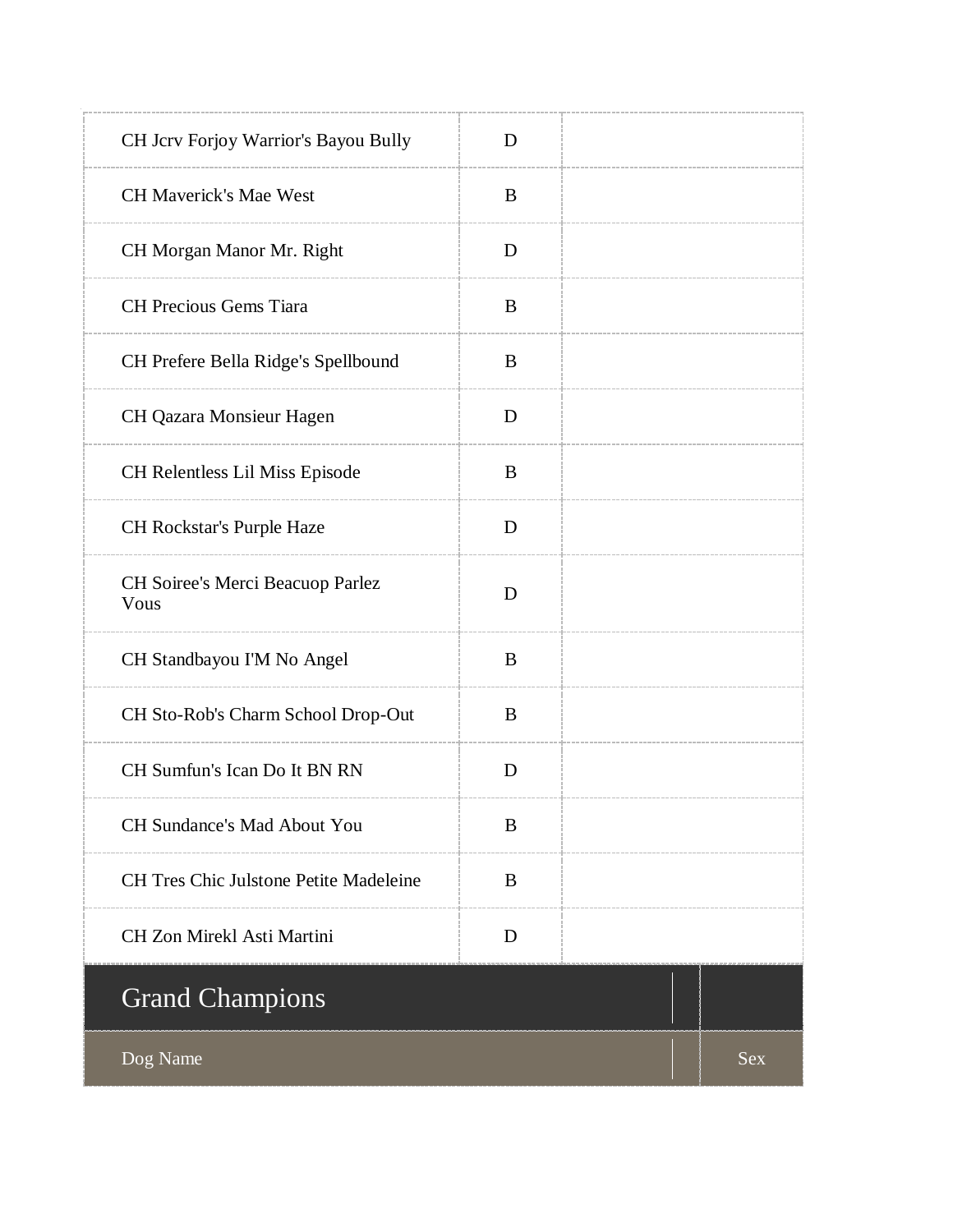|                                              | GCH CH Bandog's Major League Homerun at TX Star | D          |
|----------------------------------------------|-------------------------------------------------|------------|
| <b>GCH CH Daystar's Elite Eliot</b>          |                                                 | D          |
| GCH CH Evergreen's Hold Me Close             |                                                 | B          |
| GCH CH Fessel's Nes Gadol Modani's Laila Tov |                                                 | B          |
|                                              | GCH CH Hilsman Napachai Cruel Intentions        |            |
| Obedience<br><b>Titles</b>                   |                                                 |            |
| Dog Title                                    | Dog Name                                        | <b>Sex</b> |
| <b>Companion Dog</b><br>Excellent            | Etoile Corks Pop At Sylvain CDX RN              | B          |
| Rally<br><b>Titles</b>                       |                                                 |            |
| Dog Title                                    | Dog Name                                        | <b>Sex</b> |
| Rally<br>Advanced                            | Le Reve's Yellow Brick Road BN RA               | D          |
| <b>Agility Titles</b>                        |                                                 |            |
| Dog Title                                    | Dog Name                                        | Sex        |
| Novice Agility<br>Preferred                  | Jb's Sweeter Than A Rose-Violet NAP             | B          |
| Master Silver Agility                        | CH Justus Uptown Girl RN MX MXS                 | B          |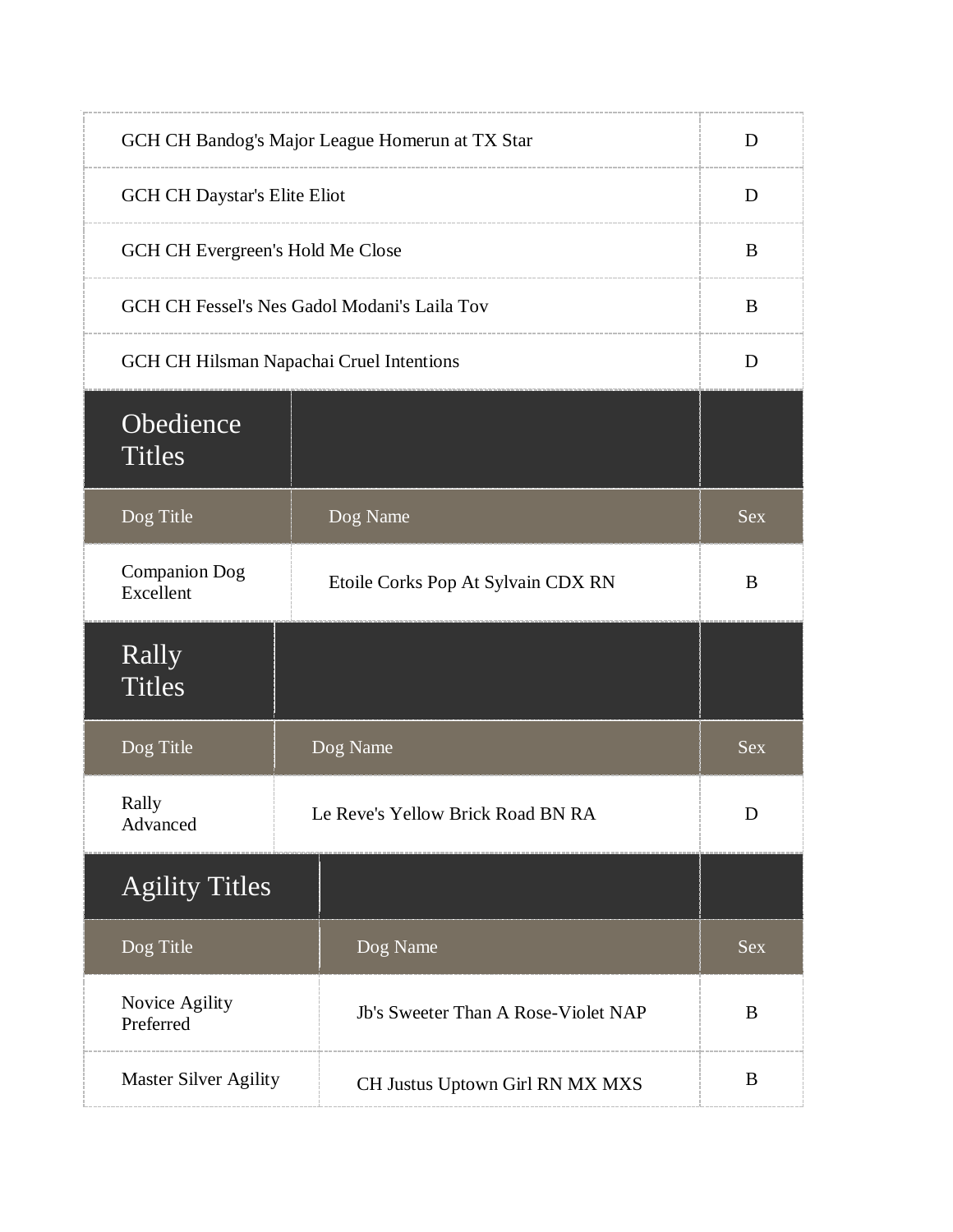| MXJ MJB NAP NJP NFP                                        |            |
|------------------------------------------------------------|------------|
| <b>MACH2</b> Amron's Rewriting The Rules<br><b>MXC MJG</b> | D          |
| Copen's Mystical Magic Jackpot! NAP<br><b>NJP</b>          | D          |
| <b>MACH Brutus CD RE MXS MJC NF</b>                        | D          |
| Canine Good Citizen – CGC                                  |            |
|                                                            | <b>Sex</b> |
| Dub'L-J Crosstrack Solow Brighter Than The Sun CGC         |            |
| Dub'L-J Crosstrack Solow Hit Me Like A Vision CGC          |            |
| Gertrude Stein CGC                                         |            |
|                                                            |            |

\* As of January 1, 2013, Canine Good Citizen® became an official AKC title and CGC will appear after a dog's name on AKC records. Dogs that earned a CGC after 2001 may be grandfathered in by completing an AKC form and submitting a \$20 processing fee. Get full details here: [AKC's Canine Good Citizen.](http://www.akc.org/events/cgc/title.cfm)

 $D = Dog B = Bitch$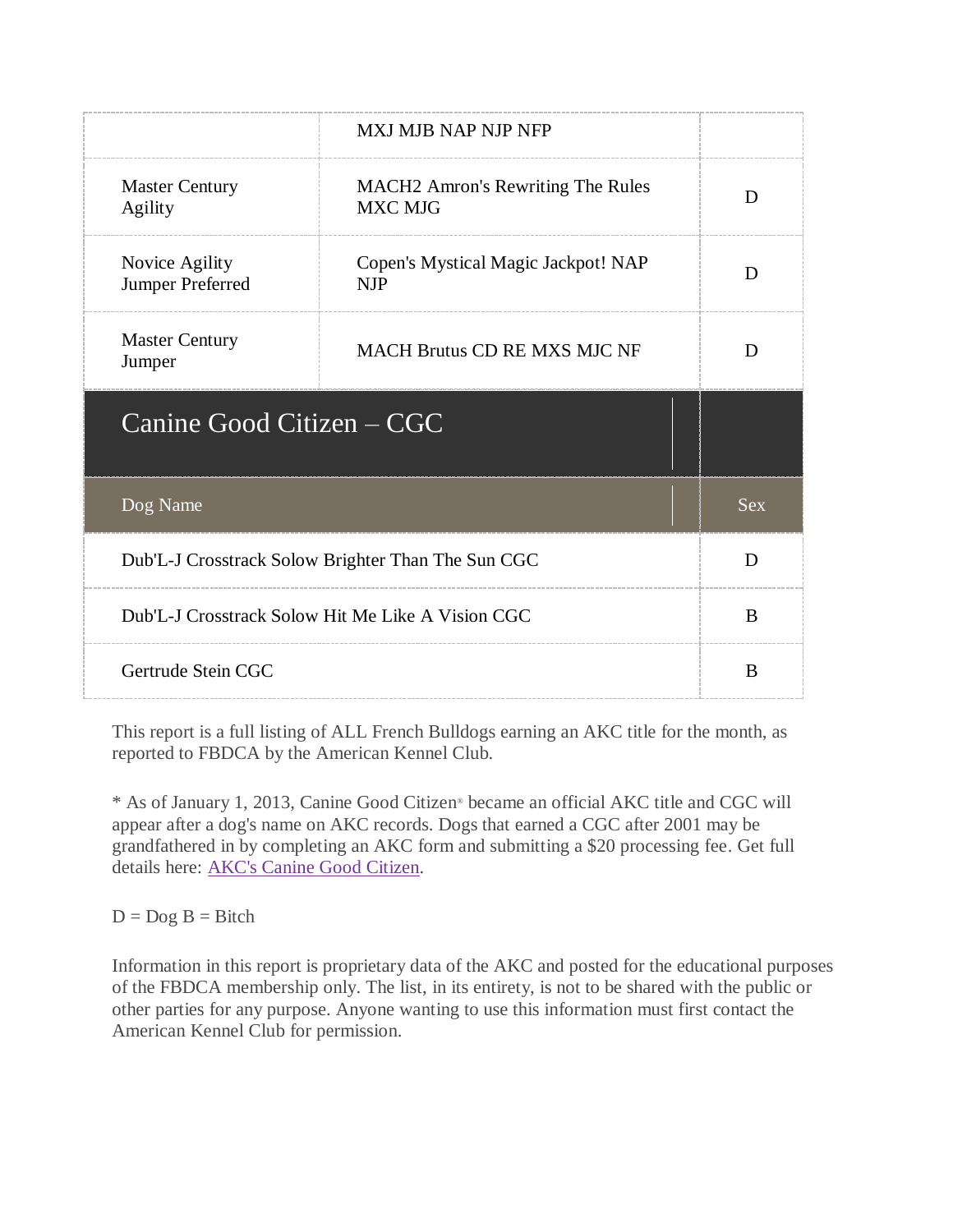# **New AKC Titles Earned by French Bulldogs – January 2013**

#### **Total Titles Earned in January: 49**

**Conformation Champions: 23 Grand Champions: 15 Obedience Titles: 4 Rally Titles: 2 Agility Titles: 3 Canine Good Citizen\*: 1 Lure Coursing Titles: 0 Therapy Dog Titles: 2** (Click [here](http://www.akc.org/akctherapydog/) for qualifications and application.)

| <b>Conformation Champions</b>            |            |                                      |
|------------------------------------------|------------|--------------------------------------|
| Dog Name                                 | <b>Sex</b> | <b>Bred By</b><br>Exhibitor<br>Award |
| CH Allusion's Taurustrail Good 2b King   | D          |                                      |
| CH Bandog Bayou You'Re Gonna Go Far Kid  | D          |                                      |
| <b>CH Blazenstar Sirius At Seif Dune</b> | D          |                                      |
| CH Boule & Onuba Zenith                  | D          |                                      |
| <b>CH Bullmarket Fionn Maccool</b>       | D          |                                      |
| CH Catherwood's Must Be Twenty One       | D          |                                      |
| CH Color Splash D'Assisi                 | B          | Yes                                  |
| <b>CH Davie Vd Mestreechteneerkes</b>    | D          |                                      |
| CH Daystar's Rumor Has It At Seif Dune   | B          |                                      |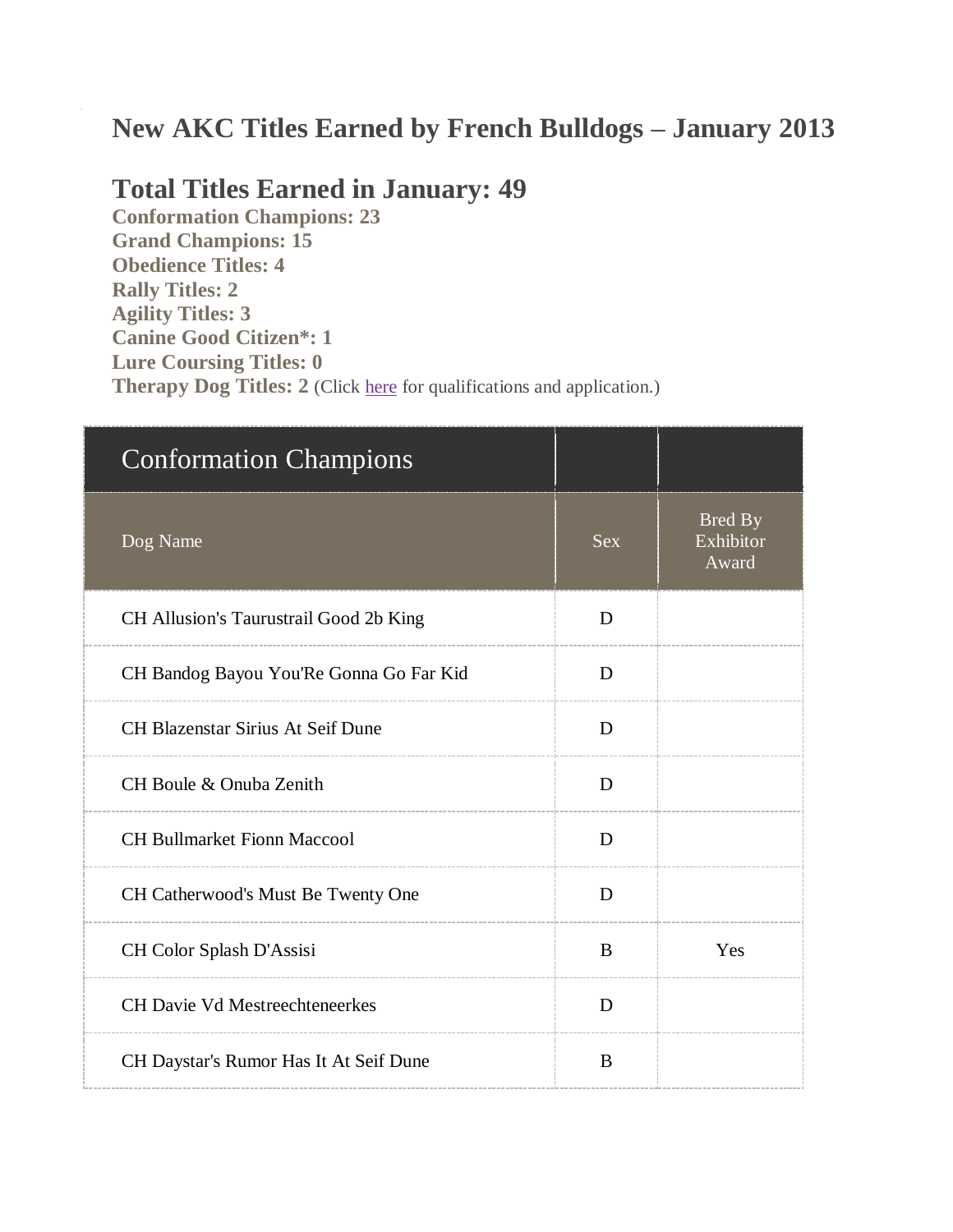| CH Diva's Promise Me The Moon!               | B |     |
|----------------------------------------------|---|-----|
| <b>CH Eltorro Springbrook In Your Dreams</b> | D |     |
| CH Fancibul Dubl Dawg Dare Cowgirl           | B |     |
| CH Foxmoor Petite Cherie Je-Ne-Sais-Quoi     | B |     |
| CH Gaetacreek's King Of Glory                | D |     |
| CH Hilsman Napachai Cruel Intentions         | D |     |
| CH Imperiale Bella Ridge's Antonio Banderas  | D |     |
| CH Madeline's Starlight Symphony Adagio      | D |     |
| CH Marianette's Kobi Angelic Smile           | B |     |
| CH Mt Bliss Hollywood Icon's Legacy          | B |     |
| CH Robobull Ohaft Howdoyoulikemenow          | D |     |
| CH Ruchi's In It To Win It                   | D |     |
| <b>CH</b> Tres Beau Vindicator               | D | Yes |
| CH Voila Bella Ridge Peach Hill In 3D        | D |     |
| <b>Grand Champions</b>                       |   |     |
| Dog Name                                     |   | Sex |
| GCH CH Adore's Shady Harbor Starbuck         |   | D   |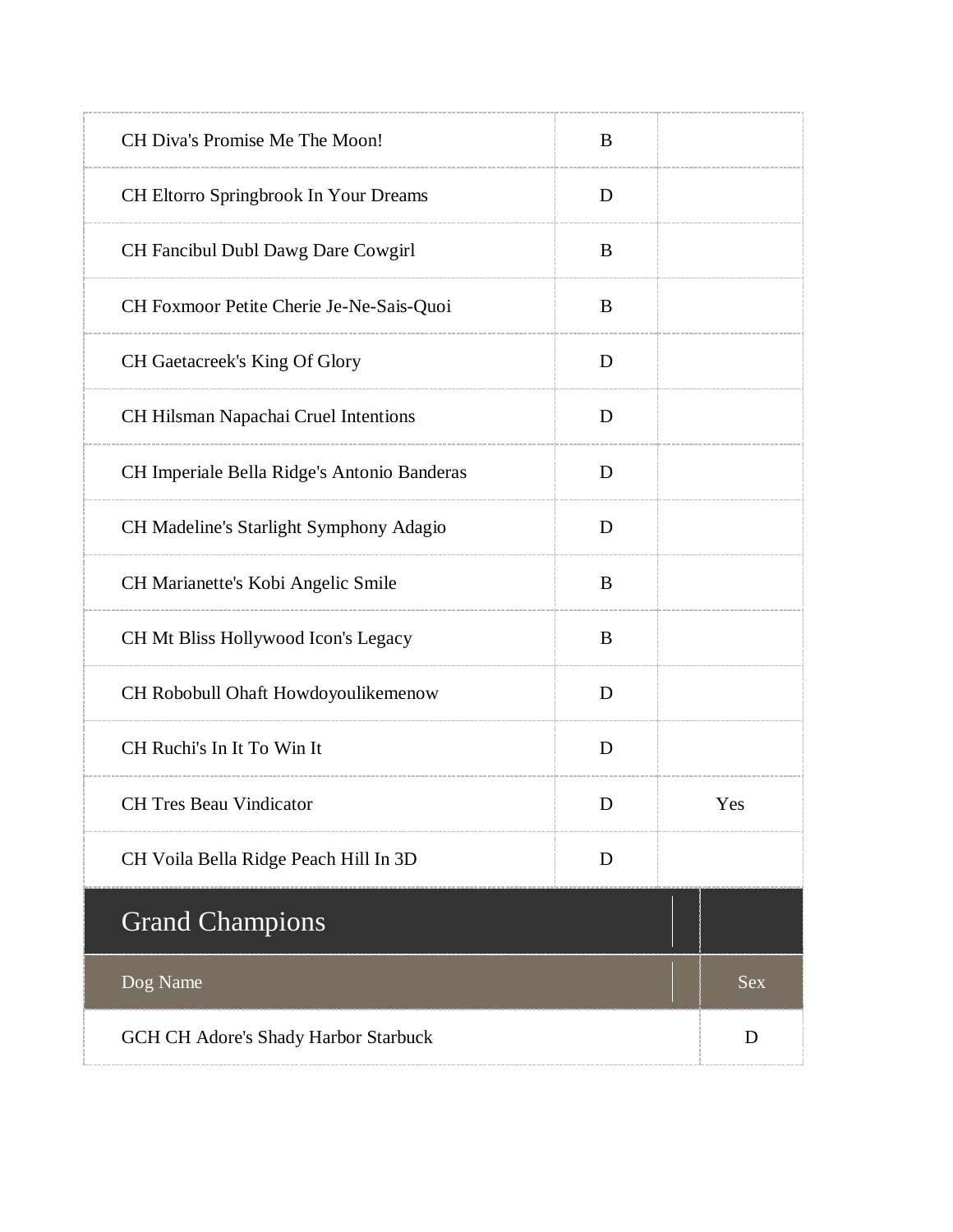| GCH CH Bella Ridge El Torro Imperiale's Shelby |                                                              | B          |
|------------------------------------------------|--------------------------------------------------------------|------------|
|                                                | GCH CH Byrum's Suzie Quzie                                   |            |
|                                                | GCH CH Diva's Bastille My Heart                              |            |
| GCH CH Floresta's Hot Under The Collar         |                                                              | B          |
| <b>GCH CH Gerda Von Ortino</b>                 |                                                              | B          |
|                                                | GCH CH Gypsy Canyon Bubbling Romance With Gargoyle           | D          |
| GCH CH Joy's Simone By Dar                     |                                                              | B          |
| GCH CH Lebull's El Morocco At Lecirque         |                                                              | D          |
| GCH CH Peach Hill's X Marks The Spot!          |                                                              | D          |
| GCH CH Red Maple Grampian Straight Man         |                                                              | D          |
| GCH CH Relentless Bf Baby Babs Bunny           |                                                              | B          |
| <b>GCH CH Tres Beau Dakota</b>                 |                                                              | B          |
| GCH CH Tx Star's Good Hearted Woman For Bandog |                                                              | B          |
| GCH CH Victry Devine Hollywood: Pandemonium!   |                                                              | D          |
| Obedience<br><b>Titles</b>                     |                                                              |            |
| Dog Title                                      | Dog Name                                                     | <b>Sex</b> |
| <b>Beginner Novice</b>                         | Dub'L-J Crosstrack Solow Light'N Strikes<br>The Heart BN CGC | D          |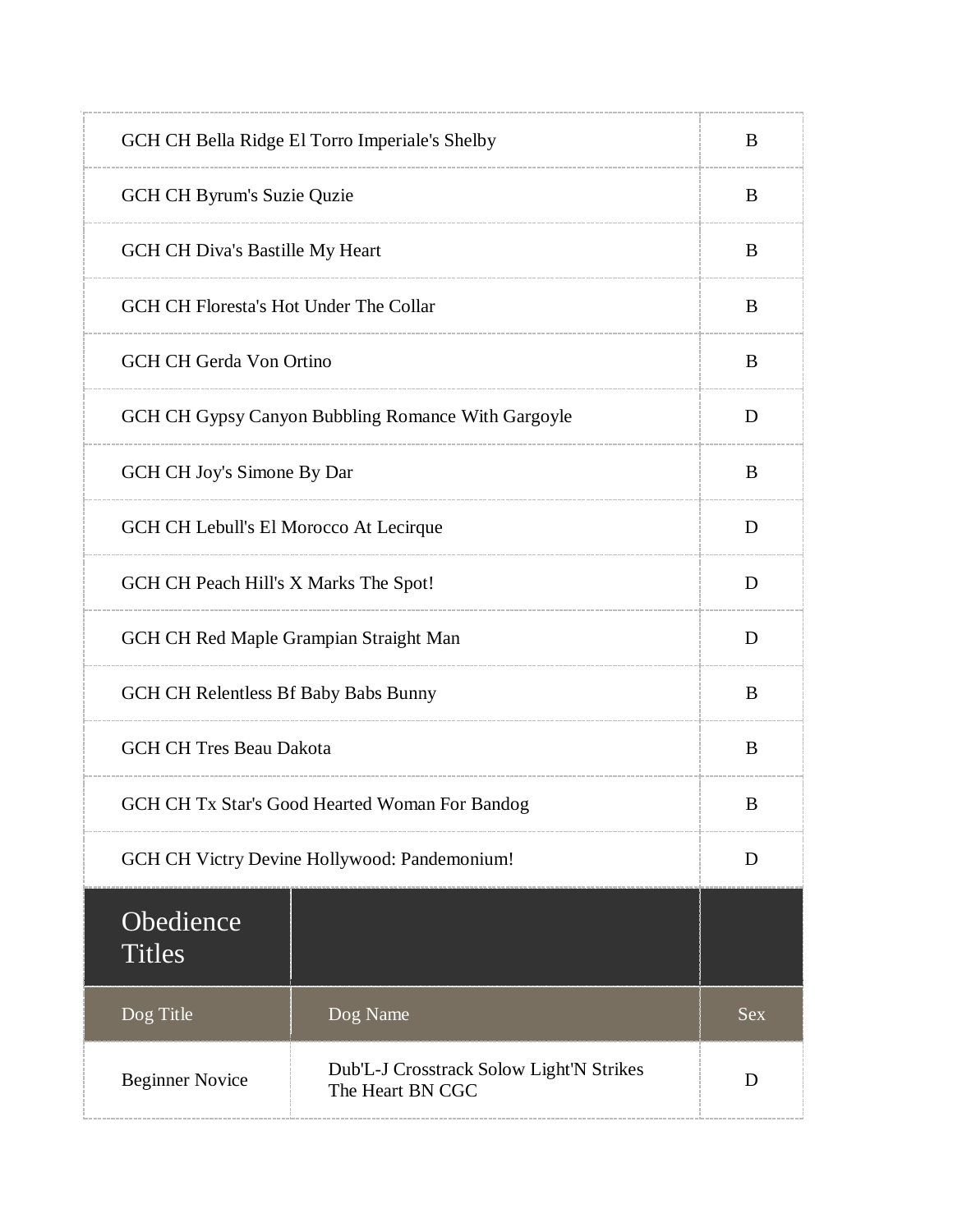| <b>Beginner Novice</b>                             | Imagine's Eleanor Rigby BN RA CGC                                                                          | B          |
|----------------------------------------------------|------------------------------------------------------------------------------------------------------------|------------|
| <b>Beginner Novice</b>                             | Jensign's Hannah Montana BN RN THD<br><b>CGC</b>                                                           | B          |
| <b>Beginner Novice</b>                             | <b>Stonemill's Theodore Roosevelt BN</b>                                                                   | D          |
| Rally<br><b>Titles</b>                             |                                                                                                            |            |
| Dog Title                                          | Dog Name                                                                                                   | <b>Sex</b> |
| Rally<br>Advanced                                  | GCH CH Hidden Hill's Touch Of Hollywood<br>At Gailwin CD RA CGC                                            | B          |
| Rally<br>Excellent                                 | CH Sumfun's Hellon Wheels UD RE                                                                            | B          |
| Agility<br><b>Titles</b>                           |                                                                                                            |            |
| Dog Title                                          | Dog Name                                                                                                   | Sex        |
| Novice Agility<br>Preferred                        | Copen's Mystical Magic Jackpot! NAP                                                                        | D          |
| <b>Master Agility</b><br>Excellent<br>Preferred 11 | <b>MACH2 PACH3 Daulokke's Une Valliant</b><br>Grosse CD RAE2 MXB2 MJS2 MXP11<br>MXPC MJP8 MJPG PAX3 XF OFP | D          |
|                                                    | Canine Good Citizen - CGC                                                                                  |            |
| Dog Name                                           |                                                                                                            | <b>Sex</b> |